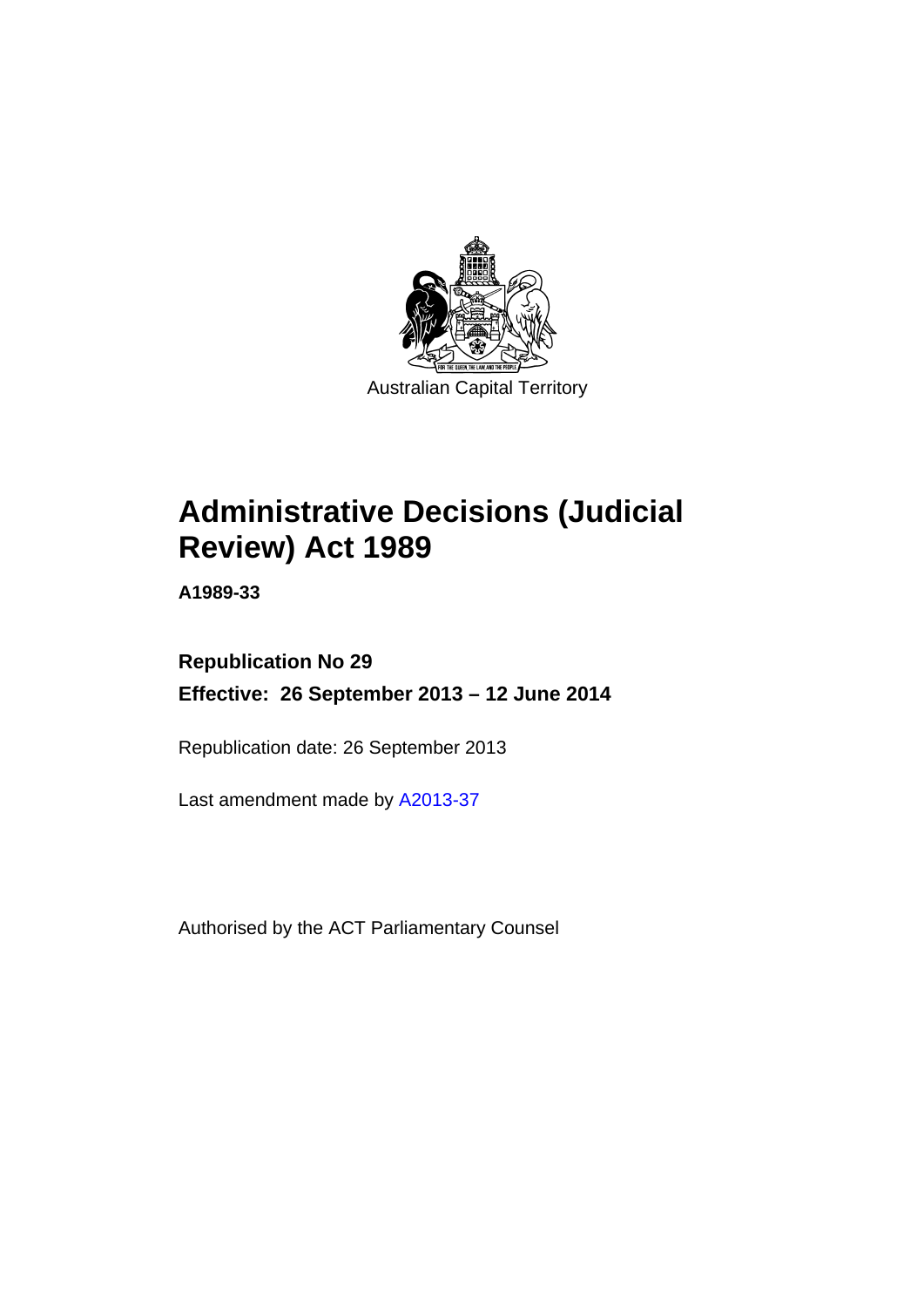# **About this republication**

#### **The republished law**

This is a republication of the *Administrative Decisions (Judicial Review) Act 1989* (including any amendment made under the *[Legislation Act 2001](http://www.legislation.act.gov.au/a/2001-14)*, part 11.3 (Editorial changes)) as in force on 26 September 2013*.* It also includes any commencement, amendment, repeal or expiry affecting this republished law to 26 September 2013.

The legislation history and amendment history of the republished law are set out in endnotes 3 and 4.

#### **Kinds of republications**

The Parliamentary Counsel's Office prepares 2 kinds of republications of ACT laws (see the ACT legislation register at [www.legislation.act.gov.au](http://www.legislation.act.gov.au/)):

- authorised republications to which the *[Legislation Act 2001](http://www.legislation.act.gov.au/a/2001-14)* applies
- unauthorised republications.

The status of this republication appears on the bottom of each page.

#### **Editorial changes**

The *[Legislation Act 2001](http://www.legislation.act.gov.au/a/2001-14)*, part 11.3 authorises the Parliamentary Counsel to make editorial amendments and other changes of a formal nature when preparing a law for republication. Editorial changes do not change the effect of the law, but have effect as if they had been made by an Act commencing on the republication date (see *[Legislation Act 2001](http://www.legislation.act.gov.au/a/2001-14)*, s 115 and s 117). The changes are made if the Parliamentary Counsel considers they are desirable to bring the law into line, or more closely into line, with current legislative drafting practice.

This republication includes amendments made under part 11.3 (see endnote 1).

#### **Uncommenced provisions and amendments**

If a provision of the republished law has not commenced, the symbol  $\mathbf{U}$  appears immediately before the provision heading. Any uncommenced amendments that affect this republished law are accessible on the ACT legislation register [\(www.legislation.act.gov.au\)](http://www.legislation.act.gov.au/). For more information, see the home page for this law on the register.

#### **Modifications**

If a provision of the republished law is affected by a current modification, the symbol  $\mathbf{M}$ appears immediately before the provision heading. The text of the modifying provision appears in the endnotes. For the legal status of modifications, see the *[Legislation Act 2001](http://www.legislation.act.gov.au/a/2001-14)*, section 95.

#### **Penalties**

At the republication date, the value of a penalty unit for an offence against this law is \$140 for an individual and \$700 for a corporation (see *[Legislation Act 2001](http://www.legislation.act.gov.au/a/2001-14)*, s 133).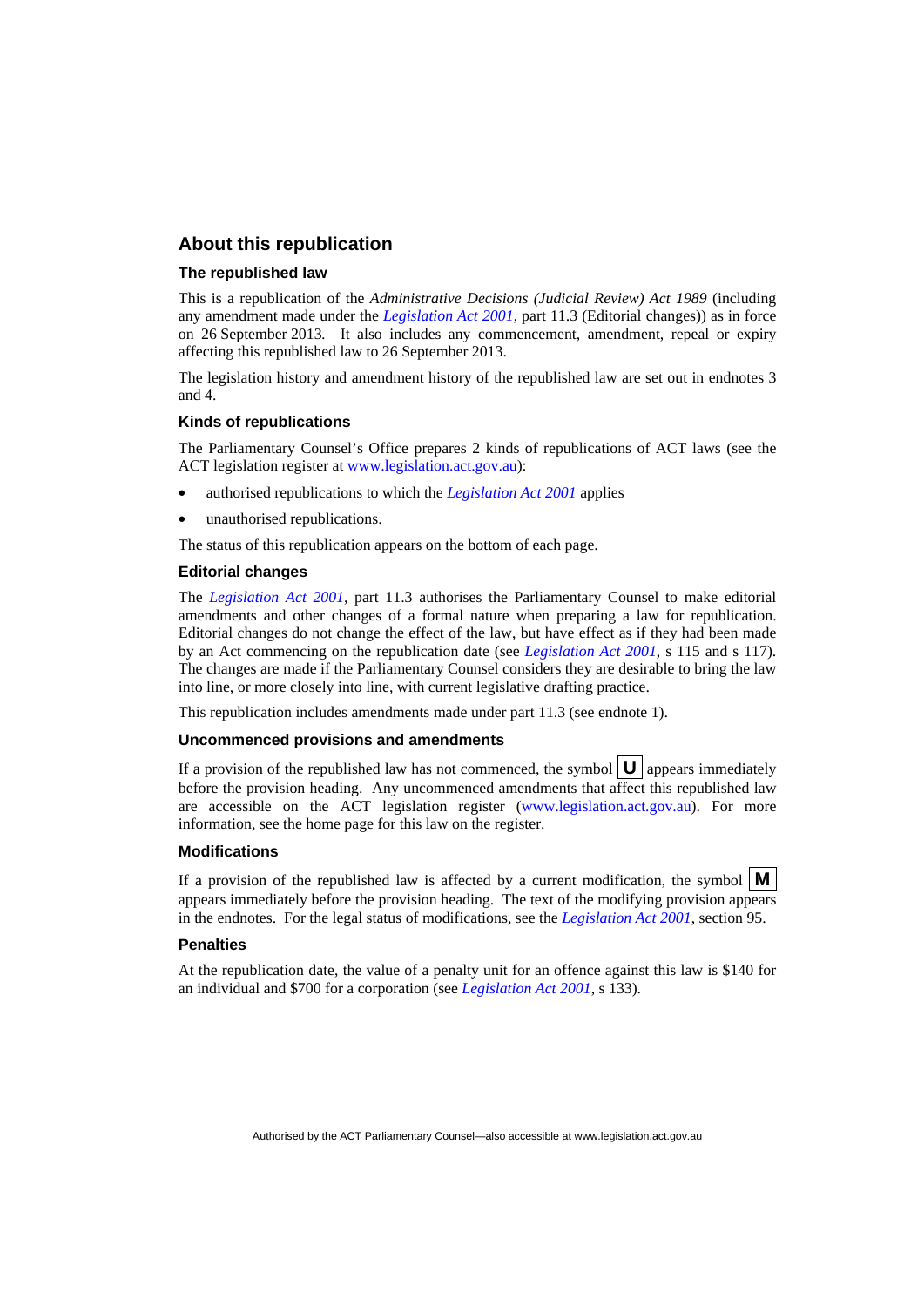

# **Administrative Decisions (Judicial Review) Act 1989**

# **Contents**

|                                                                       | Page                         |
|-----------------------------------------------------------------------|------------------------------|
| Name of Act                                                           | 2                            |
| Dictionary                                                            | 2                            |
| <b>Notes</b>                                                          | 2                            |
| Meaning of <i>making</i> and <i>failure to make</i> a decision        | 2                            |
| Meaning of <i>conduct engaged in</i> for purpose of making decision   | 3                            |
| Act to operate despite anything in existing laws                      | 3                            |
| Who may make an application under this Act                            | 3                            |
| Applications for review of decisions                                  | 5                            |
| Applications for review of conduct related to making of decisions     |                              |
| Applications for failures to make decisions                           | 9                            |
| Effect of Act on other rights                                         | 10                           |
| Applications for order of review must set out grounds                 | 11                           |
| Period in which application for order of review must be made          | 11                           |
| Application for order of review not limited to grounds in application | 13                           |
| Administrative Decisions (Judicial Review) Act 1989                   | contents 1                   |
|                                                                       | Effective: 26/09/13-12/06/14 |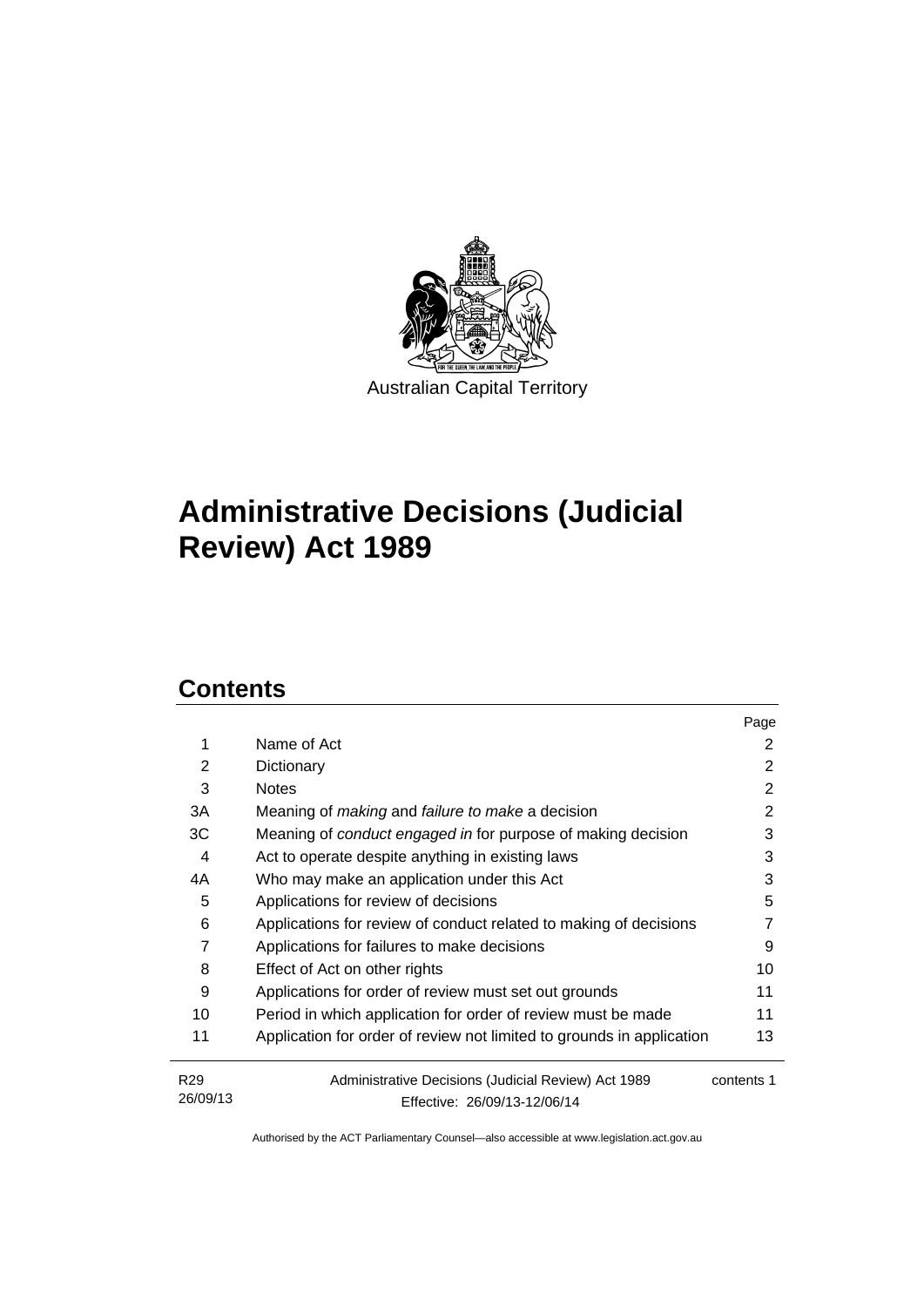|                   |                                                                         | Page |
|-------------------|-------------------------------------------------------------------------|------|
| 12                | Application to be made a party to a proceeding                          | 13   |
| 13                | Reasons for decision may be obtained                                    | 13   |
| 14                | Certain information not required to be disclosed                        | 16   |
| 15                | Ministerial certificate about disclosure of information                 | 17   |
| 16                | Stay of proceedings                                                     | 18   |
| 17                | Powers of Supreme Court in relation to applications for order of review | 19   |
| 18                | Change in person holding, or performing the duties of, an office        | 20   |
| 19                | Intervention by Minister                                                | 21   |
| 19A               | Intervention by other people                                            | 21   |
| 20                | Act not to apply to certain decisions                                   | 22   |
| 21                | Regulation-making power                                                 | 22   |
| <b>Schedule 1</b> | Decisions to which this Act does not apply                              | 23   |

| <b>Schedule 2</b> | Decisions to which s 13 does not apply                           | 27 |
|-------------------|------------------------------------------------------------------|----|
| 2.1               | Administration of criminal justice                               | 27 |
| 2.2               | Civil proceedings                                                | 27 |
| 2.3               | Decisions relating to territory finance                          | 28 |
| 2.4               | Decisions relating to administration of the public service       | 28 |
| 2.5               | Certain other appointment decisions                              | 29 |
| 2.6               | Certain decisions under the Crimes (Sentence Administration) Act | 29 |
| 27                | Decisions of the ACAT                                            | 30 |

# **Dictionary** [31](#page-34-0)

| <b>Endnotes</b> |                        |     |
|-----------------|------------------------|-----|
|                 | About the endnotes     | -33 |
| 2               | Abbreviation key       | -33 |
| 3               | Legislation history    | 34  |
| 4               | Amendment history      | 40  |
| 5               | Earlier republications | 43  |

| contents 2 | Administrative Decisions (Judicial Review) Act 1989 | R29      |
|------------|-----------------------------------------------------|----------|
|            | Effective: 26/09/13-12/06/14                        | 26/09/13 |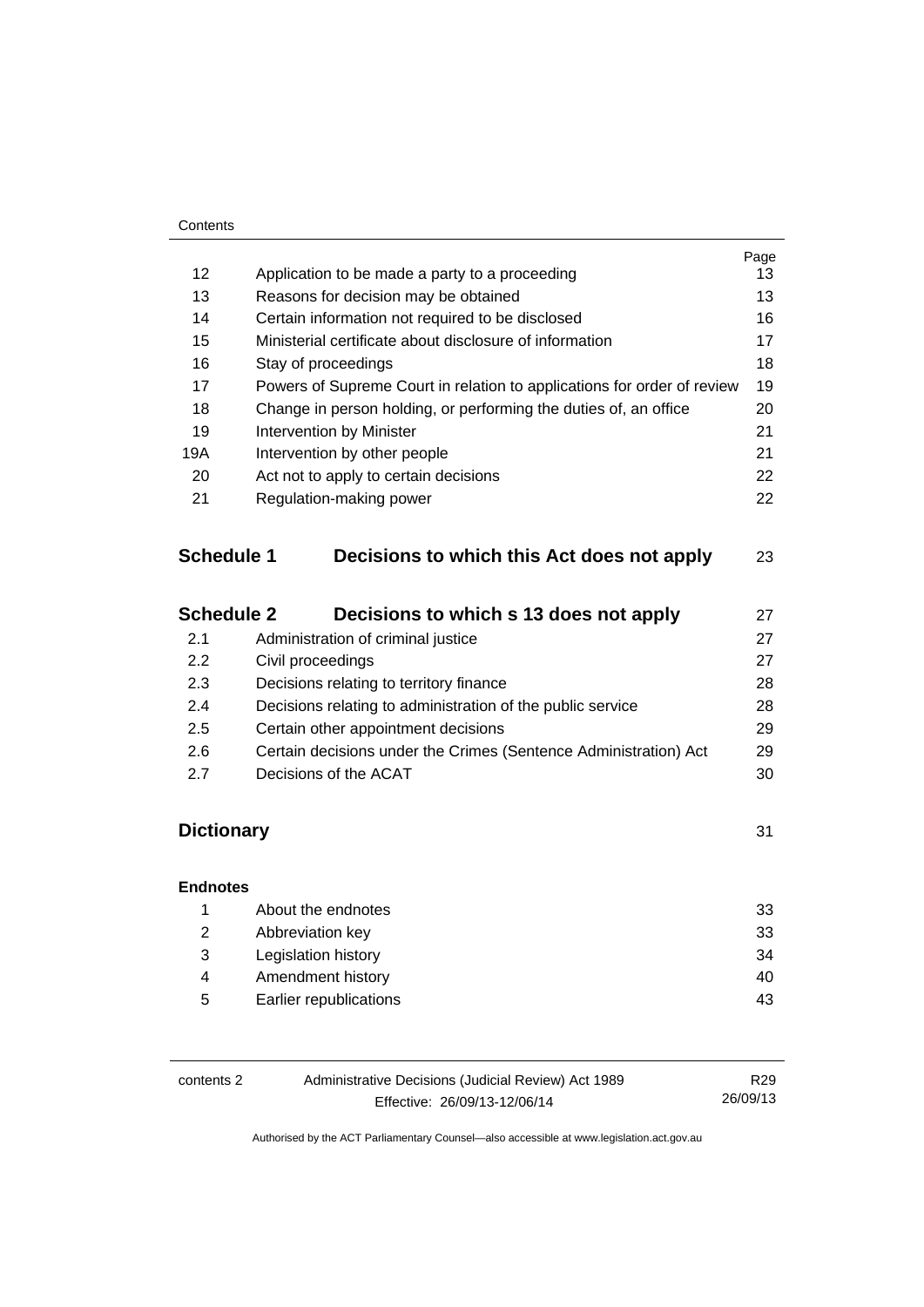

# **Administrative Decisions (Judicial Review) Act 1989**

An Act relating to the review on questions of law of certain administrative decisions

R29 26/09/13

l

Administrative Decisions (Judicial Review) Act 1989 Effective: 26/09/13-12/06/14

page 1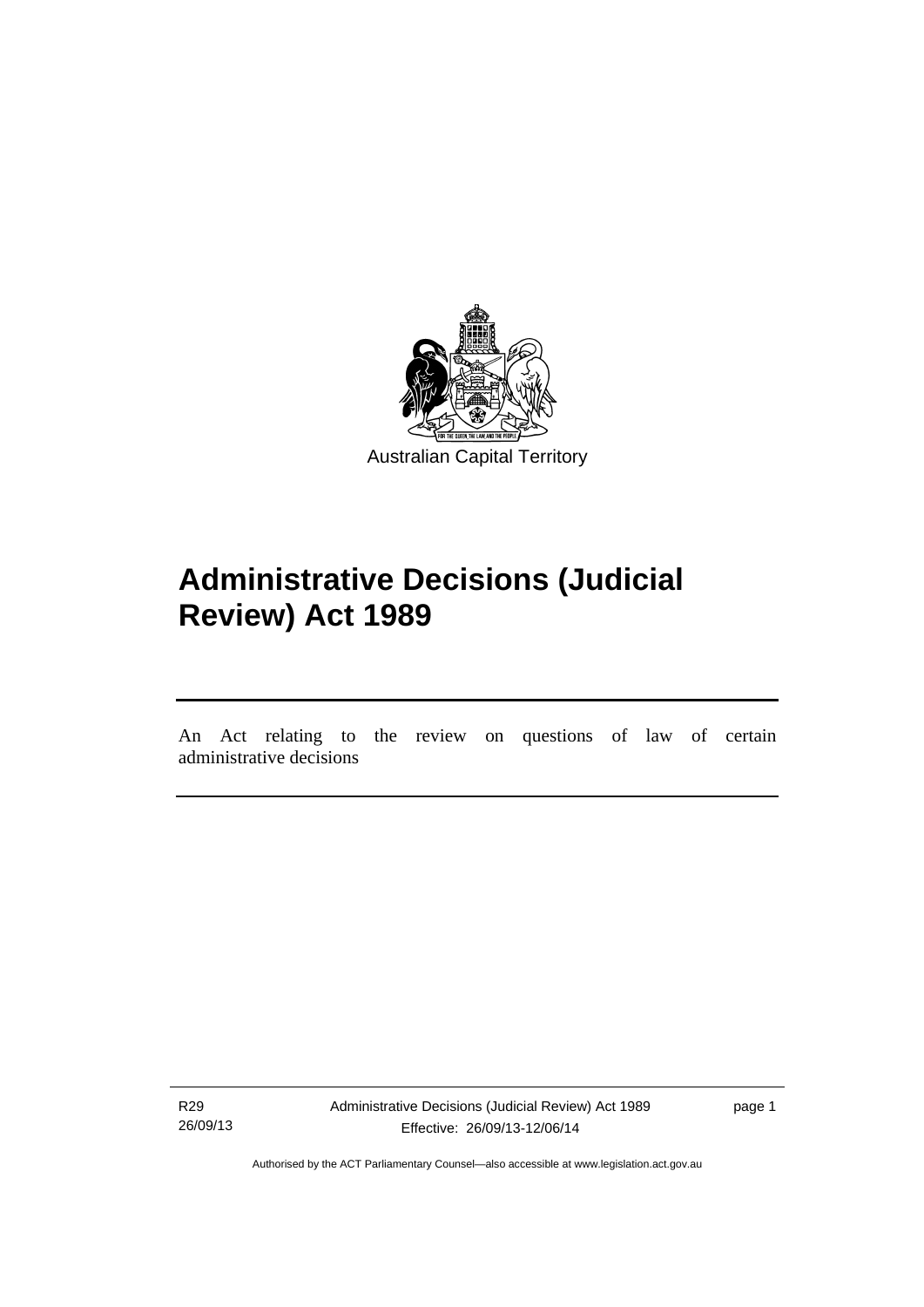# <span id="page-5-0"></span>**1 Name of Act**

This Act is the *Administrative Decisions (Judicial Review) Act 1989*.

# <span id="page-5-1"></span>**2 Dictionary**

The dictionary at the end of this Act is part of this Act.

*Note 1* The dictionary at the end of this Act defines certain terms used in this Act, and includes references (*signpost definitions*) to other terms defined elsewhere.

> For example, the signpost definition '*conduct engaged in* for the purpose of making a decision—see section 3C.' means that the term 'conduct engaged in' is defined in that section.

*Note* 2 A definition in the dictionary (including a signpost definition) applies to the entire Act unless the definition, or another provision of the Act, provides otherwise or the contrary intention otherwise appears (see [Legislation Act,](http://www.legislation.act.gov.au/a/2001-14) s  $155$  and s  $156$  (1)).

### <span id="page-5-2"></span>**3 Notes**

A note included in this Act is explanatory and is not part of this Act.

*Note* See the [Legislation Act,](http://www.legislation.act.gov.au/a/2001-14) s 127 (1), (4) and (5) for the legal status of notes.

### <span id="page-5-3"></span>**3A Meaning of** *making* **and** *failure to make* **a decision**

- (1) For this Act, a reference to the *making* of a decision includes a reference to—
	- (a) making, suspending, revoking or refusing to make an order, award or determination; or
	- (b) giving, suspending, revoking or refusing to give a certificate, direction, approval, consent or permission; or
	- (c) issuing, suspending, revoking or refusing to issue a licence, authority or other instrument; or
	- (d) imposing a condition or restriction; or

Authorised by the ACT Parliamentary Counsel—also accessible at www.legislation.act.gov.au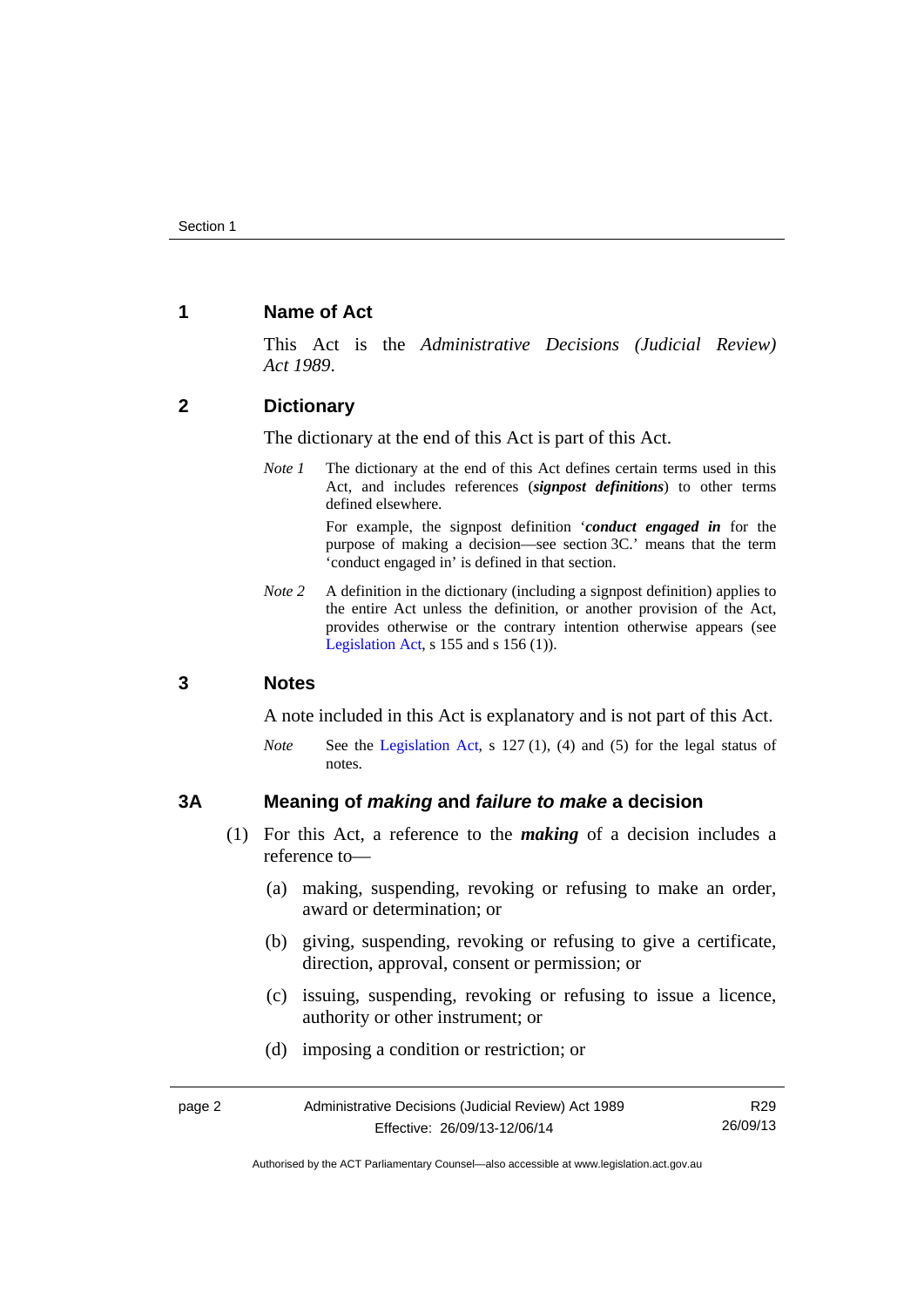- (e) making a declaration, demand or requirement; or
- (f) keeping, or refusing to give up, an article; or
- (g) doing or refusing to do anything else;
- (2) If provision is made by an enactment for the making of a report or recommendation before a decision is made, the making of the report or recommendation is itself taken, for this Act, to be the *making* of a decision.
- (3) A reference to a *failure to make* a decision includes a reference to a failure to make—
	- (a) a decision mentioned in subsection  $(1)$  (a) to  $(g)$ ; or
	- (b) a report or recommendation mentioned in subsection (2).
	- *Note Fail* is defined in the [Legislation Act](http://www.legislation.act.gov.au/a/2001-14), dict, pt 1, to include refuse.

# <span id="page-6-0"></span>**3C Meaning of** *conduct engaged in* **for purpose of making decision**

For this Act, a reference to *conduct engaged in* for the purpose of making a decision includes a reference to the doing of anything preparatory to the making of the decision, including—

- (a) the taking of evidence; or
- (b) the holding of an inquiry or investigation.

# <span id="page-6-1"></span>**4 Act to operate despite anything in existing laws**

This Act has effect despite anything contained in any enactment in force at the commencement of this Act.

# <span id="page-6-2"></span>**4A Who may make an application under this Act**

(1) An eligible person may make an application under this Act, subject to subsections (2) and (3).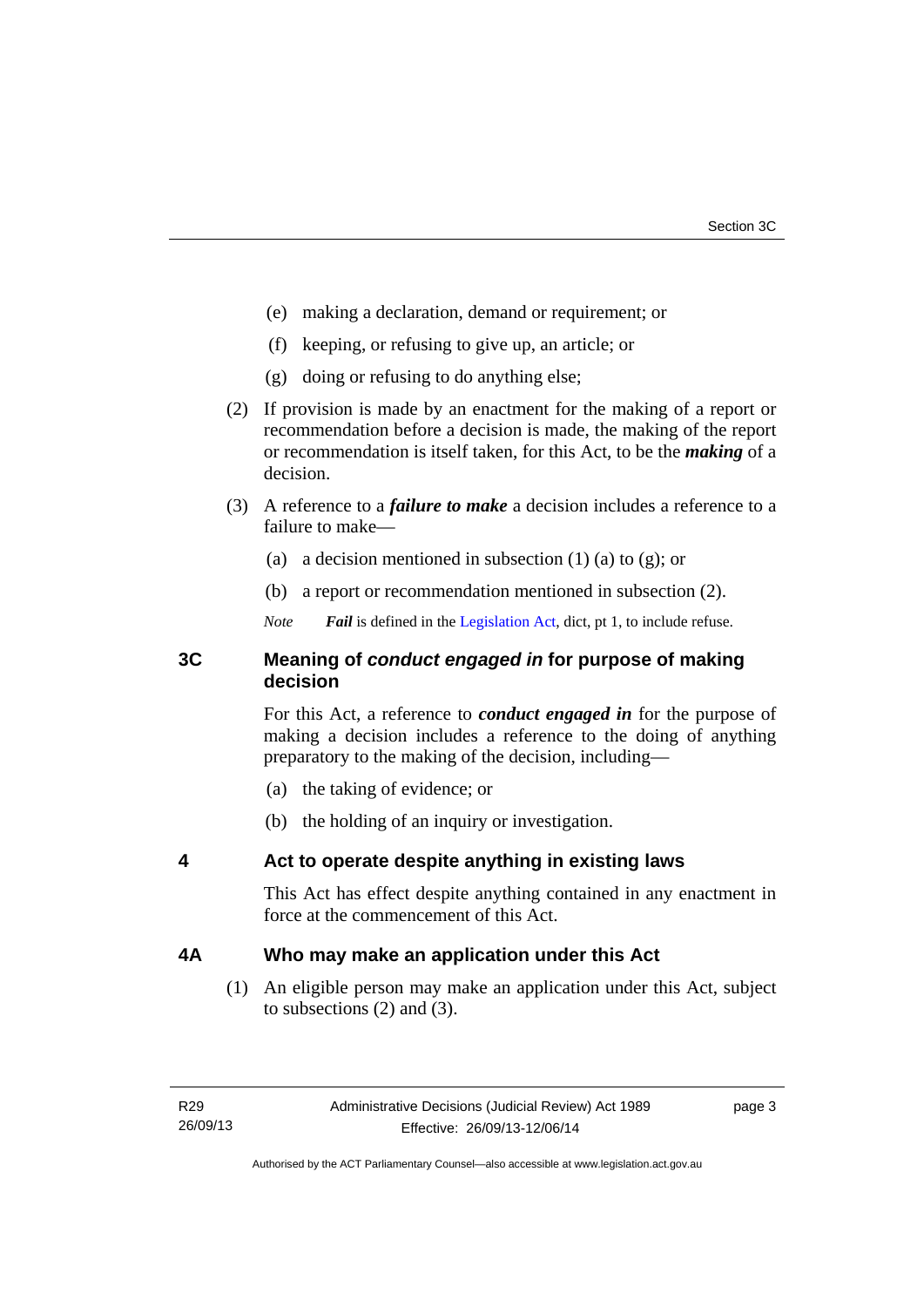- (2) If the application relates to a category A decision, or conduct engaged in for the purpose of making the decision, the person may make the application only if—
	- (a) the person's interests are, or would be, adversely affected by the decision, failure to make the decision, or conduct engaged in for the purpose of making the decision; or
	- (b) if the decision is of a kind that is proposed in a report or recommendation—the person's interests are, or would be, adversely affected if the decision were, or were not, made in accordance with the report or recommendation.
- (3) If the application relates to a category B decision, or conduct engaged in for the purpose of making the decision, the person may make the application unless—
	- (a) an enactment does not allow the person to make the application; or
	- (b) each of the following apply:
		- (i) the interests of the eligible person are not adversely affected by the decision or conduct;
		- (ii) the application fails to raise a significant issue of public importance.
- (4) The Supreme Court may at any time, on application by a party, refuse to hear the application or dismiss the application if satisfied that the applicant is not an eligible person.
- (5) In this section:

*category A decision* means a decision of an administrative character made, proposed to be made, or required to be made (whether in the exercise of a discretion or not) under—

(a) the *[Heritage Act 2004](http://www.legislation.act.gov.au/a/2004-57/default.asp)*; or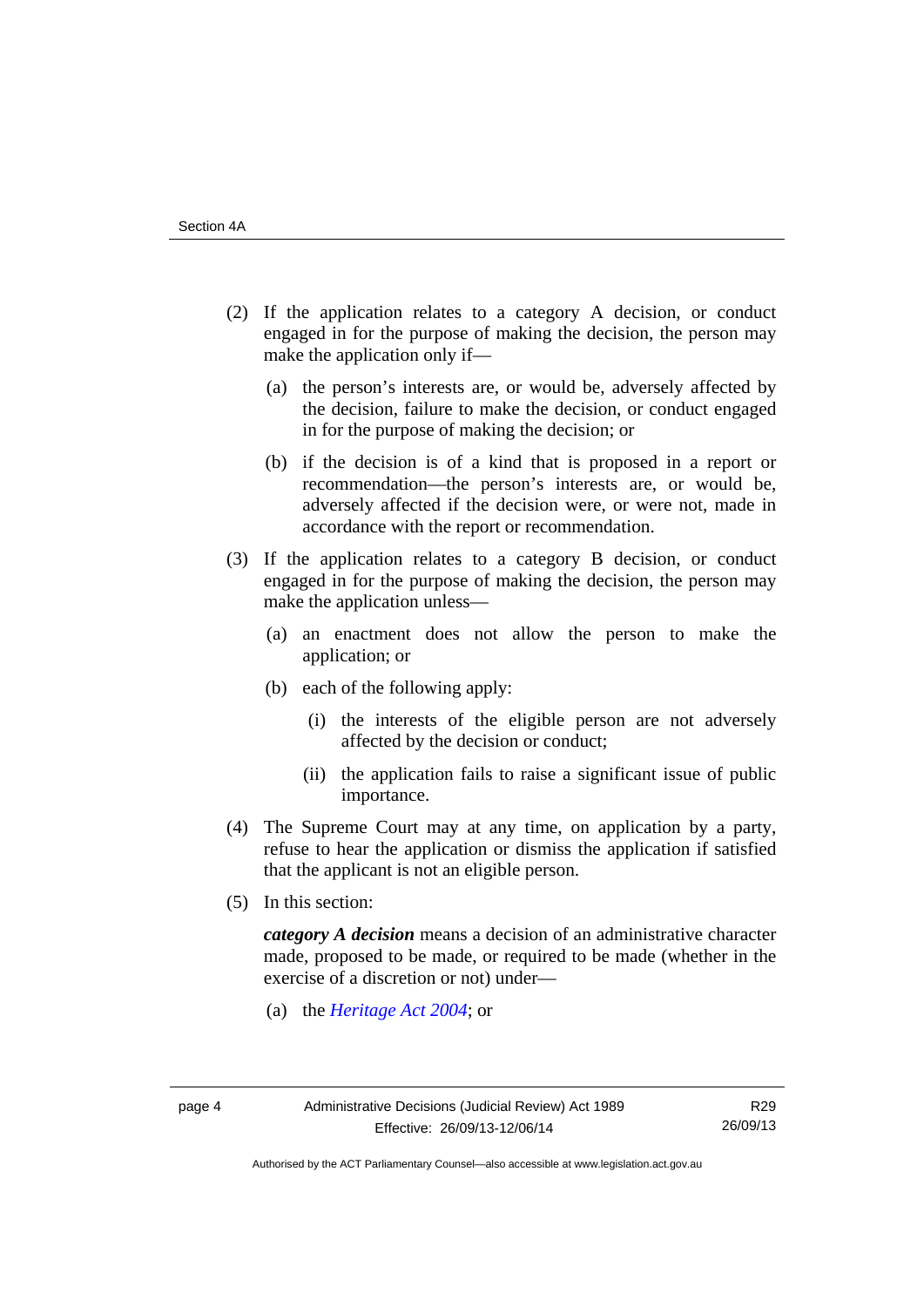(b) the *[Planning and Development Act 2007](http://www.legislation.act.gov.au/a/2007-24/default.asp)*, other than a decision under that Act mentioned in schedule 1.

*category B decision* means a decision to which this Act applies, other than a category A decision.

### <span id="page-8-0"></span>**5 Applications for review of decisions**

- (1) An eligible person may apply to the Supreme Court for an order of review in relation to a decision to which this Act applies on 1 or more of the following grounds:
	- (a) that a breach of the rules of natural justice happened in relation to the making of the decision;
	- (b) that procedures that were required by law to be observed in relation to the making of the decision were not observed;
	- (c) that the person who purported to make the decision did not have jurisdiction to make the decision;
	- (d) that the decision was not authorised by the enactment under which it was purported to be made;
	- (e) that the making of the decision was an improper exercise of the power given by the enactment under which it was purported to be made;
	- (f) that the decision involved an error of law, whether or not the error appears on the record of the decision;
	- (g) that the decision was induced or affected by fraud;
	- (h) that there was no evidence or other material to justify the making of the decision;
	- (i) that the decision was otherwise contrary to law.
	- *Note* The *[Human Rights Act 2004](http://www.legislation.act.gov.au/a/2004-5)*, s 40B (1) (b) makes it unlawful for a public authority to fail to give proper consideration to a relevant human right when making a decision.

R29 26/09/13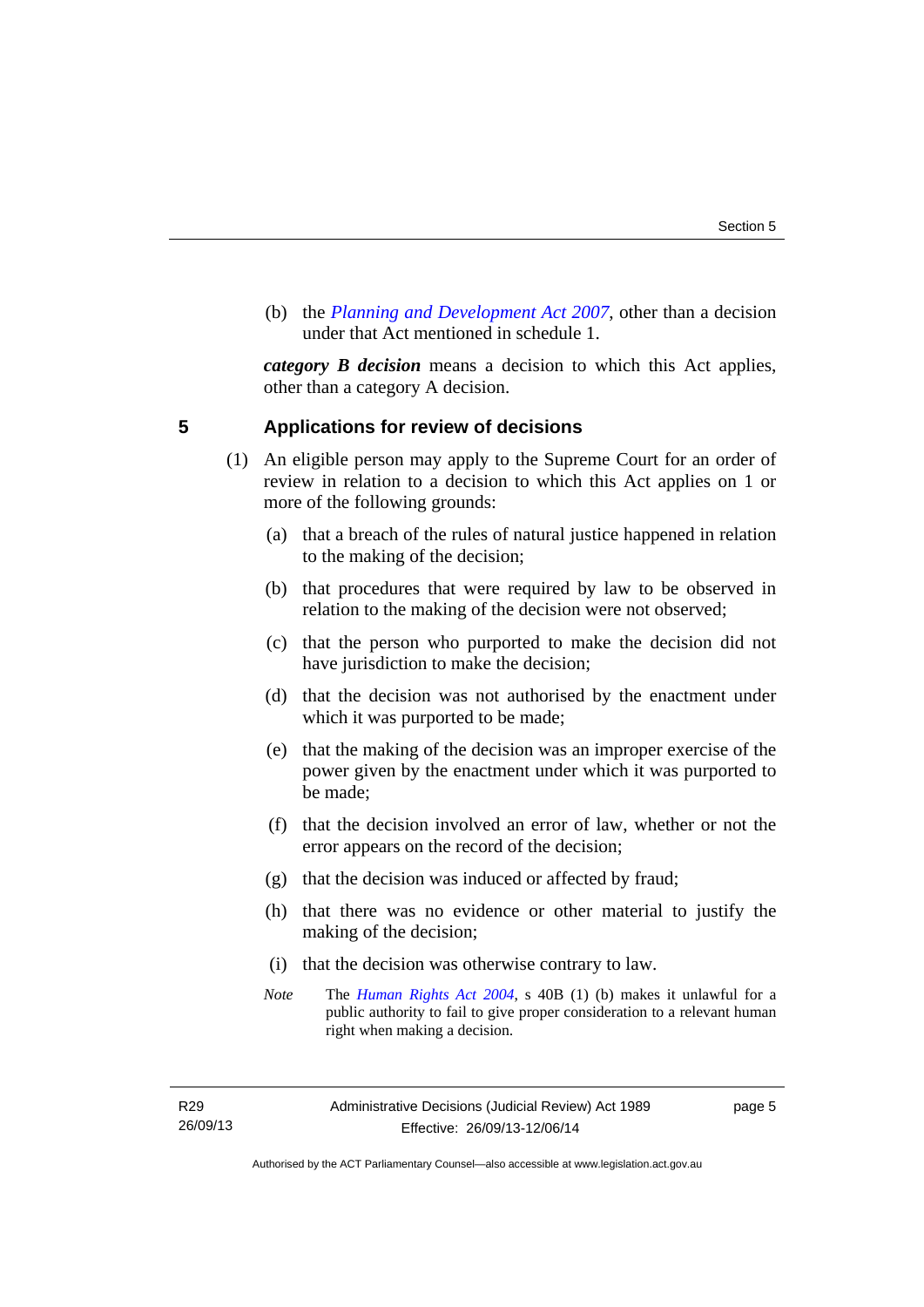- (2) The reference in subsection (1) (e) to an *improper exercise* of a power includes a reference to—
	- (a) taking an irrelevant consideration into account in the exercise of a power; and
	- (b) failing to take a relevant consideration into account in the exercise of a power; and
	- (c) an exercise of a power for a purpose other than a purpose for which the power is given; and
	- (d) an exercise of a discretionary power in bad faith; and
	- (e) an exercise of a personal discretionary power at the direction or behest of another person; and
	- (f) an exercise of a discretionary power in accordance with a rule or policy without regard to the merits of the particular case; and
	- (g) an exercise of a power that is so unreasonable that no reasonable person could have so exercised the power; and
	- (h) an exercise of a power in such a way that the result of the exercise of the power is uncertain; and
	- (i) any other exercise of a power in a way that is abuse of the power.
- (3) The ground mentioned in subsection (1) (h) is not taken to be made out unless—
	- (a) the person who made the decision was required by law to reach that decision only if a particular matter was established, and there was no evidence or other material (including facts of which the person was entitled to take notice) from which the person could reasonably be satisfied that the matter was established; or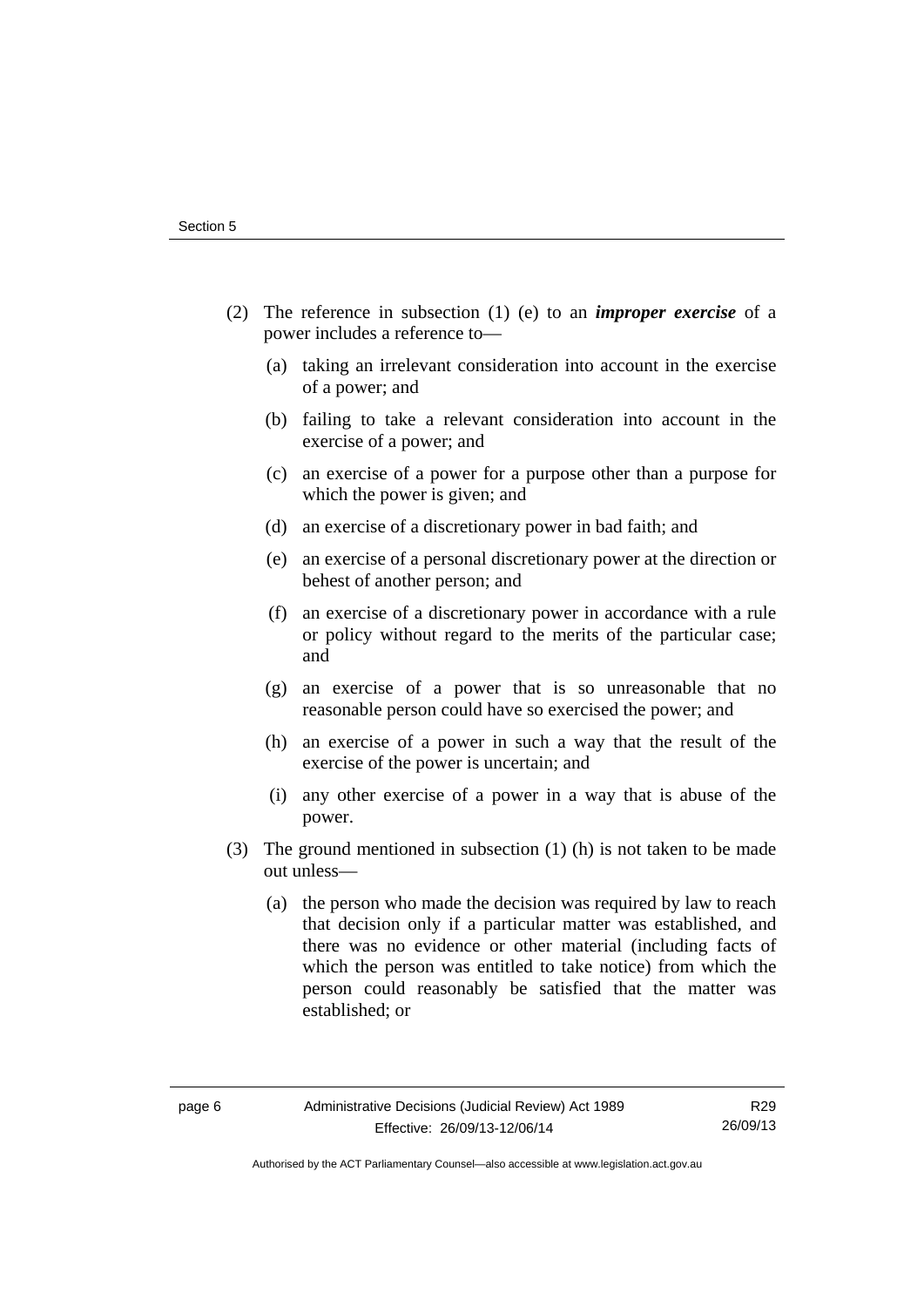(b) the person who made the decision based the decision on the existence of a particular fact, and that fact did not exist.

# <span id="page-10-0"></span>**6 Applications for review of conduct related to making of decisions**

- (1) If a person has engaged, is engaging, or proposes to engage, in conduct for the purpose of making a decision to which this Act applies, an eligible person may apply to the Supreme Court for an order of review in relation to the conduct on any 1 or more of the following grounds:
	- (a) that a breach of the rules of natural justice has happened, is happening, or is likely to happen, in relation to the conduct;
	- (b) that procedures that are required by law to be observed in relation to the conduct have not been, are not being, or are likely not to be, observed;
	- (c) that the person who has engaged, is engaging, or proposes to engage, in the conduct does not have jurisdiction to make the proposed decision;
	- (d) that the enactment under which the decision is proposed to be made does not authorise the making of the proposed decision;
	- (e) that the making of the proposed decision would be an improper exercise of the power given by the enactment under which the decision is proposed to be made;
	- (f) that an error of law—
		- (i) has been, is being, or is likely to be, committed in the course of the conduct in the making of the proposed decision; or
		- (ii) is likely to be committed in the making of the proposed decision.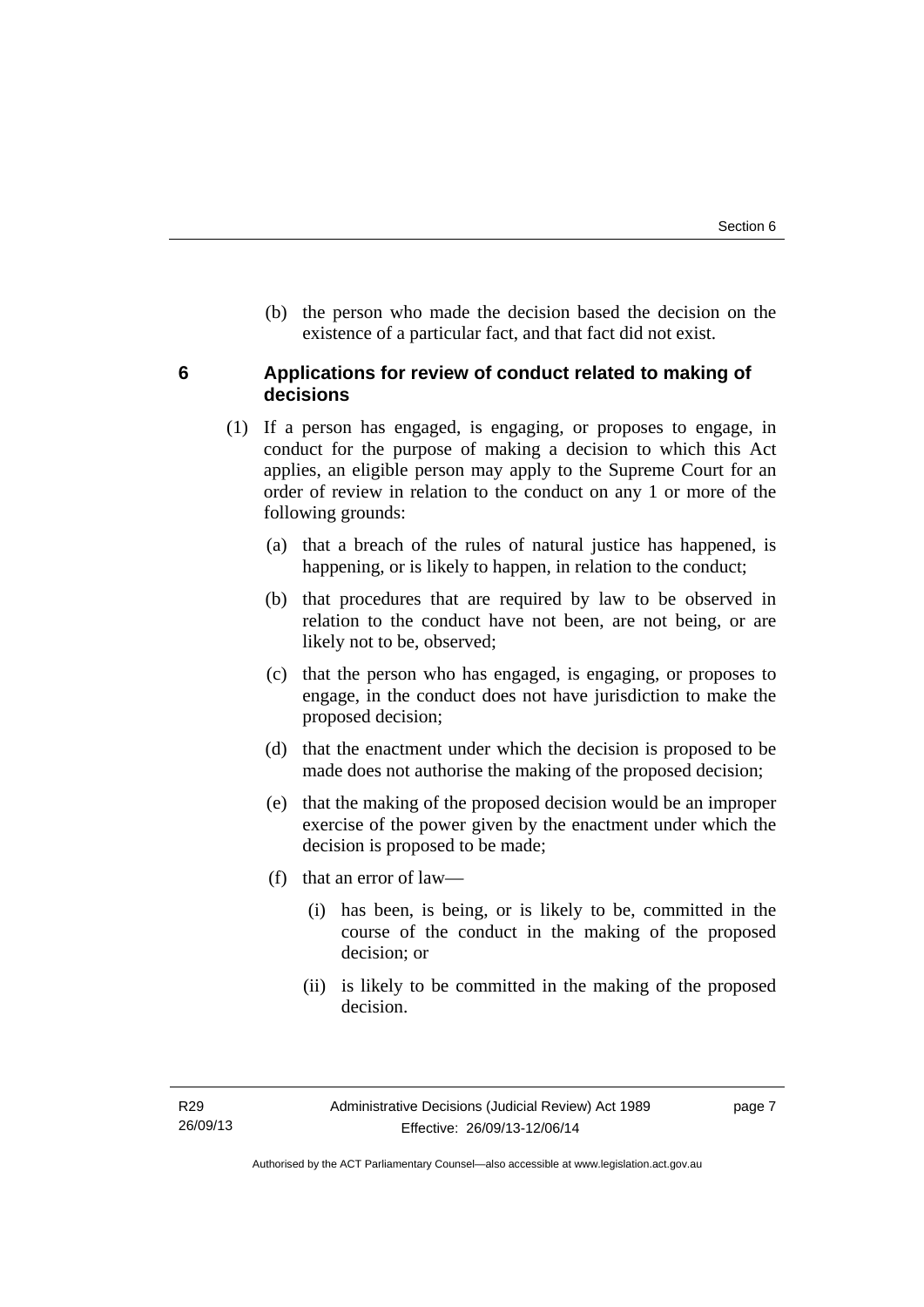- (g) that fraud has taken place, is taking place, or is likely to take place, in the course of the conduct;
- (h) that there is no evidence or other material to justify the making of the proposed decision;
- (i) that the making of the proposed decision would be otherwise contrary to law.
- (2) The reference in subsection (1) (e) to an *improper exercise* of a power includes a reference to—
	- (a) taking an irrelevant consideration into account in the exercise of a power; and
	- (b) failing to take a relevant consideration into account in the exercise of a power; and
	- (c) an exercise of a power for a purpose other than a purpose for which the power is given; and
	- (d) an exercise of a discretionary power in bad faith; and
	- (e) an exercise of a personal discretionary power at the direction or behest of another person; and
	- (f) an exercise of a discretionary power in accordance with a rule or policy without regard to the merits of the particular case; and
	- (g) an exercise of a power that is so unreasonable that no reasonable person could have so exercised the power; and
	- (h) an exercise of a power in such a way that the result of the exercise of the power is uncertain; and
	- (i) any other exercise of a power in a way that is abuse of the power.
- (3) The ground mentioned in subsection (1) (h) is not taken to be made out unless—

R29 26/09/13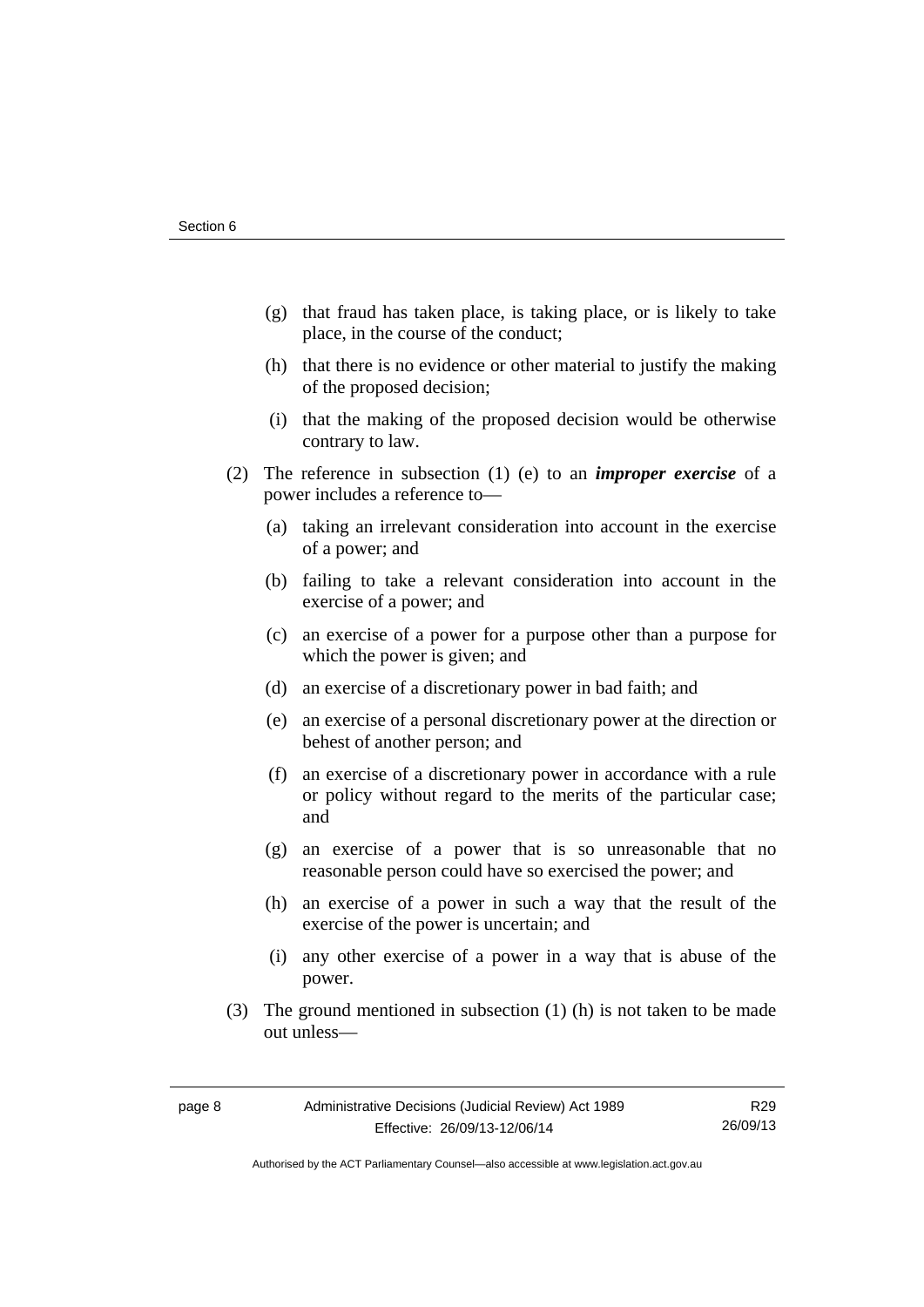- (a) the person who proposes to make the decision is required by law to reach that decision only if a particular matter is established, and there is no evidence or other material (including facts of which the person was entitled to take notice) from which the person can reasonably be satisfied that the matter is established; or
- (b) the person proposed to make the decision on the basis of the existence of a particular fact, and that fact does not exist.

# <span id="page-12-0"></span>**7 Applications for failures to make decisions**

- $(1)$  If—
	- (a) a person has a duty to make a decision to which this Act applies; and
	- (b) there is no law that prescribes a period within which the person is required to make that decision; and
	- (c) the person has failed to make that decision;

an eligible person may apply to the Supreme Court for an order of review in relation to the failure to make the decision on the ground that there has been unreasonable delay in making the decision.

- $(2)$  If—
	- (a) a person has a duty to make a decision to which this Act applies; and
	- (b) a law prescribes a period within which the person is required to make that decision; and
	- (c) the person has failed to make that decision before the end of that period;

an eligible person may apply to the Supreme Court for an order of review in relation to the failure to make the decision within that period on the ground that the person has a duty to make the decision even though the period has ended.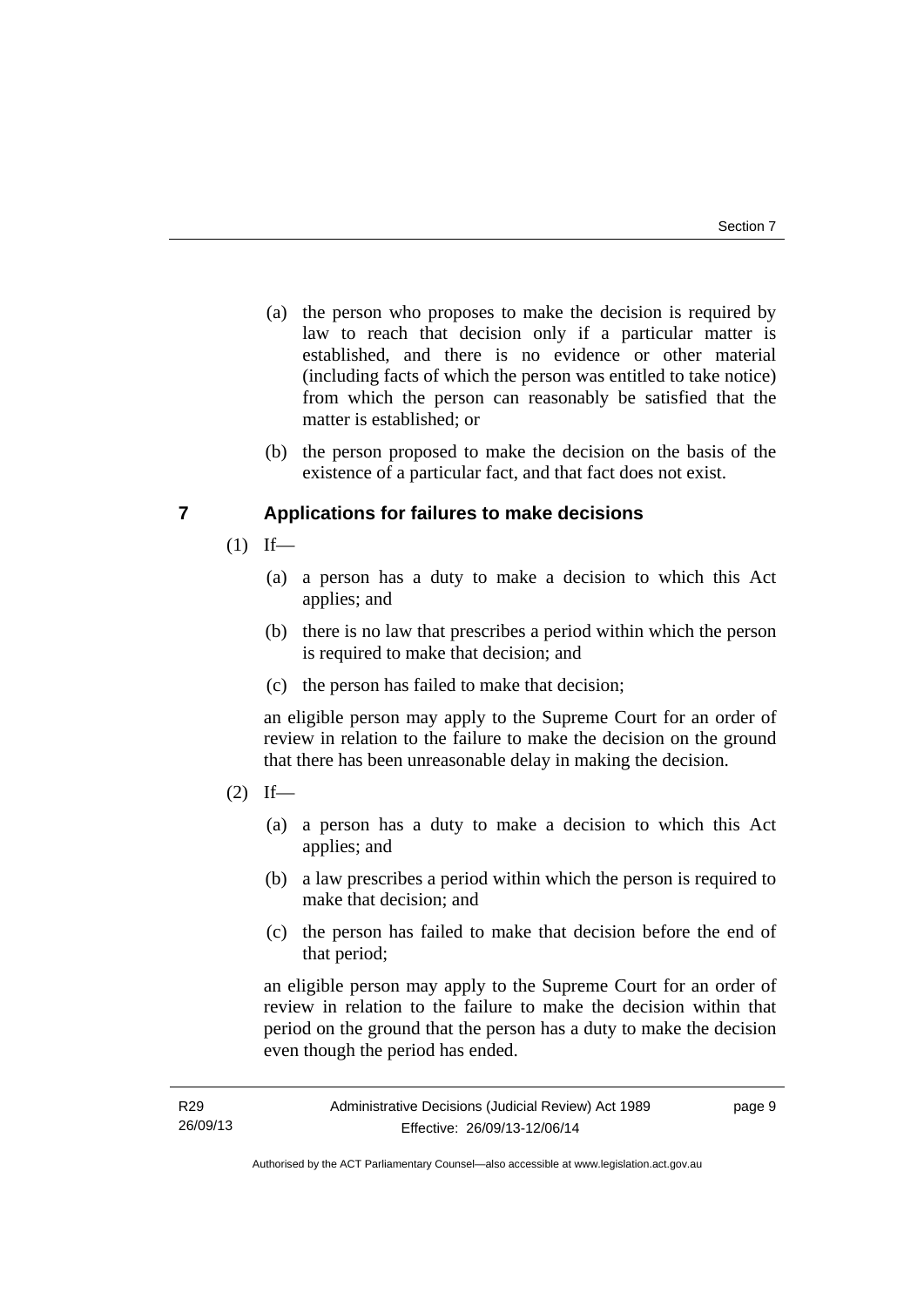# <span id="page-13-0"></span>**8 Effect of Act on other rights**

- (1) The rights given by section 5, section 6 and section 7 to a person to seek an order for review—
	- (a) are additional to the rights of the person to seek a review in another way; and
	- (b) must be disregarded for the *[Ombudsman Act 1989](http://www.legislation.act.gov.au/a/alt_a1989-45co)*, section 6 (6).
- (2) However—
	- (a) the Supreme Court or any other court may, in a proceeding brought otherwise than under this Act, refuse to grant an application for review in relation to a matter if an application for review of that matter has been made to the Supreme Court under section 5, section 6 or section 7; and
	- (b) the Supreme Court may, in its discretion, refuse to grant an application for review of a matter under section 5, section 6 or section 7 if—
		- (i) the applicant has sought a review by a court including the Supreme Court of the matter otherwise than under this Act; or
		- (ii) adequate provision is made by a law other than this Act under which the applicant is entitled to seek a review of that matter; or
		- (iii) the matter to which the application relates arises under the *[Planning and Development Act 2007](http://www.legislation.act.gov.au/a/2007-24)* or the *[Heritage](http://www.legislation.act.gov.au/a/2004-57)  [Act 2004](http://www.legislation.act.gov.au/a/2004-57)* and is a matter being reviewed, or for which application has been made for review, under a law other than this Act, whether on the application of the person who has made application to the Supreme Court for review of the matter under this Act or anyone else.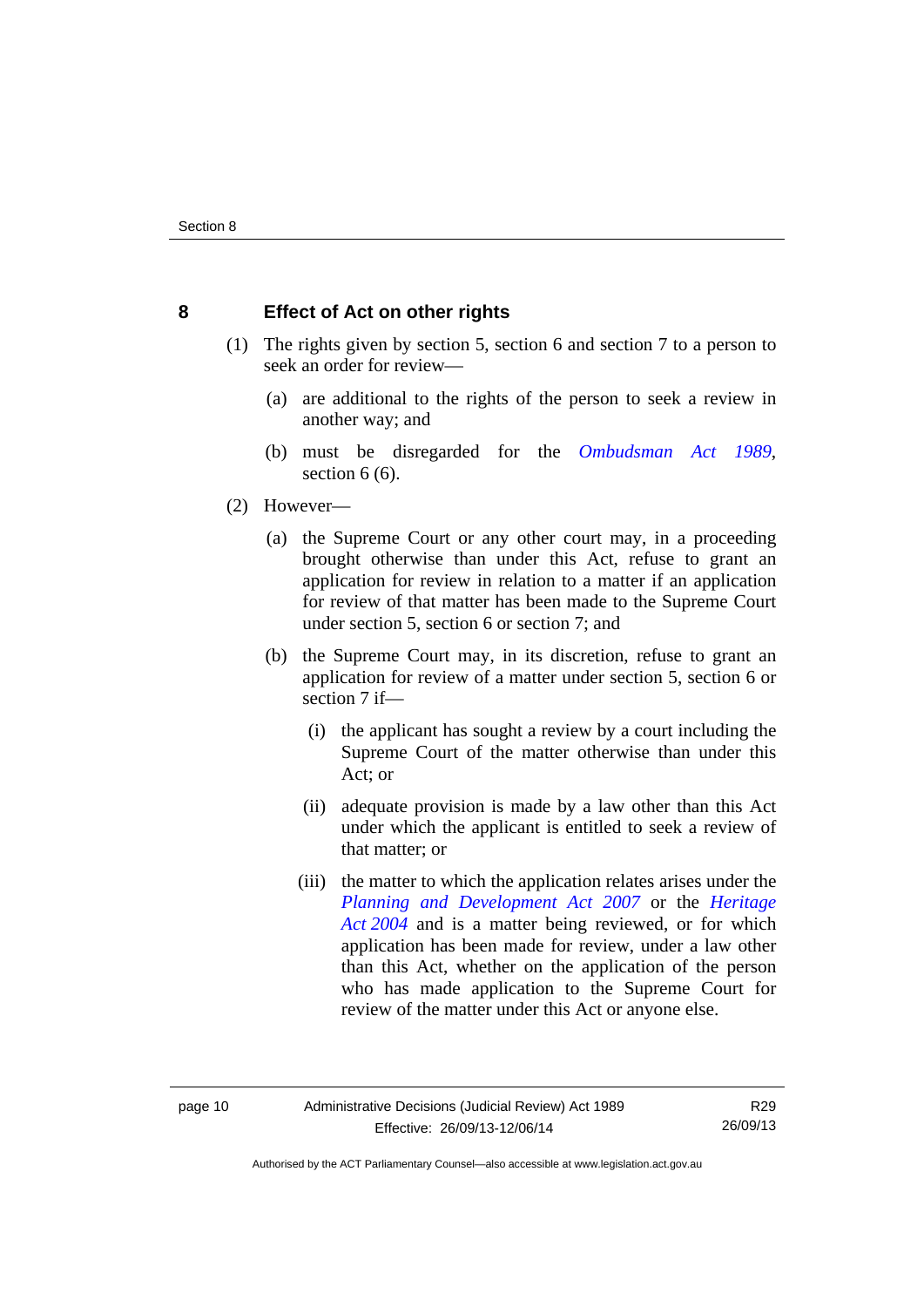(3) In this section:

*review* includes—

- (a) a review by way of reconsideration, rehearing or appeal; and
- (b) the grant of an injunction; and
- (c) the making of a prerogative order, declaration or other order.

# <span id="page-14-0"></span>**9 Applications for order of review must set out grounds**

An application to the Supreme Court for an order of review must set out the grounds of the application.

# <span id="page-14-1"></span>**10 Period in which application for order of review must be made**

- (1) An application to the Supreme Court for an order of review in relation to a decision that has been made (including a decision made after the end of the period within which it was required to be made) must be made within the period required by subsection (2) (or any further time allowed by the court) if the terms of the decision were—
	- (a) recorded in writing; and
	- (b) set out in a document that was given to the applicant.
	- *Note* The court may allow further time after the end of the period required by s (2) (see [Legislation Act](http://www.legislation.act.gov.au/a/2001-14), s 151C).
- (2) For subsection (1), the period within which an application for an order of review is required to be made is the period beginning on the day the decision is made and ending 28 days after the relevant day.
- (3) If there is no period prescribed for making an application for an order for review in relation to a particular decision, the Supreme Court may refuse to consider an application for an order for review in relation to the decision if it is of the opinion that the application was not made within a reasonable time after the decision was made.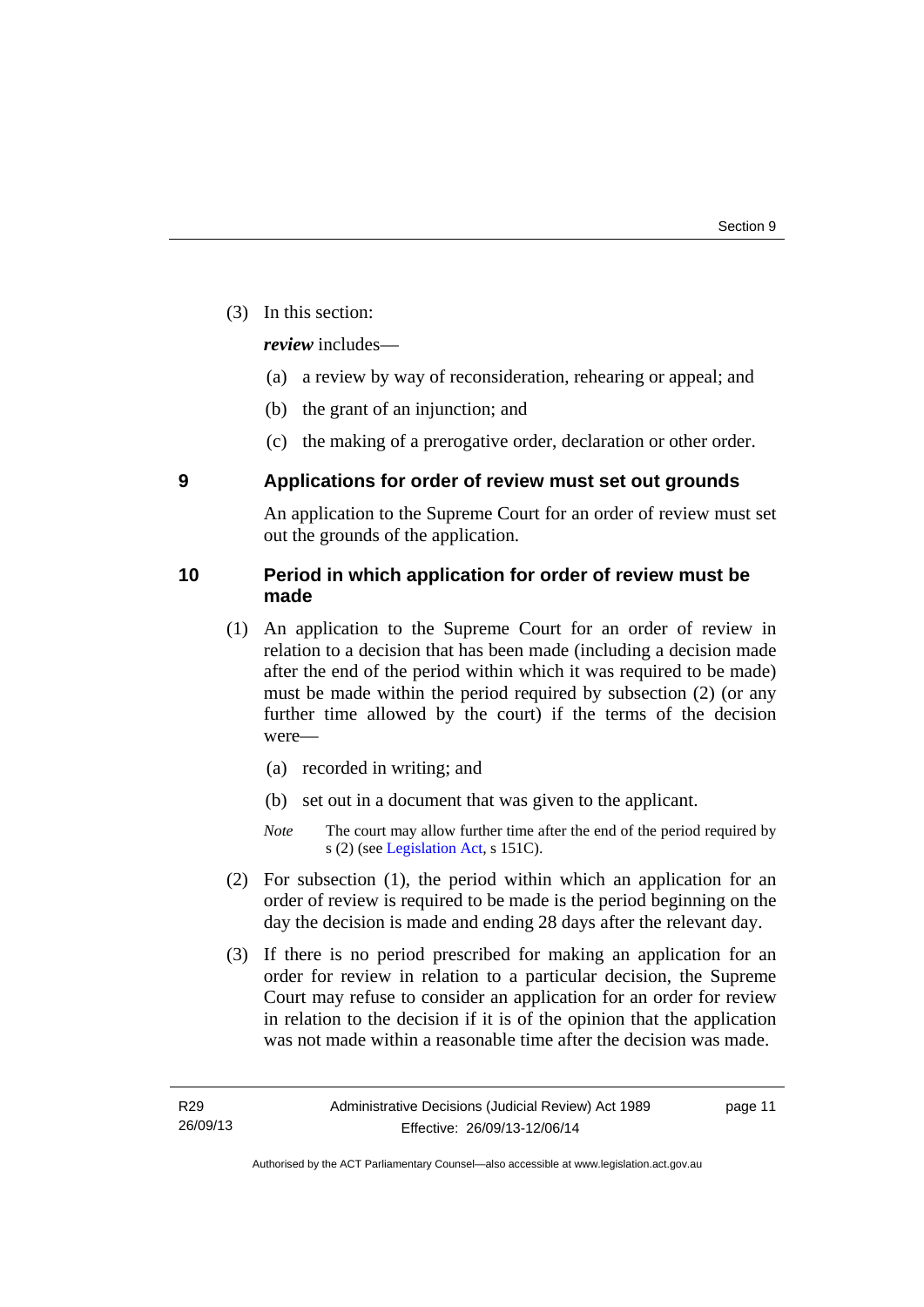- (4) If there is no period prescribed for making an application by a particular person for an order for review in relation to a particular decision, the Supreme Court may refuse to consider an application by the person for an order for review in relation to the decision if it is of the opinion that the application was not made within a reasonable time after the decision was made.
- (5) In forming an opinion for subsection (3) or (4), the Supreme Court—
	- (a) must have regard to—
		- (i) the time when the applicant became aware of the decision; and
		- (ii) if subsection (4) applies—the period prescribed for the making of an application by anyone else for an order of review in relation to the decision; and
	- (b) may have regard to anything else it considers relevant.
- (6) In subsection (2):

### *relevant day* means—

- (a) if the decision includes, or is accompanied by, a written statement of reasons for the decision—the day a document setting out the terms of the decision is given to the applicant; or
	- *Note* For the meaning of *statement of reasons*, see the dict.
- (b) if paragraph (a) does not apply and a written statement of reasons for the decision is given to the applicant (otherwise than because of a request under section 13 (1)) not later than 28 days after the day a document setting out the terms of the decision is given to the applicant—the day the statement is given to the applicant; or
- (c) if paragraph (a) does not apply and the applicant requests the person who made the decision to give a statement under section 13 (1)—

| page 12 | Administrative Decisions (Judicial Review) Act 1989 | R29      |
|---------|-----------------------------------------------------|----------|
|         | Effective: 26/09/13-12/06/14                        | 26/09/13 |

Authorised by the ACT Parliamentary Counsel—also accessible at www.legislation.act.gov.au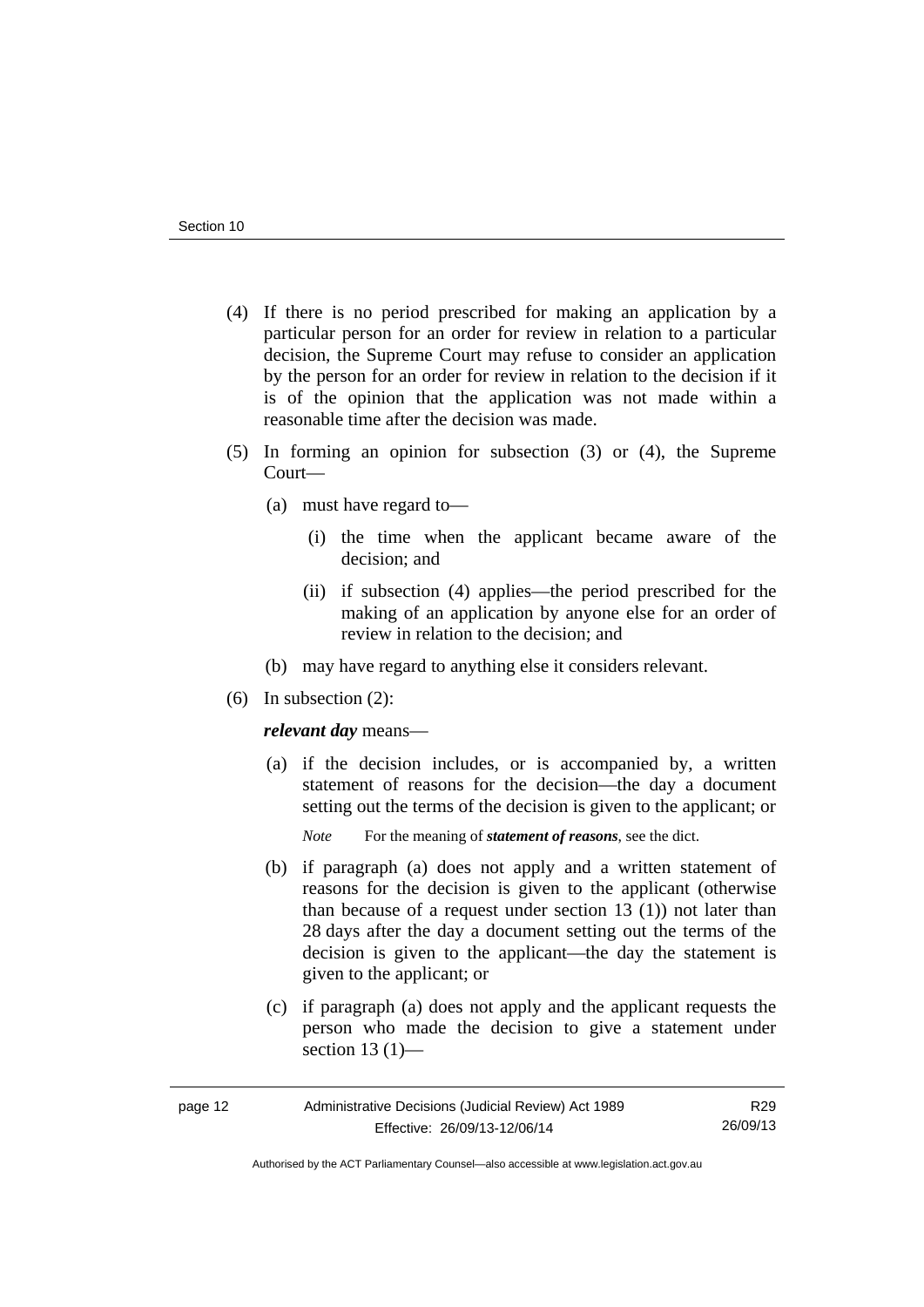- (i) the day the statement is given to the applicant; or
- (ii) the day the applicant is told under section 13 (3) that the applicant was not entitled to make the request; or
- (iii) the day the Supreme Court makes an order under section 13 (6) declaring that the applicant was not entitled to make the request; or
- (iv) the day the applicant is told under section 14 (3) or section 15 (3) that the statement will not be given to the applicant.
- (d) in any other case—the day a document setting out the terms of the decision is given to the applicant.

# <span id="page-16-0"></span>**11 Application for order of review not limited to grounds in application**

The applicant for an order of review is not limited to the grounds set out in the application but, if the applicant wishes to rely on a ground not set out in the application, the Supreme Court may direct the application be amended to state the ground.

# <span id="page-16-1"></span>**12 Application to be made a party to a proceeding**

- (1) An eligible person may apply to the Supreme Court to be made a party to an application made under this Act.
- (2) The Supreme Court may, in its discretion—
	- (a) grant the application either unconditionally or subject to the conditions that it considers appropriate; or
	- (b) refuse the application.

# <span id="page-16-2"></span>**13 Reasons for decision may be obtained**

(1) If a person (the *decision-maker*) makes a decision to which this section applies, a person (the *requester*) who is entitled to make an application to the Supreme Court under section 5 in relation to the

Authorised by the ACT Parliamentary Counsel—also accessible at www.legislation.act.gov.au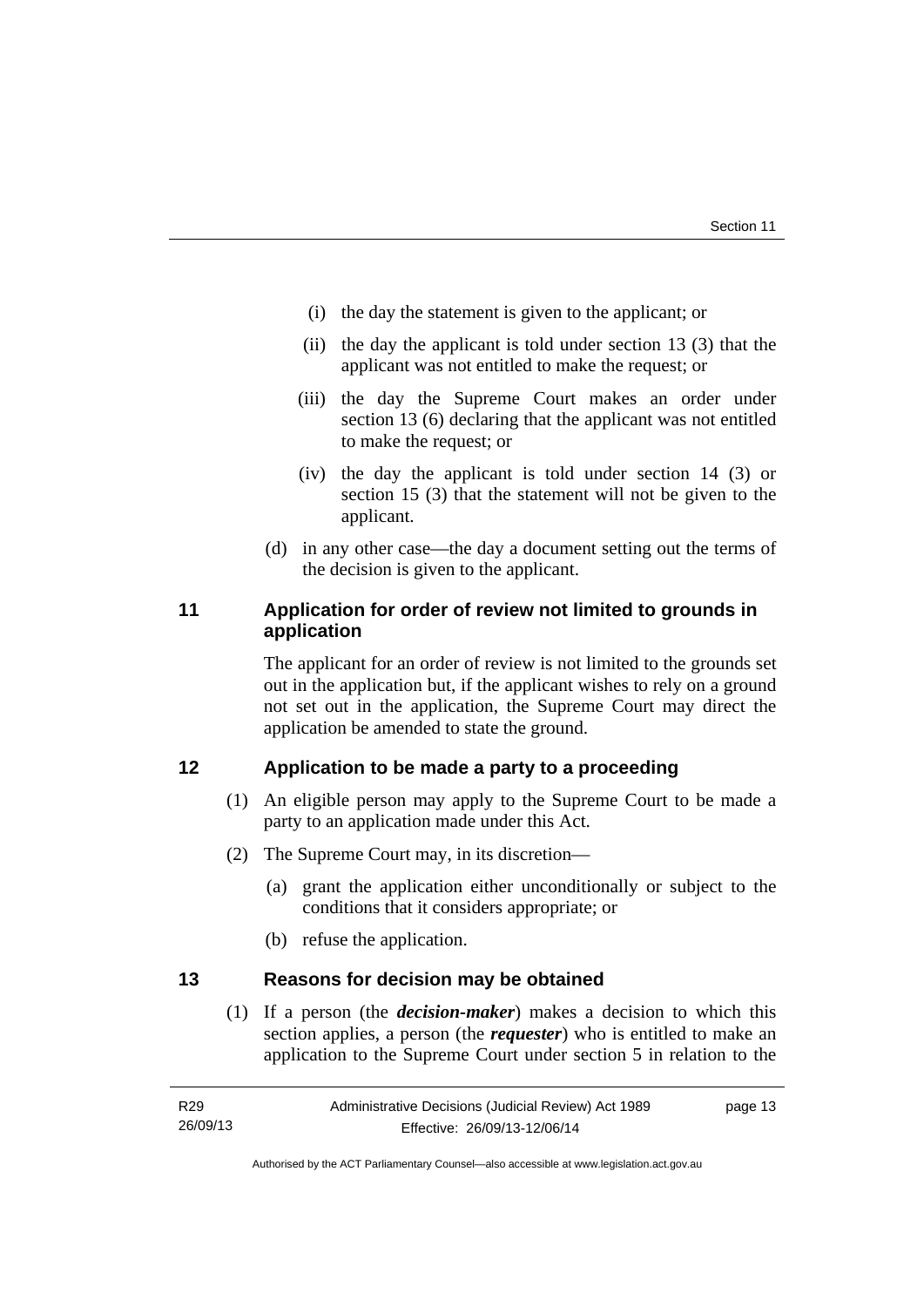decision may, in writing, request the decision-maker to provide a written statement of reasons in relation to the decision.

*Note* For the meaning of *statement of reasons*, see the dict.

- (2) The decision-maker must, as soon as practicable and in any event not later than 28 days after the day the decision-maker receives the request (the *request day*), prepare the statement and give it to the requester.
- (3) If the decision-maker is of the opinion that the requester was not entitled to make the request, the decision-maker may, not later than 28 days after the request day—
	- (a) give to the requester written notice of the decision-maker's opinion; or
	- (b) apply to the Supreme Court under subsection (6) for an order declaring that the requester was not entitled to make the request.
- (4) Despite subsection (2), if the decision-maker gives notice under subsection (3) or applies to the Supreme Court under subsection (6), the decision-maker is not required to comply with the request unless—
	- (a) the court, on an application under subsection (6), orders the decision-maker to give the statement; or
	- (b) the decision-maker has applied to the court under subsection (6) for an order declaring that the requester was not entitled to make the request and the court refuses the application.
- (5) If subsection (4) (a) or (b) applies, the decision-maker must prepare the statement and give it to the requester not later than 28 days after the day of the Supreme Court's decision.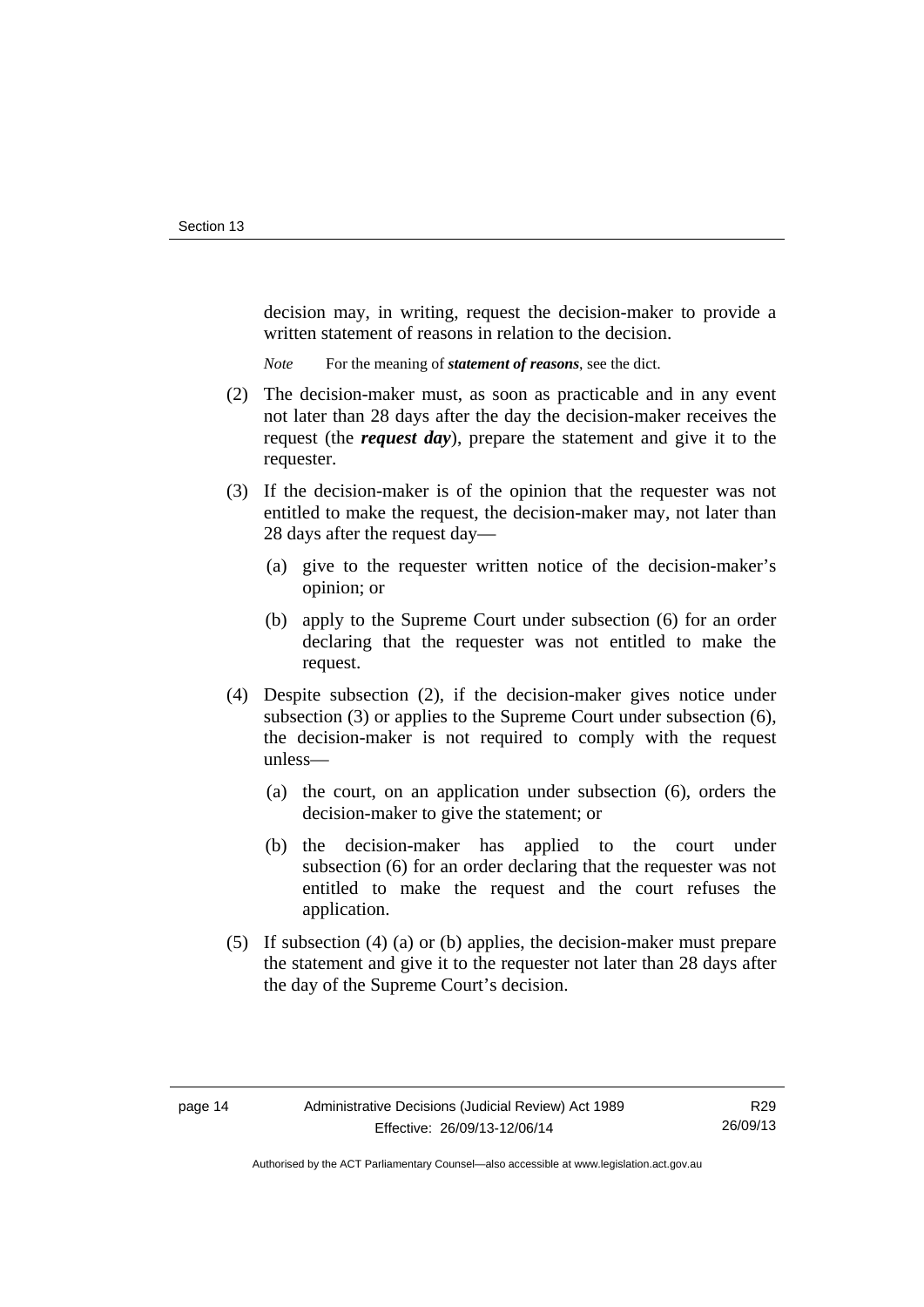- (6) On the application of either the decision-maker or requester under this subsection, the Supreme Court may make an order declaring that the requester was, or was not, entitled to make the request.
- (7) Despite subsection (2), the decision-maker may refuse to prepare and give the statement to the requester if—
	- (a) for a decision the terms of which were recorded in writing and set out in a document that was given to the requester—the request was made later than 28 days after the day the document was given to the requester; or
	- (b) in any other case—the relevant request was not made within a reasonable time after the decision was made.
- (8) If subsection (7) (a) or (b) applies, the decision maker must give to the requester, not later than 14 days after the request day, written notice stating—
	- (a) that the statement will not be given to the requestor; and
	- (b) the reasons why it will not be given.
- (9) For subsection (7) (b), a request for a statement in relation to a decision is taken to have been made within a reasonable time after the decision was made if the Supreme Court, on application by the requester, declares that the request was made within a reasonable time after the decision was made.
- (10) On application by the requester under this subsection, the Supreme Court may order the decision-maker to give the requester, within a stated period, an additional statement containing better particulars in relation to stated matters if the court considers that the statement given to the requester does not contain adequate particulars, in relation to the decision.
- (11) A regulation may declare decisions not to be decisions to which this section applies.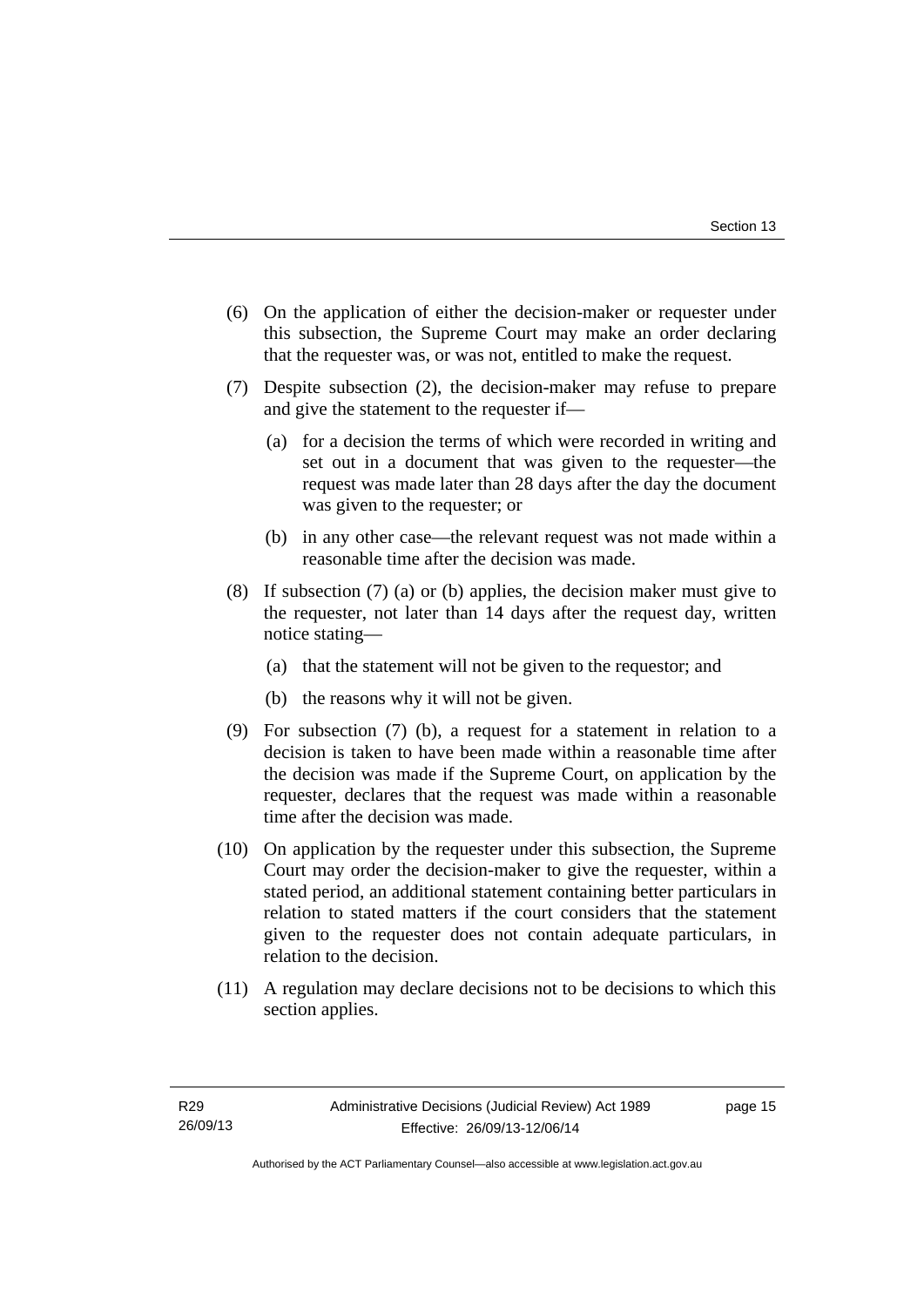- (12) A regulation made under subsection (11) applies only in relation to decisions made after the regulation takes effect.
- (13) In this section:

*decision to which this section applies* means a decision to which this Act applies, other than—

- (a) a decision to which the *[ACT Civil and Administrative Tribunal](http://www.legislation.act.gov.au/a/2008-35)  [Act 2008](http://www.legislation.act.gov.au/a/2008-35)*, section 22B (Requirement to give reasons statement) applies; or
- (b) a decision that includes, or is accompanied by, a statement of reasons; or
- (c) a decision mentioned in schedule 2.

# <span id="page-19-0"></span>**14 Certain information not required to be disclosed**

- (1) This section applies in relation to any information to which a request made to a person under section 13 (1) relates if the information—
	- (a) relates to the personal affairs or business affairs of a person other than the person making the request; and
	- (b) is information—
		- (i) that was supplied in confidence; or
		- (ii) the publication of which would reveal a trade secret; or
		- (iii) that was provided in compliance with a duty imposed by an enactment; or
		- (iv) the giving of which in accordance with the request would be in contravention of an enactment that expressly imposes on the person to whom the request is made a duty not to divulge or communicate information of that kind—
			- (A) to anyone; or
			- (B) to anyone, other than a particular person; or

Authorised by the ACT Parliamentary Counsel—also accessible at www.legislation.act.gov.au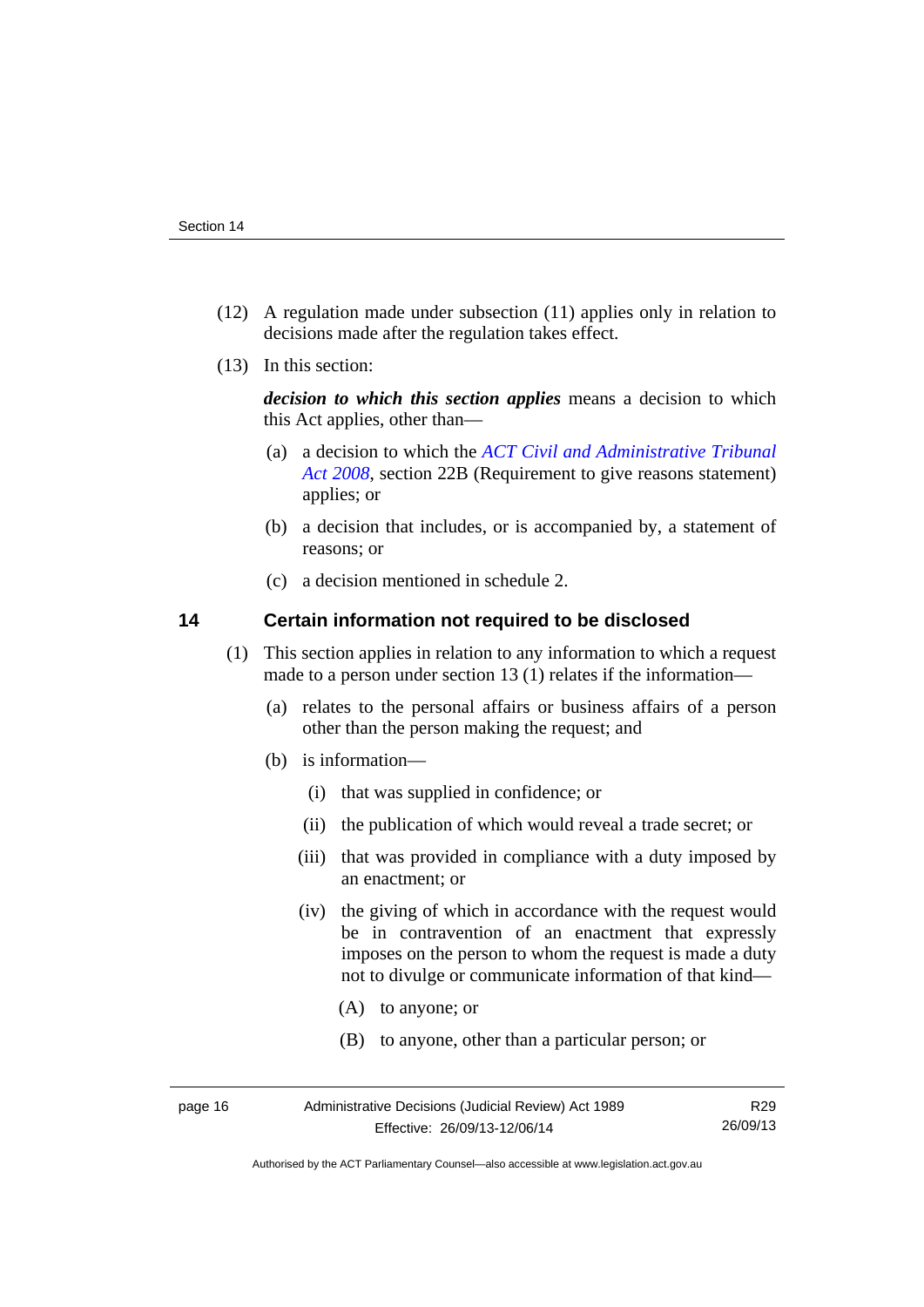- (C) except in particular circumstances.
- (2) If a person has been requested under section 13 (1) to give a statement to a person—
	- (a) the person to whom the request is made is not required to include in the statement any information in relation to which this section applies; and
	- (b) if the statement would be false or misleading if it did not include the information—the person is not required to give the statement.
- (3) If, under subsection (2), information is not included in a statement provided by a person or a statement is not provided by a person, the person must provide written notice to the person who requested the statement—
	- (a) if information is not included in a statement—stating that the information is not so included and giving the reason for not including the information; or
	- (b) if a statement is not provided—stating that the statement will not be provided and giving the reason for not providing the statement.
- (4) This section does not affect the power of the Supreme Court to make an order for the discovery of documents or to require the giving of evidence or the production of documents to the court.

# <span id="page-20-0"></span>**15 Ministerial certificate about disclosure of information**

- (1) This section applies to information relating to a matter if the Minister certifies, in writing, that the disclosure of information relating to the matter would be contrary to the public interest—
	- (a) because it would involve the disclosure of deliberations or a decision of the Executive or of a committee of the Executive; or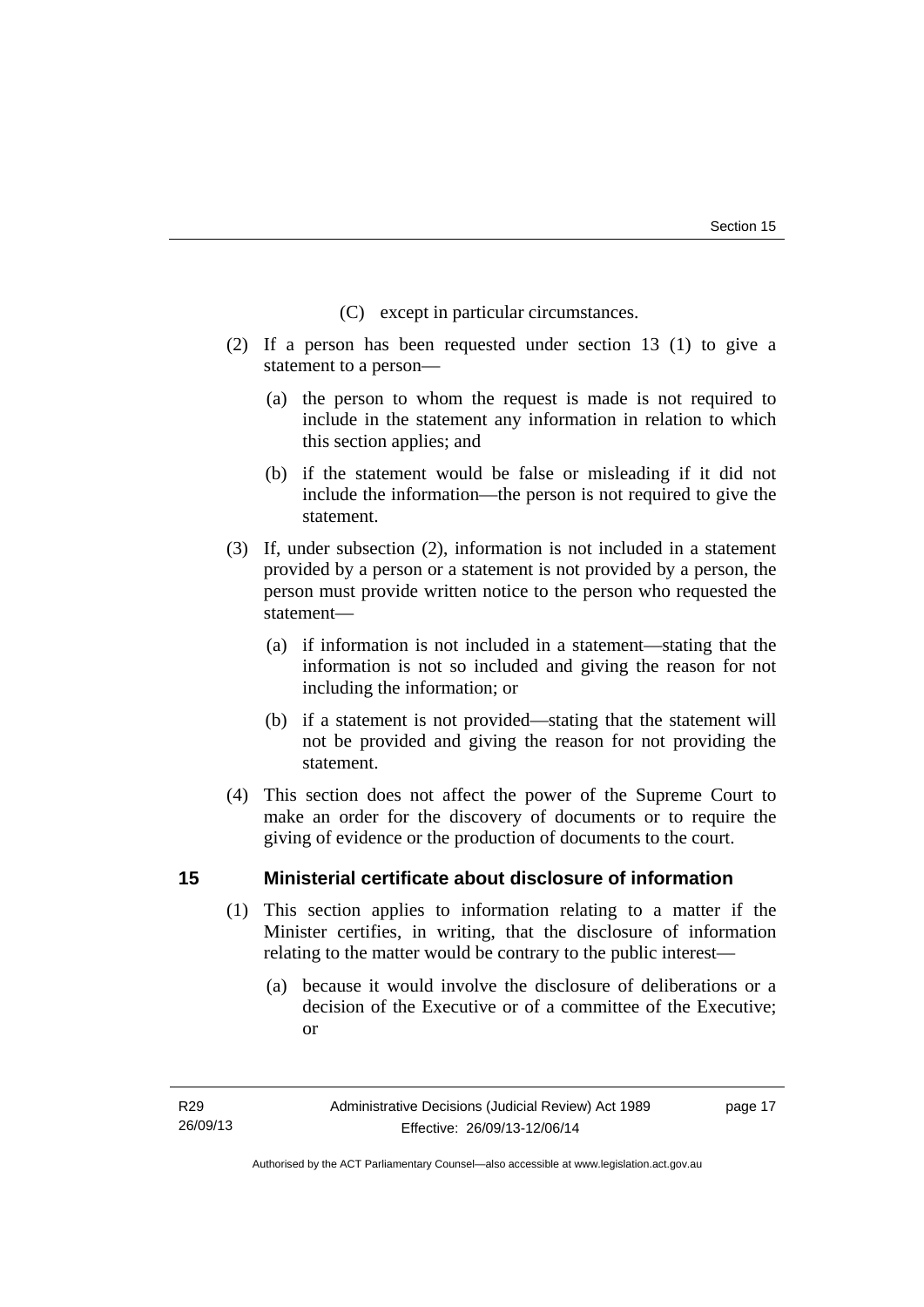- (b) for any other stated reason that could form the basis for a claim in a judicial proceeding that the information should not be disclosed.
- (2) If a person has been requested under section 13 to give a statement to a person—
	- (a) the person to whom the request is made is not required to include in the statement any information in relation to which this section applies; and
	- (b) if the statement would be false or misleading if it did not include the information—the person is not required to give the statement.
- (3) If, under subsection (2), information is not included in a statement provided by a person or a statement is not provided by a person, the person must give a written notice to the person who requested the statement—
	- (a) if information is not included in a statement—stating that the information is not so included and giving the reason for not including the information; or
	- (b) if a statement is not provided—stating that the statement will not be provided and giving the reason for not providing the statement.
- (4) This section does not affect the power of the Supreme Court to make an order for the discovery of documents or to require the giving of evidence or the production of documents to the court.

# <span id="page-21-0"></span>**16 Stay of proceedings**

(1) The making of an application to the Supreme Court under section 5 in relation to a decision does not affect the operation of the decision or prevent the implementation of the decision, but—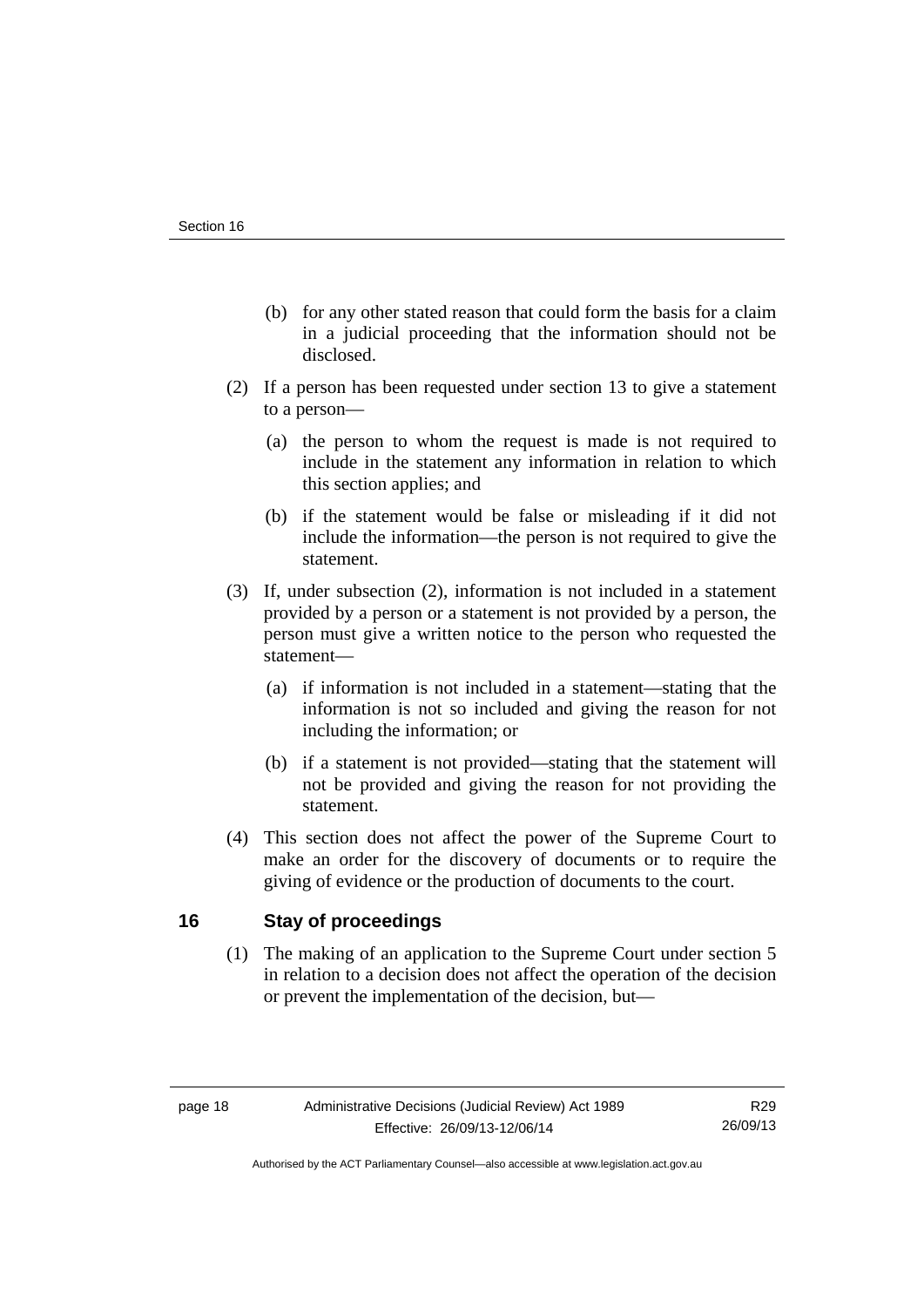- (a) the Supreme Court may, by order, on the conditions (if any) that the court decides, suspend the operation of the decision; and
- (b) the Supreme Court may order, on the conditions (if any) that the court decides, a stay of all or any proceedings under the decision.
- (2) The Supreme Court may make an order under subsection (1) on its own initiative or on the application of the person who made the application under section 5.

# <span id="page-22-0"></span>**17 Powers of Supreme Court in relation to applications for order of review**

- (1) On an application for an order of review in relation to a decision, the Supreme Court may, in its discretion, make all or any of the following orders:
	- (a) an order quashing or setting aside the decision, or a part of the decision, with effect from the date of the order or from the earlier or later date that the court specifies;
	- (b) an order referring the matter to which the decision relates to the person who made the decision for further consideration, subject to the directions that the court considers appropriate;
	- (c) an order declaring the rights of the parties in relation to any matter to which the decision relates;
	- (d) an order directing any of the parties to do, or to refrain from doing, anything to do justice between the parties.
- (2) On an application for an order of review in relation to conduct that has been, is being, or is proposed to be, engaged in for the purpose of the making of a decision, the Supreme Court may, in its discretion, make either or both of the following orders:
	- (a) an order declaring the rights of the parties in relation to any matter to which the conduct relates;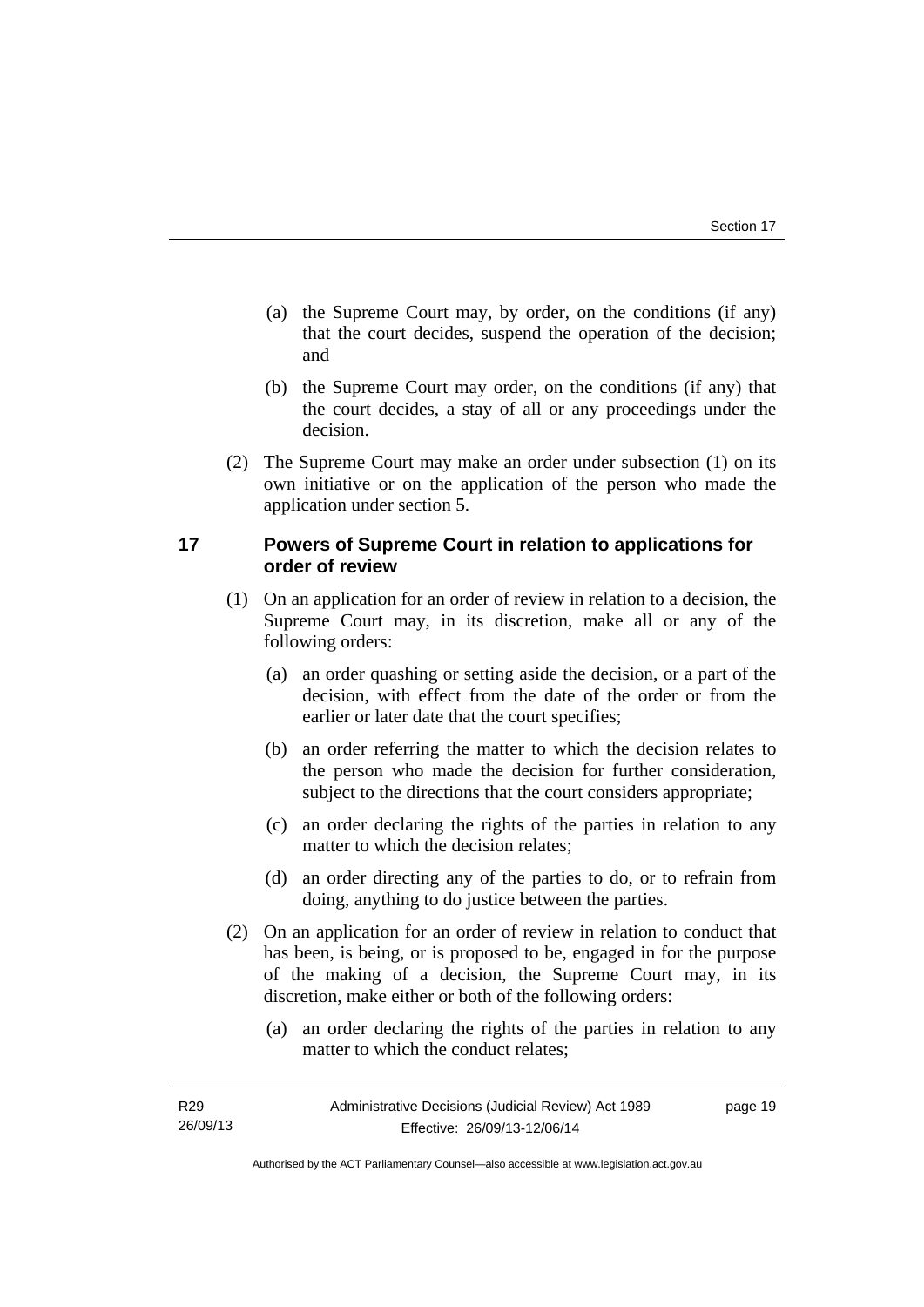- (b) an order directing any of the parties to do, or to refrain from doing, anything to do justice between the parties.
- (3) On an application for an order of review in relation to a failure to make a decision, or in relation to a failure to make a decision within the period within which the decision was required to be made, the Supreme Court may, in its discretion, make all or any of the following orders:
	- (a) an order directing the making of the decision;
	- (b) an order declaring the rights of the parties in relation to the making of the decision;
	- (c) an order directing any of the parties to do, or to refrain from doing, anything to do justice between the parties.
- (4) The Supreme Court may at any time, on its own initiative or on the application of any party, revoke, vary, or suspend the operation of any order made by it under this section.

# <span id="page-23-0"></span>**18 Change in person holding, or performing the duties of, an office**

- (1) This section applies if—
	- (a) a person has, in the performance of the duties of an office, made a decision in relation to which an application may be made to the Supreme Court under this Act; and
	- (b) the person no longer holds, or, for whatever reason, is not performing the duties of, that office.
- (2) This Act has effect as if the decision had been made by—
	- (a) the person for the time being holding or performing the duties of that office; or
	- (b) if there is no person for the time being holding or performing the duties of that office or that office no longer exists—the person that the Minister administering the enactment under

Authorised by the ACT Parliamentary Counsel—also accessible at www.legislation.act.gov.au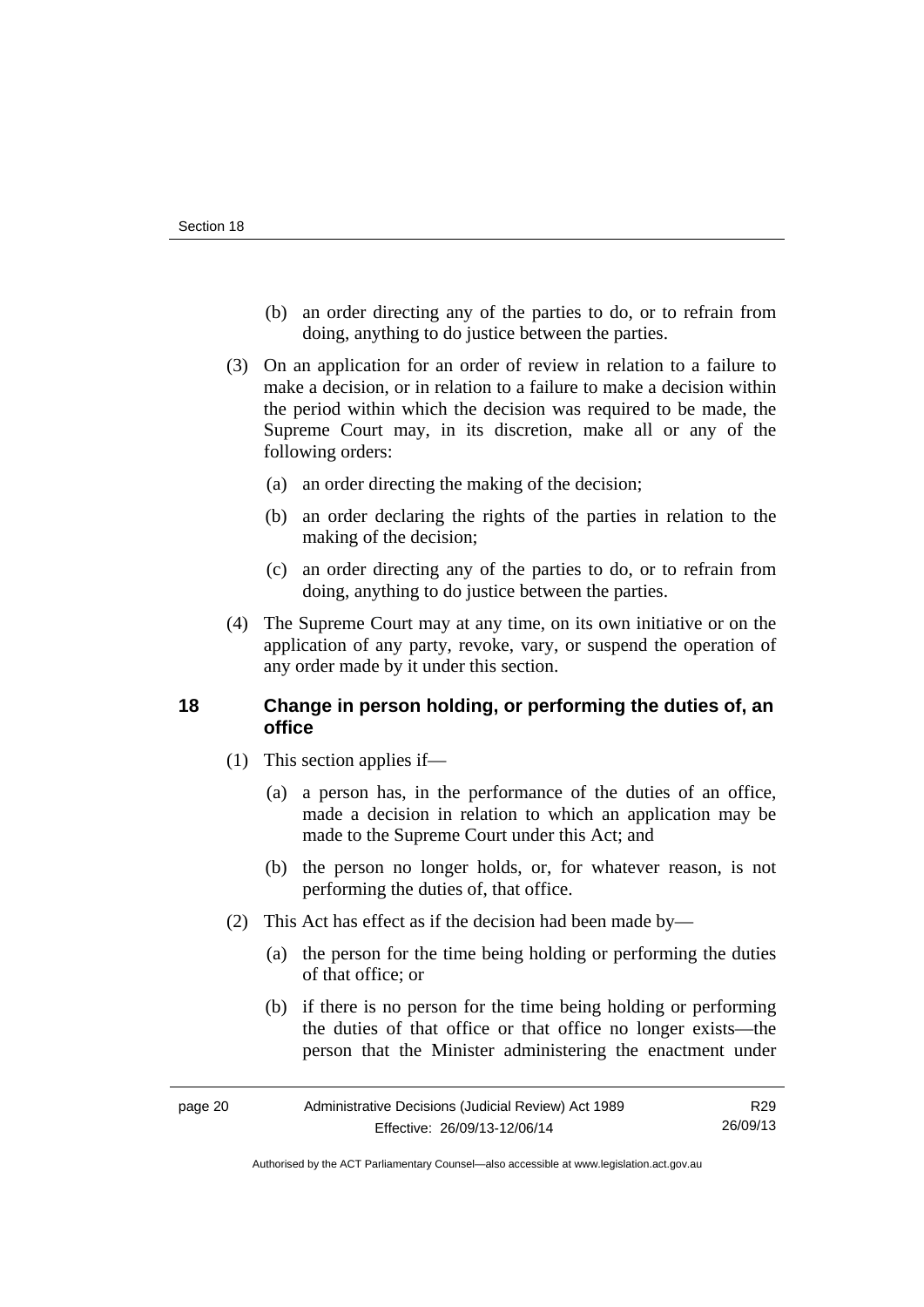which the decision was made, or a person authorised by that Minister, specifies.

# <span id="page-24-0"></span>**19 Intervention by Minister**

- (1) The Minister may, on behalf of the Territory, intervene in a proceeding before the Supreme Court under this Act.
- (2) If the Minister intervenes in a proceeding—
	- (a) the Minister is taken to be a party to the proceeding; and
	- (b) the Supreme Court may, in the proceeding, make orders about costs against the Territory that the court considers appropriate.

# <span id="page-24-1"></span>**19A Intervention by other people**

- (1) The Supreme Court may, on application by a party or its own initiative, give leave to a person (an *intervener*) to intervene in a proceeding under this Act.
- (2) In considering whether to give leave, the Supreme Court—
	- (a) must have regard to the following:
		- (i) whether the intervener's contribution is different from the contribution of the parties to the proceeding;
		- (ii) whether the intervener's contribution is likely to be useful to the court;
		- (iii) whether the intervention will unreasonably interfere with the ability of someone who has a private interest in the subject matter of the application to deal with it differently or at all; and
	- (b) may have regard to any other matter the court considers relevant.
- (3) The Supreme Court may give leave subject to conditions.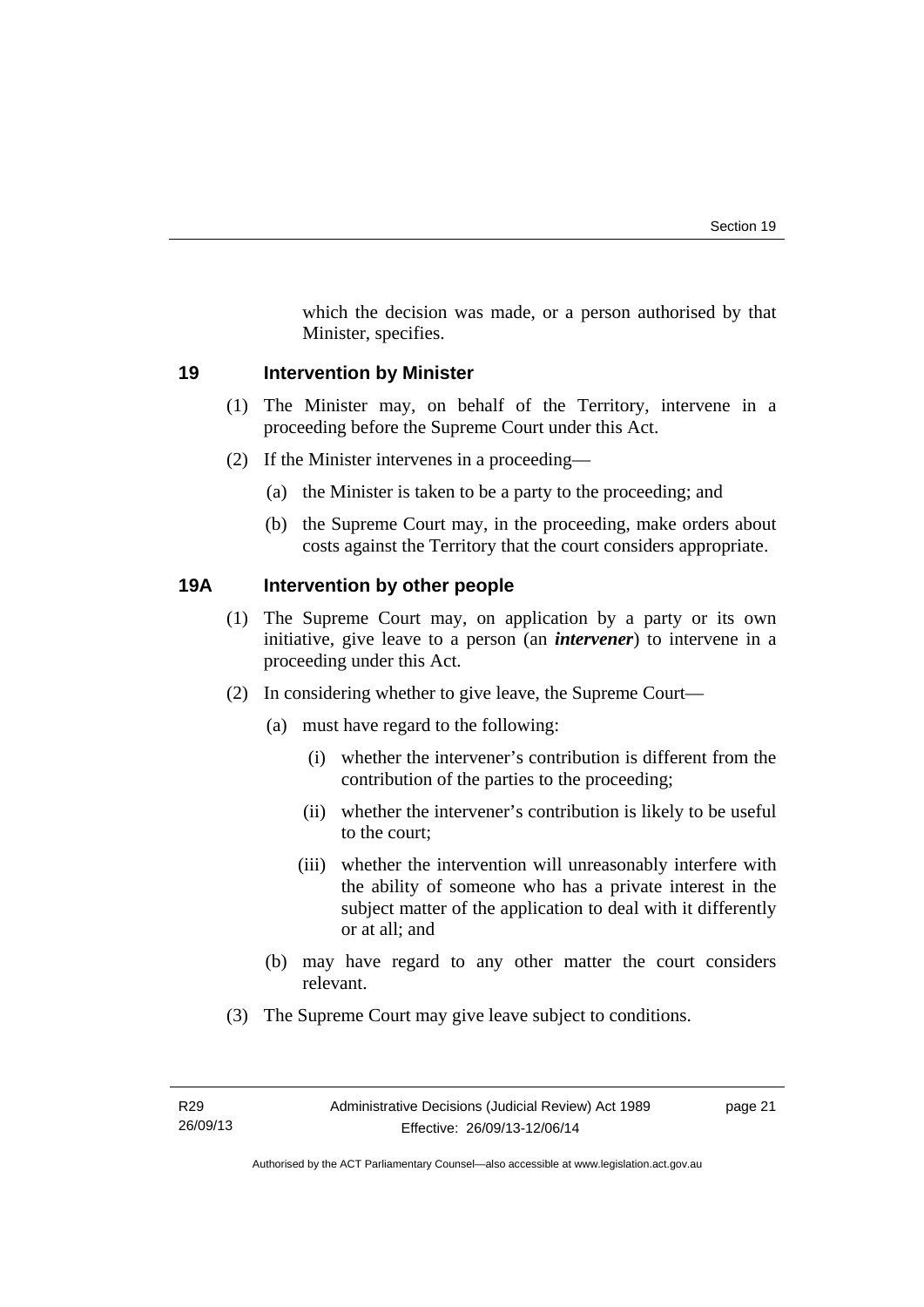(4) There is no right of appeal in relation to a decision of the Supreme Court under this section.

# <span id="page-25-0"></span>**20 Act not to apply to certain decisions**

- (1) A regulation may declare decisions to be decisions that are not subject to judicial review by the Supreme Court under this Act.
- (2) If a regulation is so made in relation to a decision—
	- (a) section 5 does not apply in relation to that decision; and
	- (b) section 6 does not apply in relation to conduct that has been, is being, or is proposed to be, engaged in for the purpose of making that decision; and
	- (c) section 7 does not apply in relation to a failure to make that decision.
- (3) A regulation made for subsection (1) applies only in relation to decisions made after the regulation take effect.

# <span id="page-25-1"></span>**21 Regulation-making power**

The Executive may make regulations for this Act.

*Note* A regulation must be notified, and presented to the Legislative Assembly, under the [Legislation Act](http://www.legislation.act.gov.au/a/2001-14).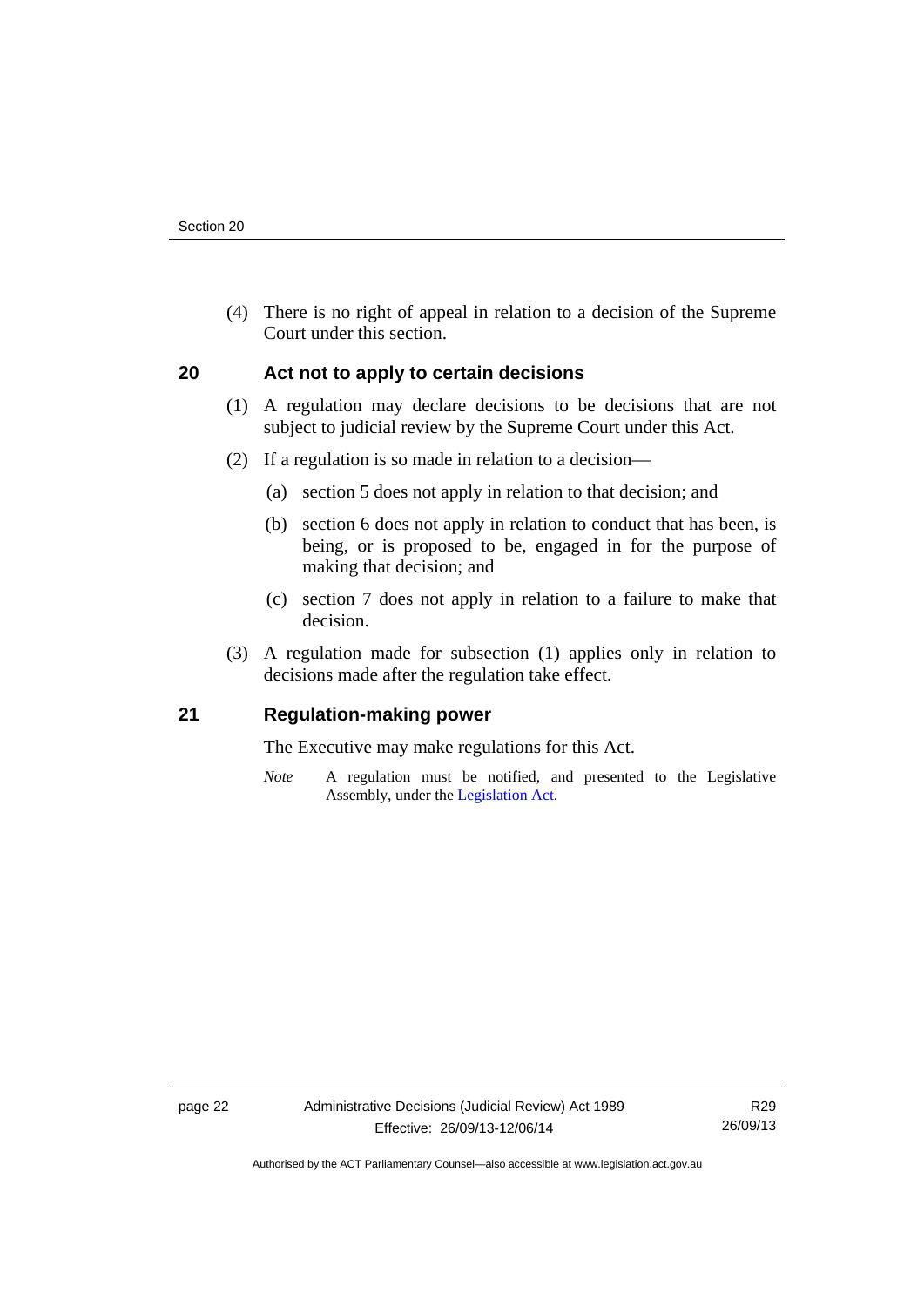# <span id="page-26-0"></span>**Schedule 1 Decisions to which this Act does not apply**

(see dict, def *decision to which this Act applies*)

| column 1       | column <sub>2</sub>                                            | column 3                                                                                                                                                                                                                                                                                                                                                                    |
|----------------|----------------------------------------------------------------|-----------------------------------------------------------------------------------------------------------------------------------------------------------------------------------------------------------------------------------------------------------------------------------------------------------------------------------------------------------------------------|
| item           | enactment                                                      | decision under enactment                                                                                                                                                                                                                                                                                                                                                    |
| 1              | <b>Building Act 2004</b>                                       | a decision under section 96 (Approval of fidelity<br>fund schemes)<br>a decision under section 107 (Suspension or<br>cancellation of approval of approved scheme)                                                                                                                                                                                                           |
| $\overline{2}$ | Confiscation of<br><b>Criminal Assets Act</b><br>2003          | any decision                                                                                                                                                                                                                                                                                                                                                                |
| 3              | Crimes (Restorative<br>Justice) Act 2004                       | any decision                                                                                                                                                                                                                                                                                                                                                                |
| $\overline{4}$ | <b>Crimes</b> (Sentence<br><b>Administration</b> ) Act<br>2005 | A decision of the director-general under any of the<br>following provisions:<br>section 20 (Directions to escort officers)<br>section 31 (Early release of offender)<br>section 37 (Full-time detention-return<br>from NSW)<br>section 45 (Periodic detention—alcohol<br>and drug tests)<br>section 46 (Periodic detention—searches)<br>section 95 (Community service work— |
|                |                                                                | alcohol and drug tests)<br>section 96 (Community service work—<br>frisk searches).                                                                                                                                                                                                                                                                                          |

R29 26/09/13 page 23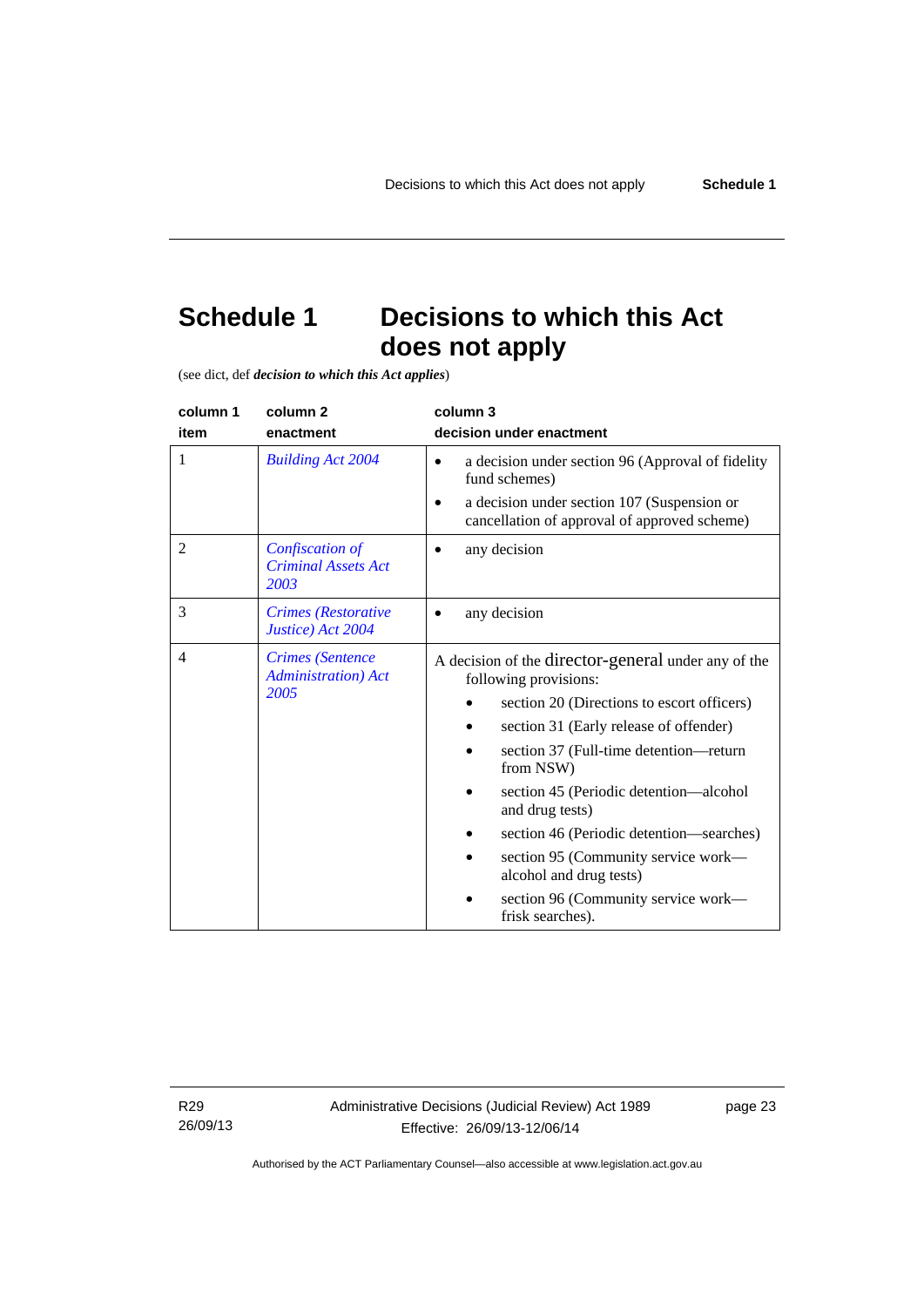| column 1<br>item | column <sub>2</sub><br>enactment                                                                  | column 3<br>decision under enactment                                                                                         |
|------------------|---------------------------------------------------------------------------------------------------|------------------------------------------------------------------------------------------------------------------------------|
| 5                | Duties Act 1999                                                                                   | a decision making or forming part of the process<br>$\bullet$<br>of making, or leading up to the making of, an<br>assessment |
|                  |                                                                                                   | a decision disallowing, completely or partly, an<br>objection to an assessment                                               |
|                  |                                                                                                   | a decision refusing to amend, completely or<br>partly, an assessment                                                         |
| 6                | Electoral Act 1992                                                                                | a decision under part 4 (Electorates)<br>$\bullet$                                                                           |
| 7                | <b>Financial Institutions</b><br>Duty Act 1987 (which<br>has been repealed)                       | a decision making or forming part of the process<br>of making, or leading up to the making, of an<br>assessment              |
|                  |                                                                                                   | a decision disallowing, completely or partly, an<br>objection to an assessment                                               |
|                  |                                                                                                   | a decision refusing to amend, completely or<br>partly, an assessment                                                         |
| 8                | <b>Gene Technology (GM</b><br>Crop Moratorium)                                                    | a decision of the Minister under section 7<br>(Moratorium orders)                                                            |
|                  | <b>Act 2004</b>                                                                                   | a decision of the Minister under section 8<br>(Exemptions)                                                                   |
| $\mathbf{Q}$     | <b>Gungahlin Drive</b><br><b>Extension Authorisation</b><br>Act 2004 (which has<br>been repealed) | any decision                                                                                                                 |
| 10               | <b>Health Practitioner</b><br><b>Regulation National</b><br>Law (ACT)                             | any decision                                                                                                                 |
| 11               | <b>Inquiries Act 1991</b>                                                                         | any decision                                                                                                                 |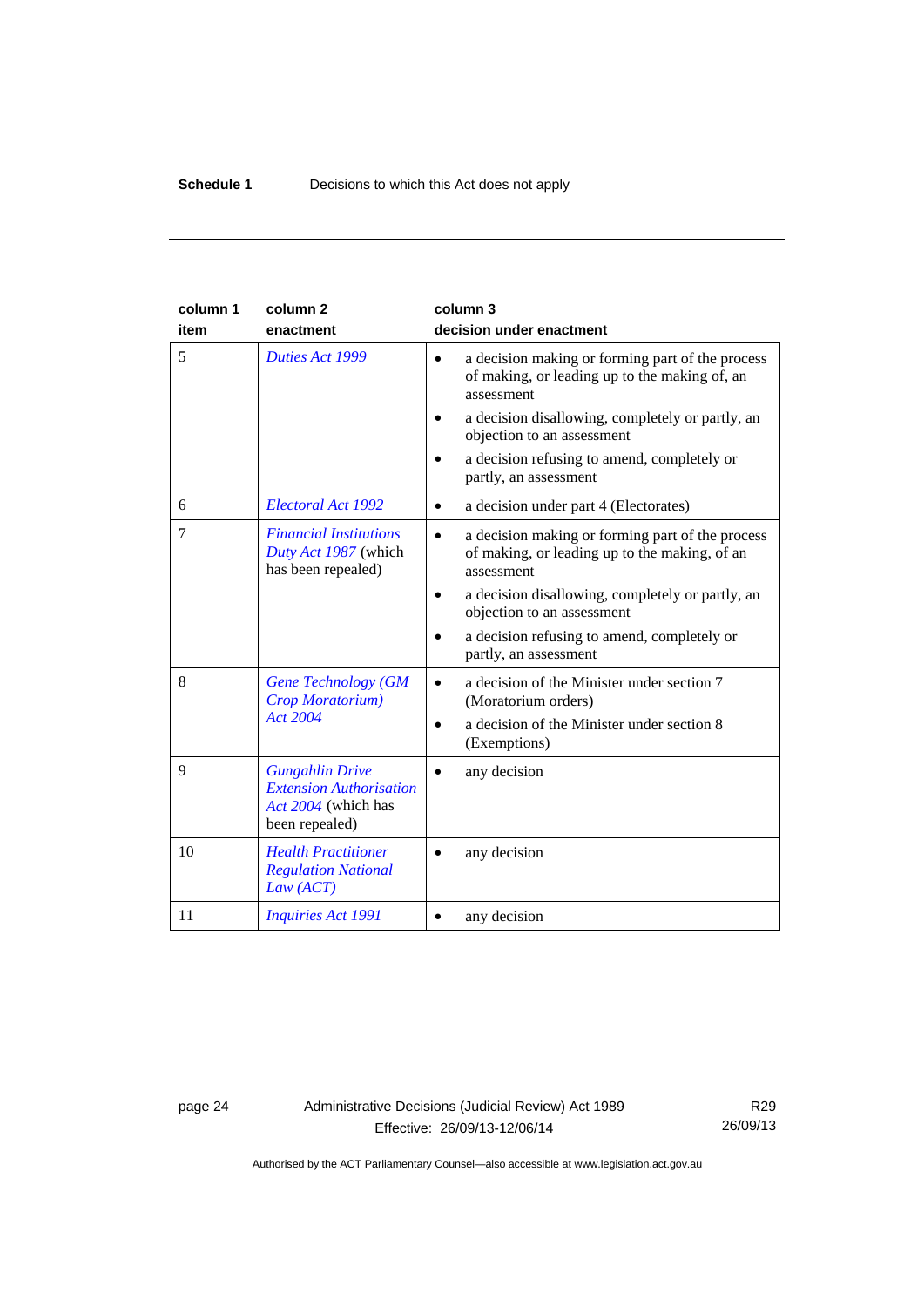| column 1<br>item | column <sub>2</sub><br>enactment            | column 3<br>decision under enactment                                                                                                                                                                                                |
|------------------|---------------------------------------------|-------------------------------------------------------------------------------------------------------------------------------------------------------------------------------------------------------------------------------------|
| 12               | <b>Judicial Commissions</b><br>Act 1994     | a decision of the Executive under<br>$\bullet$<br>section 5 (1), section 16 (3) or section 18                                                                                                                                       |
|                  |                                             | a decision of a member of the Legislative<br>$\bullet$<br>Assembly to propose a motion in accordance<br>with section $14(3)(a)$ or to give notice of the<br>motion to the Attorney-General in accordance<br>with section $14(3)(b)$ |
|                  |                                             | a decision of the Attorney-General under<br>section 16 (1), section 17 (1) or section 23 (3)                                                                                                                                        |
|                  |                                             | a resolution passed by the Legislative Assembly<br>for the examination by a judicial commission of<br>a complaint in relation to a judicial officer                                                                                 |
|                  |                                             | a decision of a judicial commission<br>$\bullet$                                                                                                                                                                                    |
| 13               | <b>Legislation Act 2001</b>                 | a decision under chapter 5 (Regulatory impact<br>$\bullet$<br>statements for subordinate laws and disallowable<br>instruments)                                                                                                      |
| 14               | Payroll Tax Act 2011                        | a decision making or forming part of the process<br>$\bullet$<br>of making, or leading up to the making, of an<br>assessment                                                                                                        |
|                  |                                             | a decision disallowing, completely or partly, an<br>objection to an assessment                                                                                                                                                      |
|                  |                                             | a decision refusing to amend, completely or<br>partly, an assessment                                                                                                                                                                |
| 15               | Planning and<br><b>Development Act 2007</b> | a decision in relation to a new development<br>$\bullet$<br>application within the meaning of the<br><b>Development Application (Block 20 Section 23</b><br>Hume) Assessment Facilitation Act 2008<br>(repealed)                    |
|                  |                                             | a decision in relation to an approval of a new<br>development application within the meaning of<br>the Development Application (Block 20<br><b>Section 23 Hume) Assessment Facilitation</b><br>Act 2008 (repealed)                  |
| 16               | <b>Plant Diseases Act</b><br>2002           | a decision of the Minister under part 3 (Measures<br>for the control of diseases and pests)                                                                                                                                         |

R29 26/09/13 Administrative Decisions (Judicial Review) Act 1989 Effective: 26/09/13-12/06/14

page 25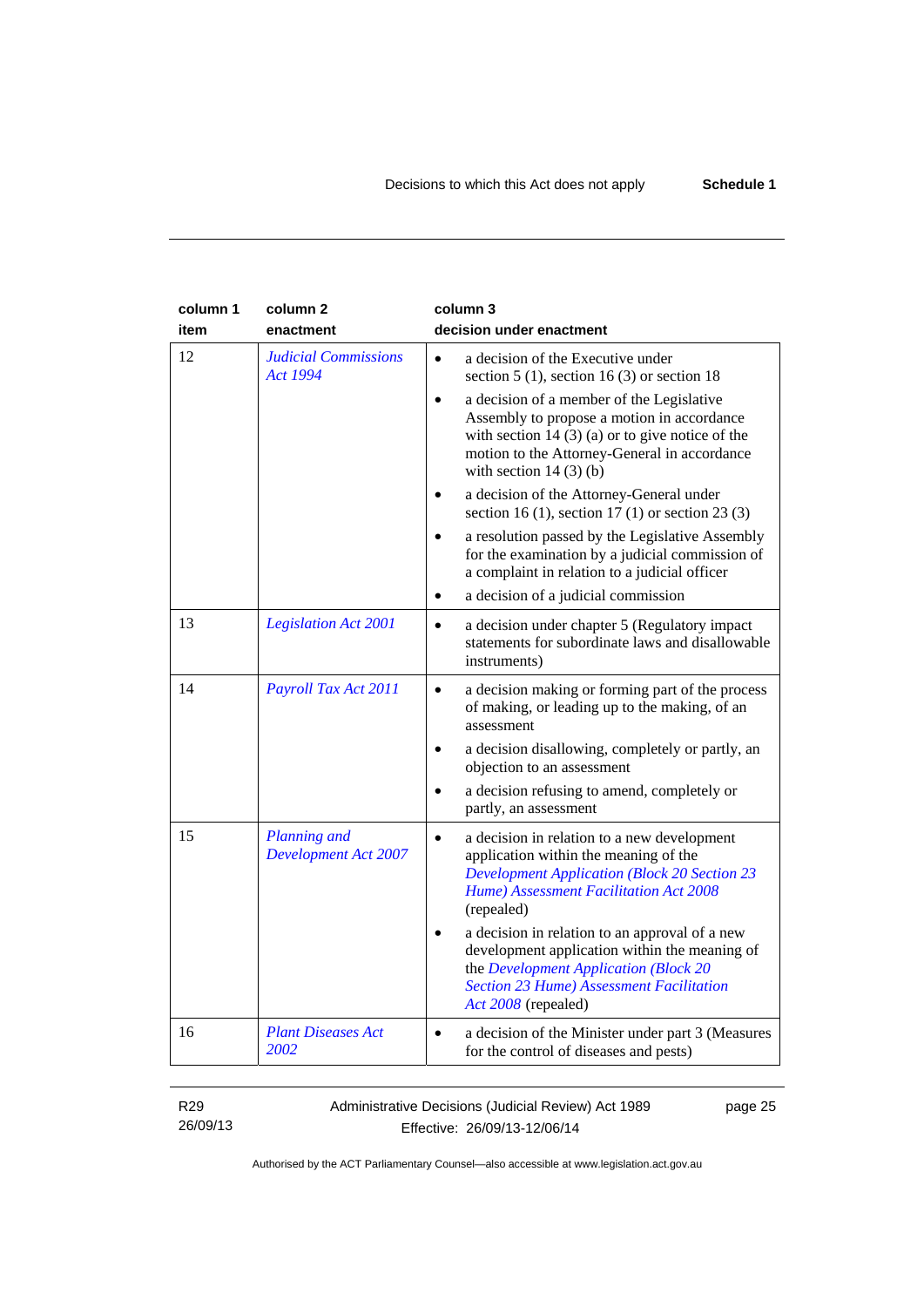| column 1 | column <sub>2</sub>                                                    | column 3                                                                                                                     |
|----------|------------------------------------------------------------------------|------------------------------------------------------------------------------------------------------------------------------|
| item     | enactment                                                              | decision under enactment                                                                                                     |
| 17       | <b>Royal Commissions Act</b><br>1991                                   | any decision                                                                                                                 |
| 18       | <b>Stamp Duties and Taxes</b><br>Act 1987 (which has<br>been repealed) | a decision making or forming part of the process<br>$\bullet$<br>of making, or leading up to the making, of an<br>assessment |
|          |                                                                        | a decision disallowing, completely or partly, an<br>objection to an assessment                                               |
|          |                                                                        | a decision refusing to amend, completely or<br>partly, an assessment                                                         |
| 19       | <b>Taxation</b><br><b>Administration Act</b><br>1999                   | a decision making or forming part of the process<br>of making, or leading up to the making, of an<br>assessment              |
|          |                                                                        | a decision disallowing, completely or partly, an<br>objection to an assessment                                               |
|          |                                                                        | a decision refusing to amend, completely or<br>partly, an assessment                                                         |

page 26 Administrative Decisions (Judicial Review) Act 1989 Effective: 26/09/13-12/06/14

R29 26/09/13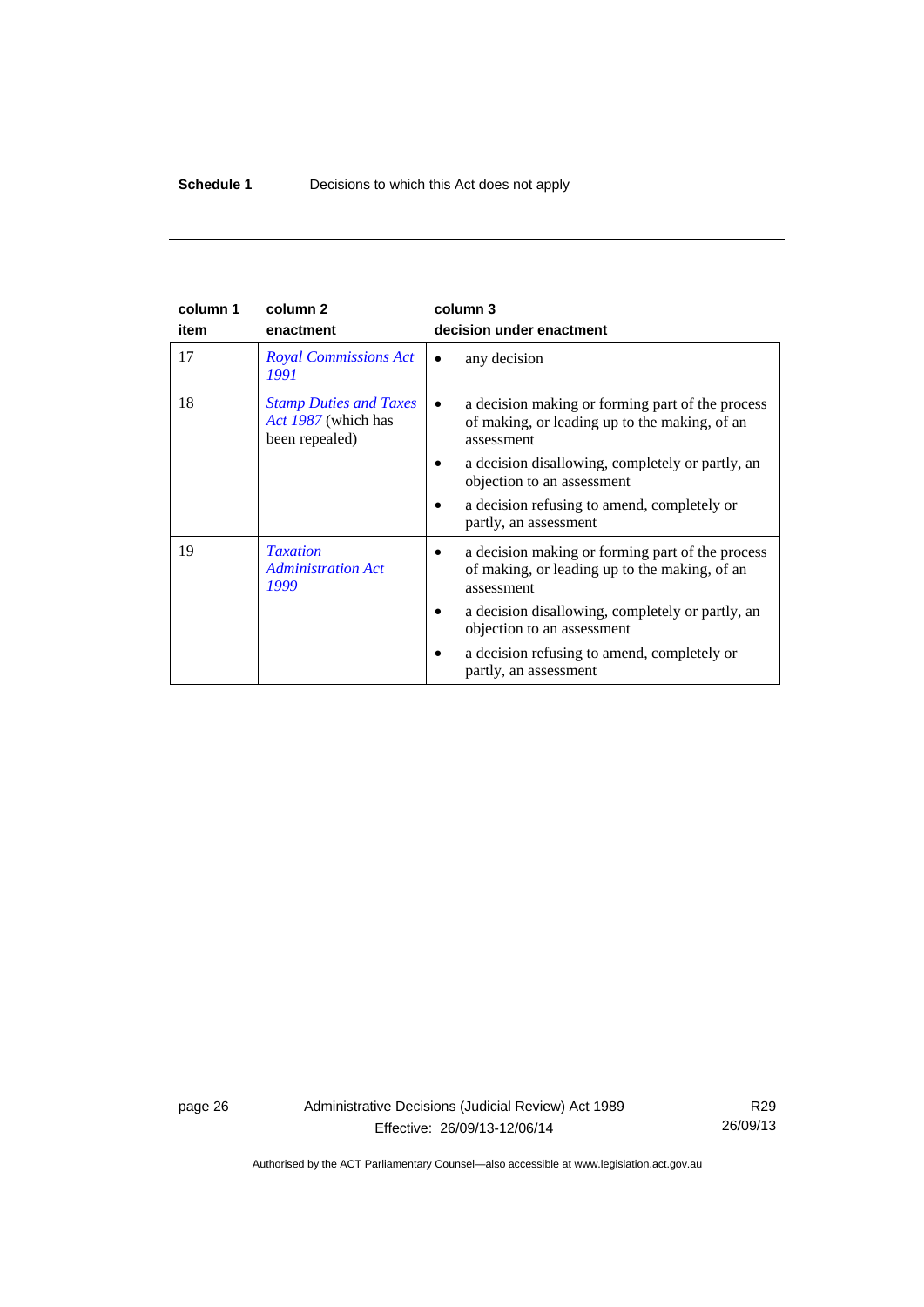# <span id="page-30-0"></span>**Schedule 2 Decisions to which s 13 does not apply**

(see s 13 (13))

# <span id="page-30-1"></span>**2.1 Administration of criminal justice**

A decision relating to the administration of criminal justice and, in particular—

- (a) a decision in relation to the investigation or prosecution of a person for an offence against a law in force in the ACT; and
- (b) a decision in relation to the appointment of an investigator or inspector for the purposes of such an investigation; and
- (c) a decision in relation to the issue of a search warrant under a law in force in the ACT; and
- (d) a decision under a law in force in the ACT requiring the production of a document, the giving of information or the issue of a subpoena or summons to a person as a witness.

# <span id="page-30-2"></span>**2.2 Civil proceedings**

A decision relating to the bringing or conduct of a civil proceeding, including a decision relating to, or that may result, in the bringing of a civil proceeding for the recovery of a financial penalty arising from a contravention of an enactment and, in particular—

- (a) a decision in relation to the investigation of a person for such a contravention; and
- (b) a decision in relation to the appointment of an investigator or inspector for the purposes of such an investigation; and
- (c) a decision in relation to the issue of a search warrant under an enactment; and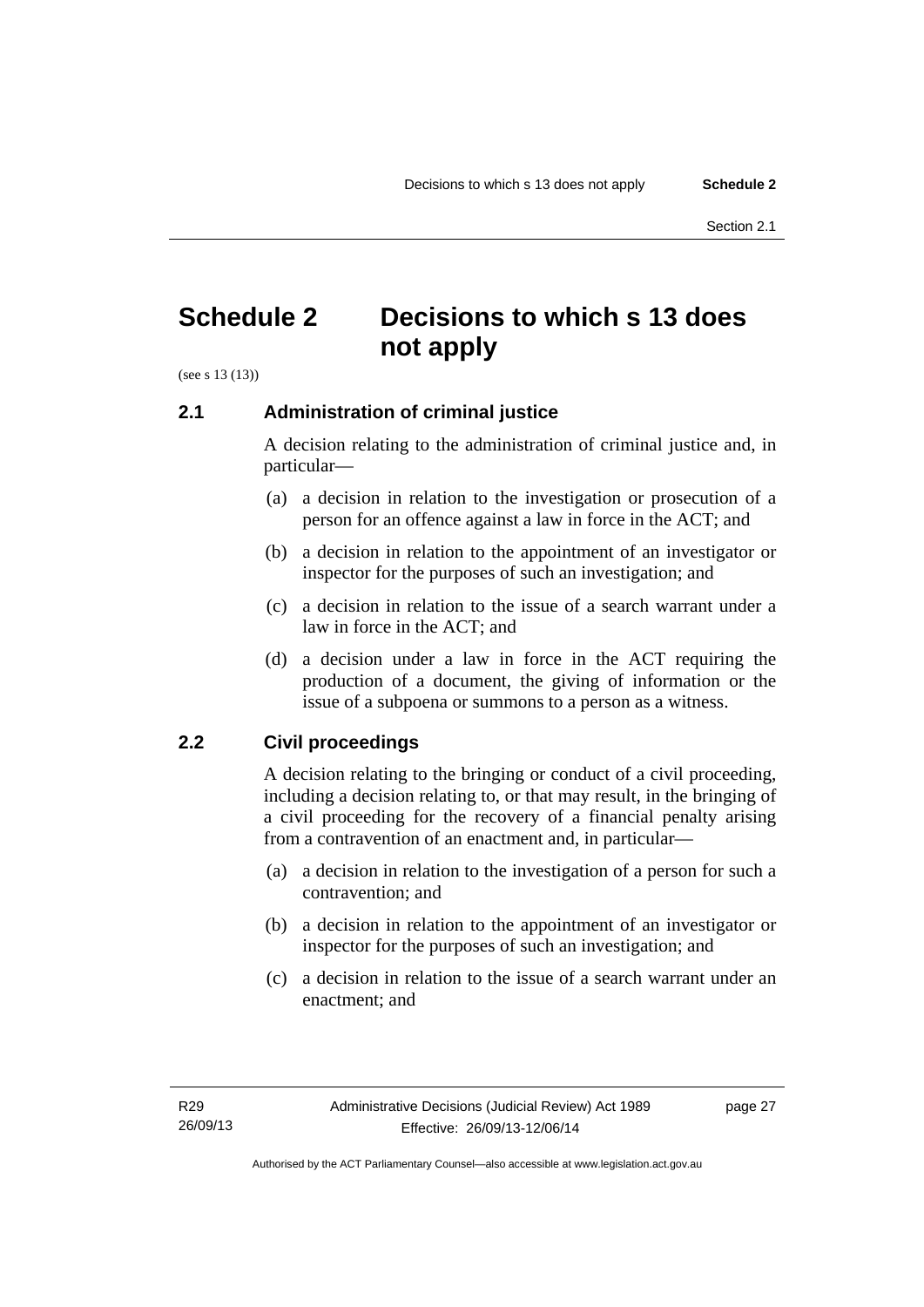#### **Schedule 2** Decisions to which s 13 does not apply

Section 2.3

 (d) a decision under an enactment requiring the production of a document, the giving of information or the issue of a subpoena or summons to a person as a witness.

# <span id="page-31-0"></span>**2.3 Decisions relating to territory finance**

The following decisions:

- (a) a decision authorised by an Act to issue an amount out of the public money of the Territory;
- (b) a decision of the Treasurer under the *[Financial Management](http://www.legislation.act.gov.au/a/1996-22)*  [Act 1996](http://www.legislation.act.gov.au/a/1996-22), section 18 (Treasurer's advance);
- (c) a decision in relation to the enforcement of a judgment or order for the recovery of an amount by—
	- (i) the Territory; or
	- (ii) a public servant in an official capacity;

# <span id="page-31-1"></span>**2.4 Decisions relating to administration of the public service**

A decision relating to—

- (a) personnel management (including recruitment, training, promotion and organisation) in relation to the public service, other than a decision relating to, and having regard to the particular characteristics of, or other circumstances relating to, a particular person; or
- (b) the promotion, transfer, temporary performance of duties, of or by an individual officer of the public service; or
- (c) the making of an appointment to the public service; or
- (d) the engagement of a person as an employee under the *[Public](http://www.legislation.act.gov.au/a/1994-37)  [Sector Management Act 1994](http://www.legislation.act.gov.au/a/1994-37)*; or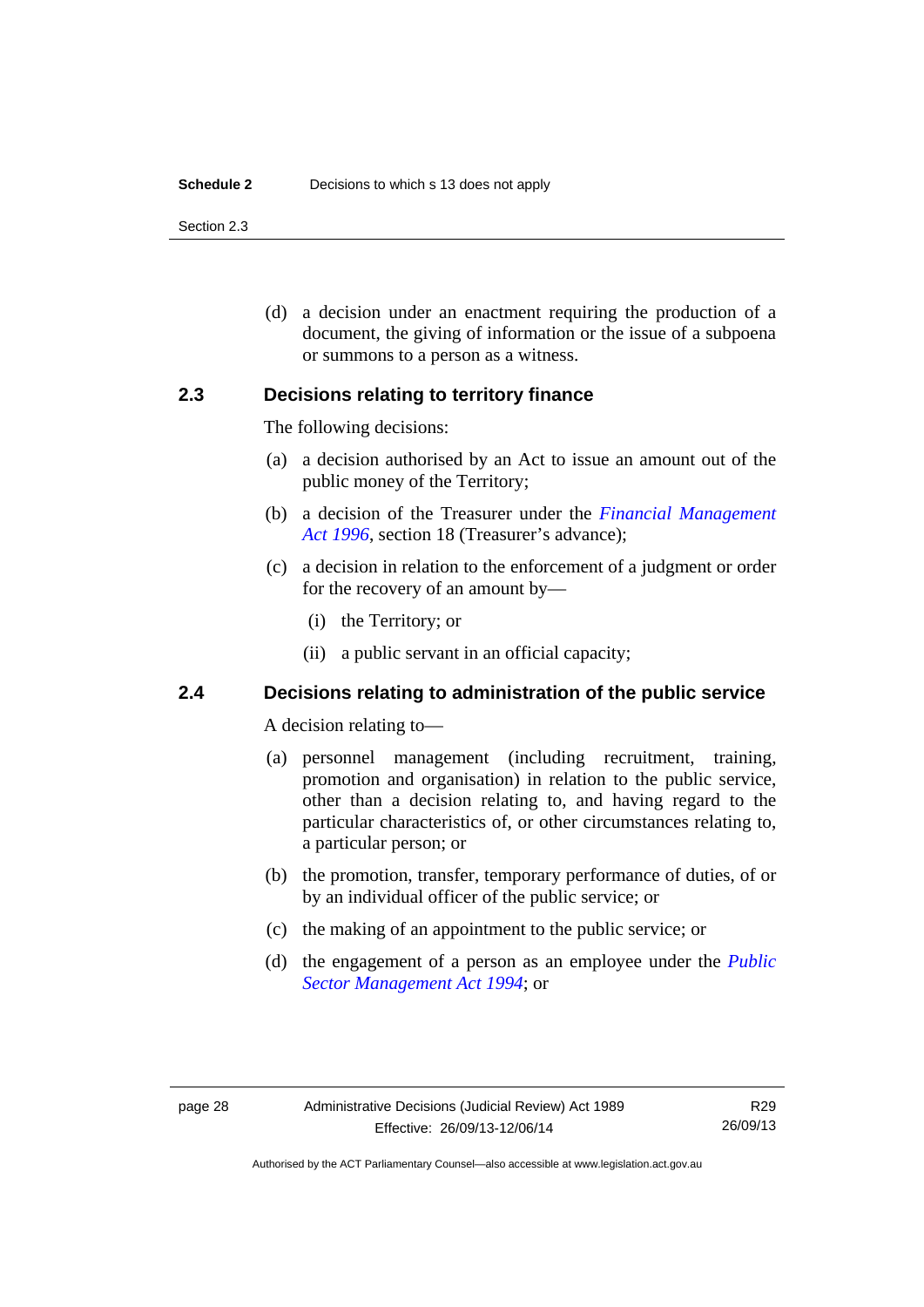- (e) the prevention or settlement of an industrial dispute, or otherwise relating to industrial matters, in relation to the public service; or
- (f) the appointment, or ending of the appointment, of a director-general under the *[Public Sector Management](http://www.legislation.act.gov.au/a/1994-37)  [Act 1994](http://www.legislation.act.gov.au/a/1994-37)*.

# <span id="page-32-0"></span>**2.5 Certain other appointment decisions**

A decision relating to—

- (a) the making of an appointment under an enactment or to an office established under an enactment; or
- (b) the appointment, or the ending of the appointment, of the commissioner for public administration; or
- (c) the employment, or the ending of employment, of staff under the *[Legislative Assembly \(Members' Staff\) Act 1989](http://www.legislation.act.gov.au/a/1989-19)*.

# <span id="page-32-1"></span>**2.6 Certain decisions under the Crimes (Sentence Administration) Act**

- (1) A decision by the director-general under any of the following provisions of the *[Crimes \(Sentence Administration\) Act 2005](http://www.legislation.act.gov.au/a/2005-59)*:
	- section 25 (Full-time detention—director-general directions)
	- section 28 (Work and activities by full-time detainee)
	- section 44 (Periodic detention—director-general directions)
	- section 53 (Periodic detention—activities and work)
	- section 55 (Periodic detention—approval not to perform etc)
	- section 58 (Failing to perform periodic detention—extension of periodic detention period)
	- section 59 (Failing to perform periodic detention—referral to board)
	- section 60 (Offender not fit for periodic detention—extension of periodic detention period)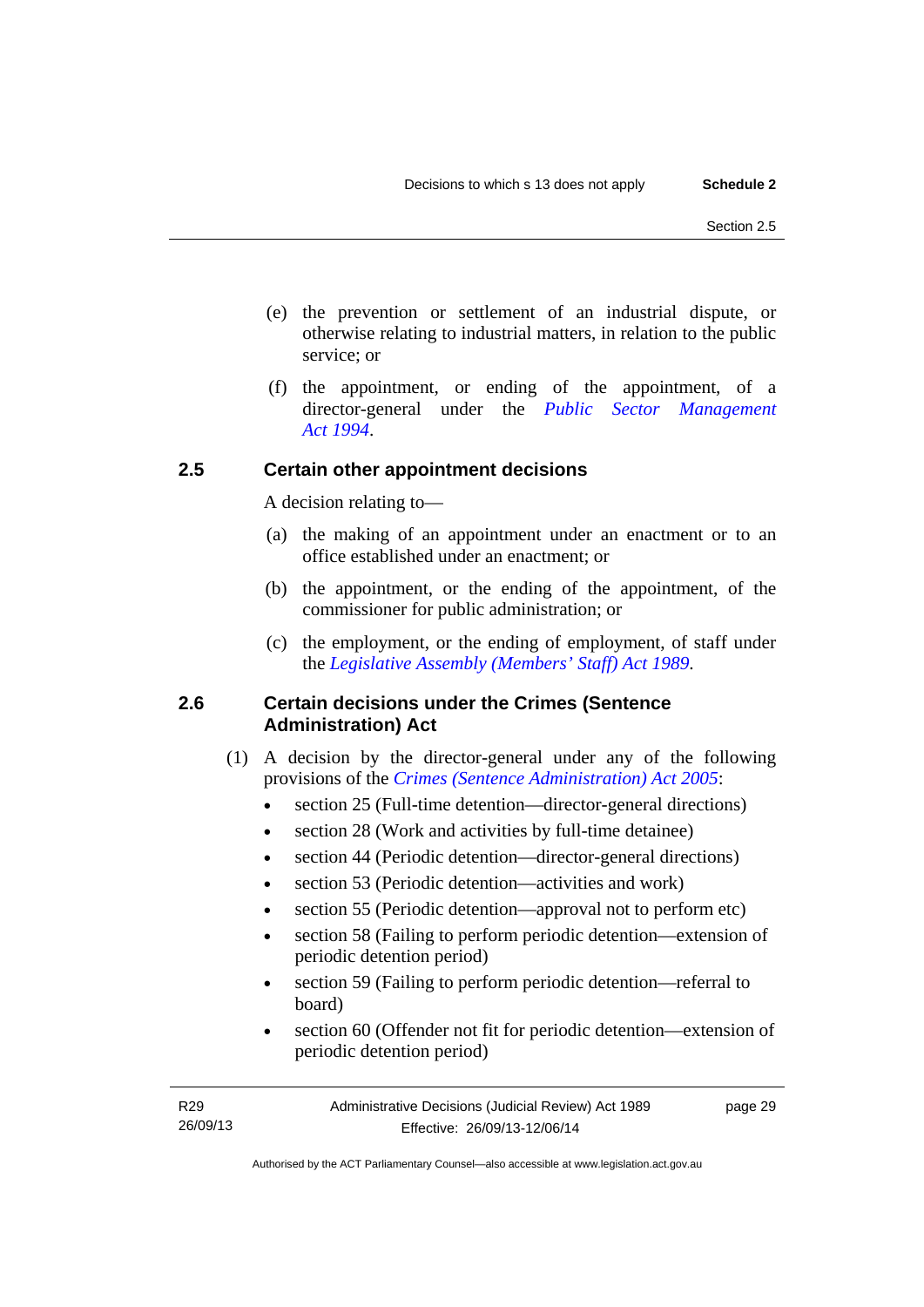Section 2.7

- section 87 (Good behaviour—director-general directions)
- section 91 (Community service work—director-general directions)
- section 92 (Community service work—failure to report etc)
- section 100 (Rehabilitation programs—director-general directions)
- section 138 (Parole—director-general directions)
- section 302 (Release on licence—director-general directions)
- section 321 (Director-general directions—general).
- (2) A decision by a work supervisor under the *[Crimes \(Sentence](http://www.legislation.act.gov.au/a/2005-59)  [Administration\) Act 2005](http://www.legislation.act.gov.au/a/2005-59)*, section 54 (3) or (4) (Periodic detention—activities or work outside correctional centres).

# <span id="page-33-0"></span>**2.7 Decisions of the ACAT**

A decision of the ACAT.

page 30 Administrative Decisions (Judicial Review) Act 1989 Effective: 26/09/13-12/06/14

R29 26/09/13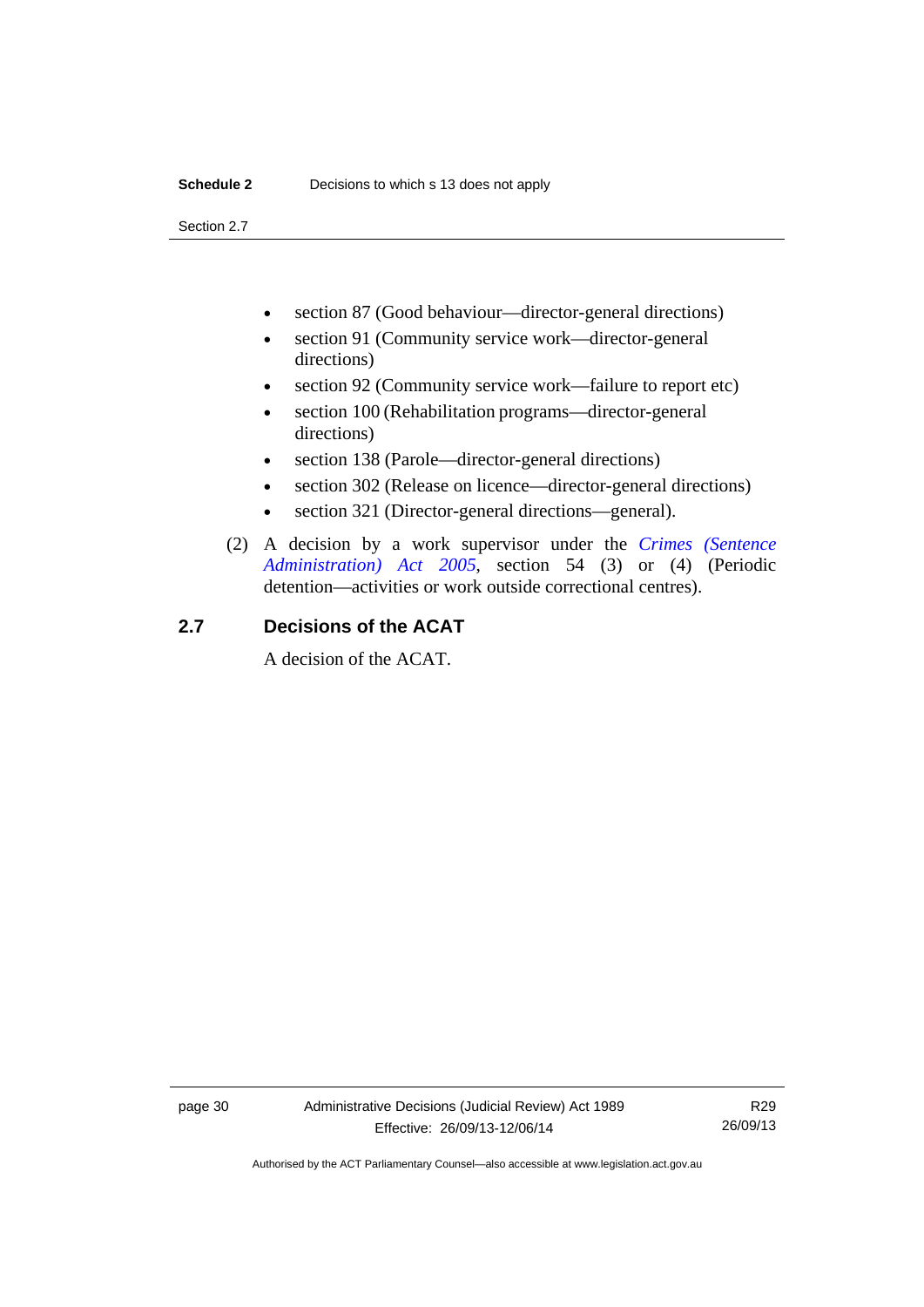# <span id="page-34-0"></span>**Dictionary**

(see s 2)

*Note 1* The [Legislation Act](http://www.legislation.act.gov.au/a/2001-14) contains definitions and other provisions relevant to this Act.

*Note 2* For example, the [Legislation Act,](http://www.legislation.act.gov.au/a/2001-14) dict, pt 1 defines the following terms:

- ACAT
- corporation
- fail
- *individual*
- judge
- Minister (see s 162)
- regulation
- Supreme Court
- the Territory.

*conduct engaged in* for the purpose of making a decision—see section 3C.

*decision*, of the ACAT—see the *[ACT Civil and Administrative](http://www.legislation.act.gov.au/a/2008-35)  [Tribunal Act 2008](http://www.legislation.act.gov.au/a/2008-35)*, dictionary.

*decision to which this Act applies* means a decision of an administrative character made, proposed to be made or required to be made (whether in the exercise of a discretion or not) under an enactment, other than a decision mentioned in schedule 1.

*duty* includes a duty imposed on a person in his or her capacity as a public employee.

*eligible person*, for an application under this Act, means—

- (a) an individual; or
- (b) a corporation, if the subject matter of the application relates to a matter that happens after the corporation was incorporated or came into existence; or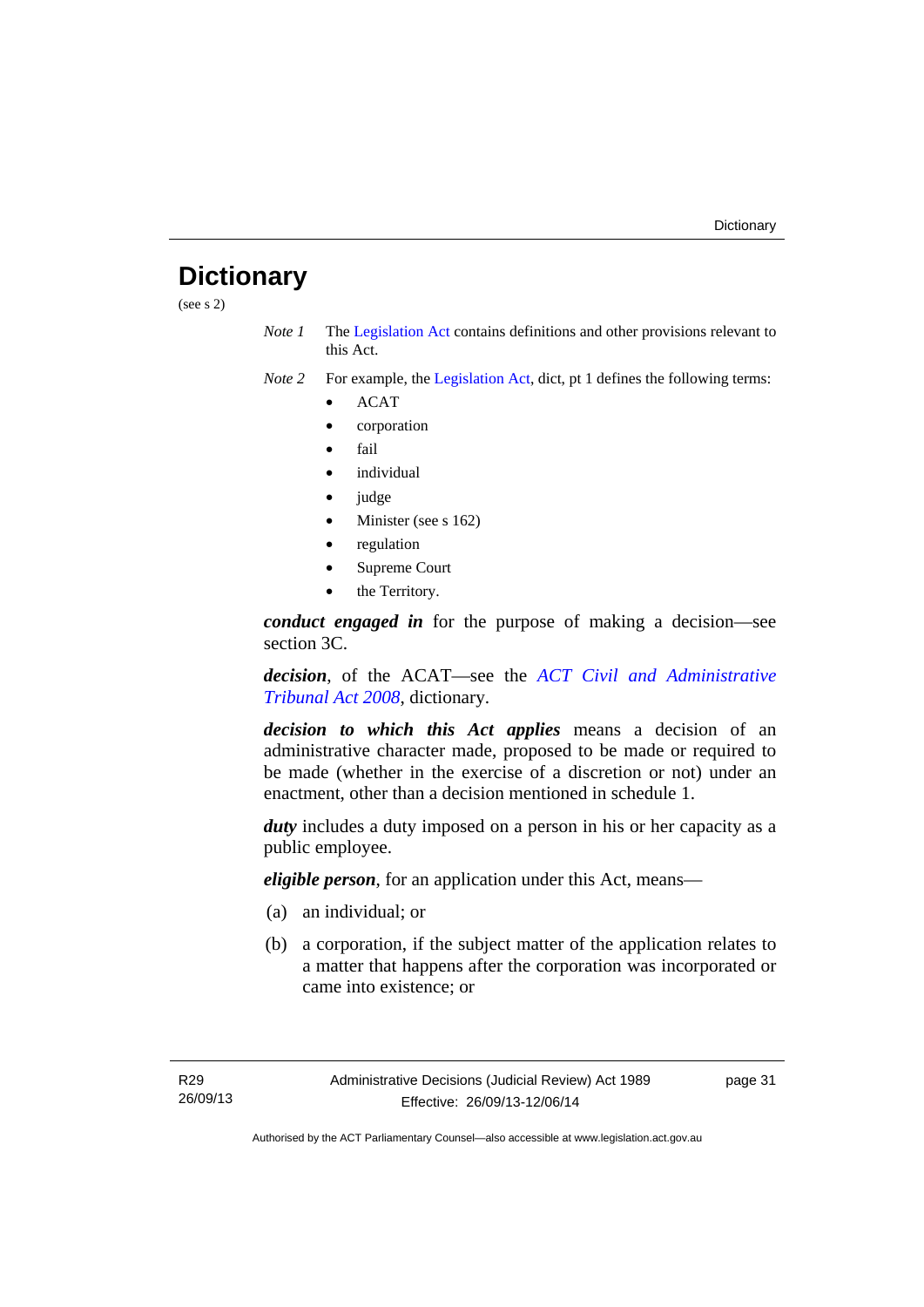- (c) an unincorporated organisation or association if the subject matter of the application relates to a matter that—
	- (i) forms part of the objects or purposes of the organisation or association; and
	- (ii) happens after the organisation or association came into existence.

## *enactment* means—

- (a) an Act or subordinate law; or
- (b) the *[Canberra Water Supply \(Googong Dam\) Act 1974](http://www.comlaw.gov.au/Details/C2008C00317)* (Cwlth).
- *Note* A reference to an Act or subordinate law includes a reference to a provision of an Act or subordinate law (see [Legislation Act](http://www.legislation.act.gov.au/a/2001-14), s 7 and s 8).

*failure to make* a decision—see section 3A.

*making* a decision—see section 3A.

*order of review*, in relation to a decision, in relation to conduct engaged in for the purpose of making a decision or in relation to a failure to make a decision, means an order on an application made under section 5, section 6 or section 7 in relation to the decision, conduct or failure.

*statement of reasons*, for a decision, means a statement—

- (a) of the findings on material questions of fact; and
- (b) referring to the evidence or other material on which the findings were based; and
- (c) giving the reasons for the decision.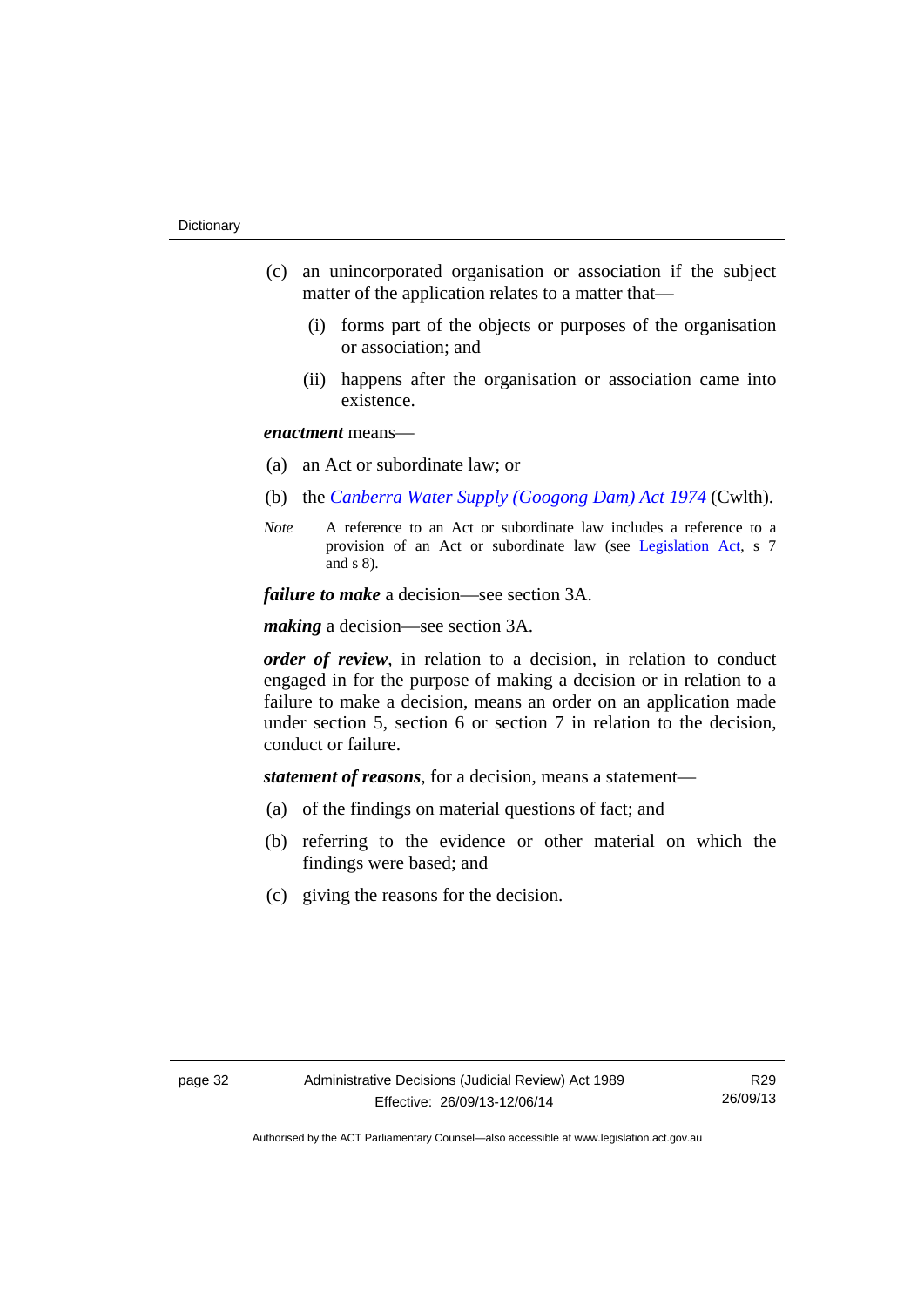# <span id="page-36-0"></span>**Endnotes**

# **1 About the endnotes**

Amending and modifying laws are annotated in the legislation history and the amendment history. Current modifications are not included in the republished law but are set out in the endnotes.

Not all editorial amendments made under the *[Legislation Act 2001](http://www.legislation.act.gov.au/a/2001-14)*, part 11.3 are annotated in the amendment history. Full details of any amendments can be obtained from the Parliamentary Counsel's Office.

Uncommenced amending laws are not included in the republished law. The details of these laws are underlined in the legislation history. Uncommenced expiries are underlined in the legislation history and amendment history.

If all the provisions of the law have been renumbered, a table of renumbered provisions gives details of previous and current numbering.

The endnotes also include a table of earlier republications.

| $A = Act$                                    | $NI = Notifiable$ instrument                |
|----------------------------------------------|---------------------------------------------|
| $AF =$ Approved form                         | $o = order$                                 |
| $am = amended$                               | $om = omitted/repealed$                     |
| $amdt = amendment$                           | $ord = ordinance$                           |
| $AR = Assembly resolution$                   | $orig = original$                           |
| $ch = chapter$                               | par = paragraph/subparagraph                |
| $CN =$ Commencement notice                   | $pres = present$                            |
| $def = definition$                           | $prev = previous$                           |
| $DI = Disallowable instrument$               | $(\text{prev}) = \text{previously}$         |
| $dict = dictionary$                          | $pt = part$                                 |
| $disallowed = disallowed by the Legislative$ | $r = rule/subrule$                          |
| Assembly                                     | $reloc = relocated$                         |
| $div = division$                             | $renum = renumbered$                        |
| $exp = expires/expired$                      | $R[X]$ = Republication No                   |
| $Gaz = gazette$                              | $RI = reissue$                              |
| $hdg =$ heading                              | $s = section/subsection$                    |
| $IA = Interpretation Act 1967$               | $sch = schedule$                            |
| $ins = inserted/added$                       | $sdiv = subdivision$                        |
| $LA =$ Legislation Act 2001                  | $SL = Subordinate$ law                      |
| $LR =$ legislation register                  | $sub =$ substituted                         |
| $LRA =$ Legislation (Republication) Act 1996 | $underlining = whole or part not commenced$ |
| $mod = modified/modification$                | or to be expired                            |
|                                              |                                             |

# <span id="page-36-2"></span>**2 Abbreviation key**

R29 26/09/13 Administrative Decisions (Judicial Review) Act 1989 Effective: 26/09/13-12/06/14

page 33

<span id="page-36-1"></span>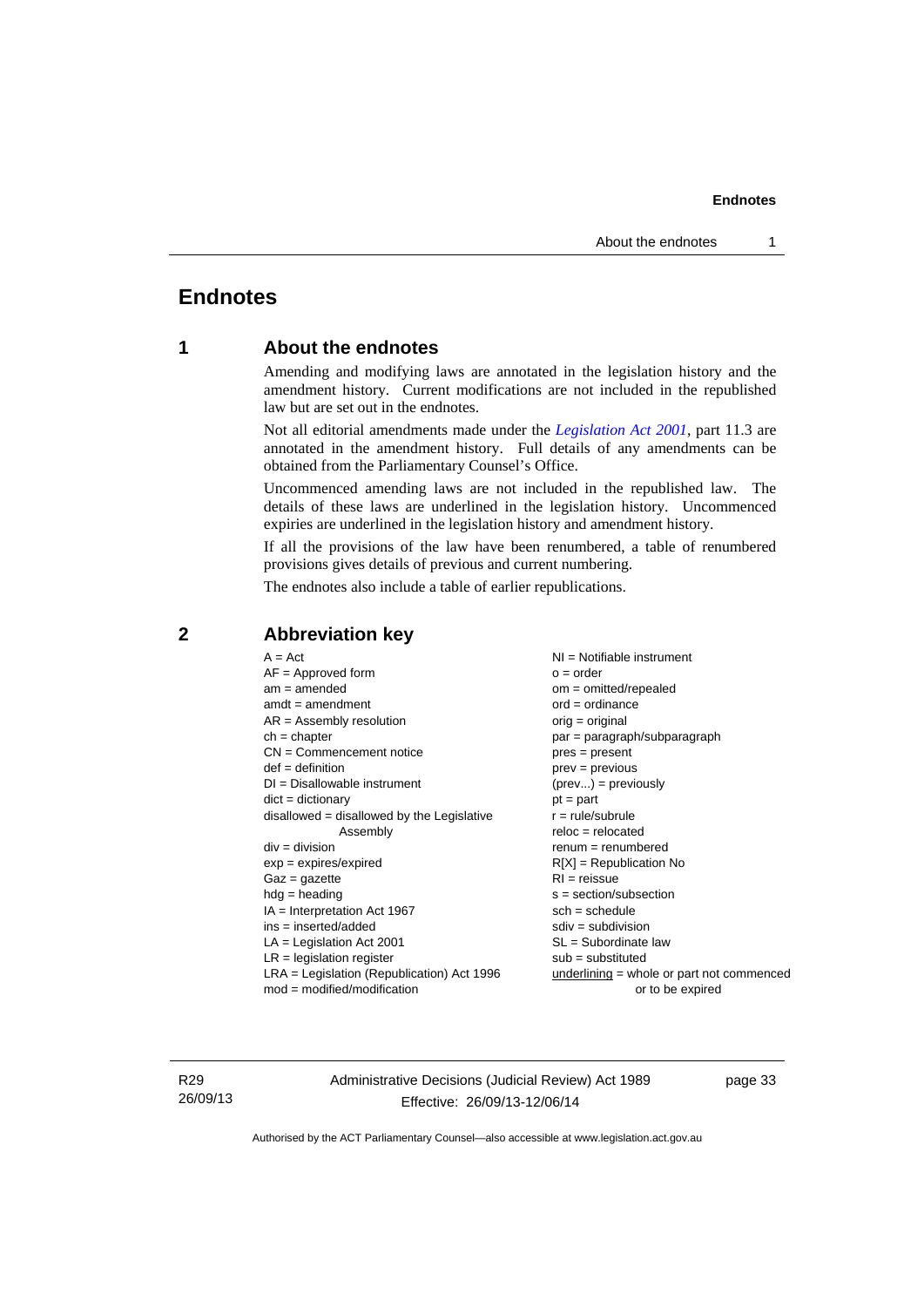3 Legislation history

### <span id="page-37-0"></span>**3 Legislation history**

This Act was originally a Commonwealth ordinance—the *[Administrative](http://www.legislation.act.gov.au/a/alt_a1989-33co)  [Decisions \(Judicial Review\) Ordinance 1989](http://www.legislation.act.gov.au/a/alt_a1989-33co)* No 33 (Cwlth).

The *[Australian Capital Territory \(Self-Government\) Act 1988](http://www.comlaw.gov.au/Current/C2004A03699)* (Cwlth), s 34 (4) converted most former Commonwealth ordinances in force in the ACT into ACT enactments. This allowed the ACT Legislative Assembly to amend and repeal the laws. This Act was converted into an ACT enactment on 11 May 1989 (selfgovernment day).

As with most ordinances in force in the ACT, the name was changed from *Ordinance* to *Act* by the *[Self-Government \(Citation of Laws\) Act 1989](http://www.legislation.act.gov.au/a/alt_ord1989-21/default.asp)* A1989-21, s 5 on 11 May 1989 (self-government day).

#### **Legislation before becoming Territory enactment**

#### **Administrative Decisions (Judicial Review) Act 1989 A1989-33**

notified 10 May 1989 commenced 11 May 1989 (s 2)

as amended by

#### **Legislation after becoming Territory enactment**

**[Royal Commissions and Inquiries \(Consequential Provisions\) Act](http://www.legislation.act.gov.au/a/1991-3)  [1991](http://www.legislation.act.gov.au/a/1991-3) A1991-3 sch**  notified 1 March 1991 [\(Gaz 1991 No S7](http://www.legislation.act.gov.au/gaz/1991-S7/default.asp)) s 1, s 2 commenced 1 March 1991 (s 2 (1))

sch commenced 1 May 1991 (s 2 (2) and [Gaz 1991 No 16](http://www.legislation.act.gov.au/gaz/1991-16/default.asp))

#### **[Administrative Decisions \(Judicial Review\) \(Amendment\) Act 1991](http://www.legislation.act.gov.au/a/1991-102) A1991-102**

notified 15 January 1992 ([Gaz 1991 No S3\)](http://www.legislation.act.gov.au/gaz/1991-S3/default.asp) s 1, s 2 commenced 15 January 1992 (s 2 (1)) remainder (ss 3-5) commenced 15 July 1992 (s 2 (3))

### **[Electoral Act 1992](http://www.legislation.act.gov.au/a/1992-71) A1992-71 s 53**

notified 8 December 1992 ([Gaz 1992 No S218\)](http://www.legislation.act.gov.au/gaz/1992-S218/default.asp) s 1, s 2 commenced 8 December 1992 (s 2 (1)) s 53 commenced 21 December 1992 (s 2 (2) and [Gaz 1992 No S243\)](http://www.legislation.act.gov.au/gaz/1992-S243/default.asp)

page 34 Administrative Decisions (Judicial Review) Act 1989 Effective: 26/09/13-12/06/14

R29 26/09/13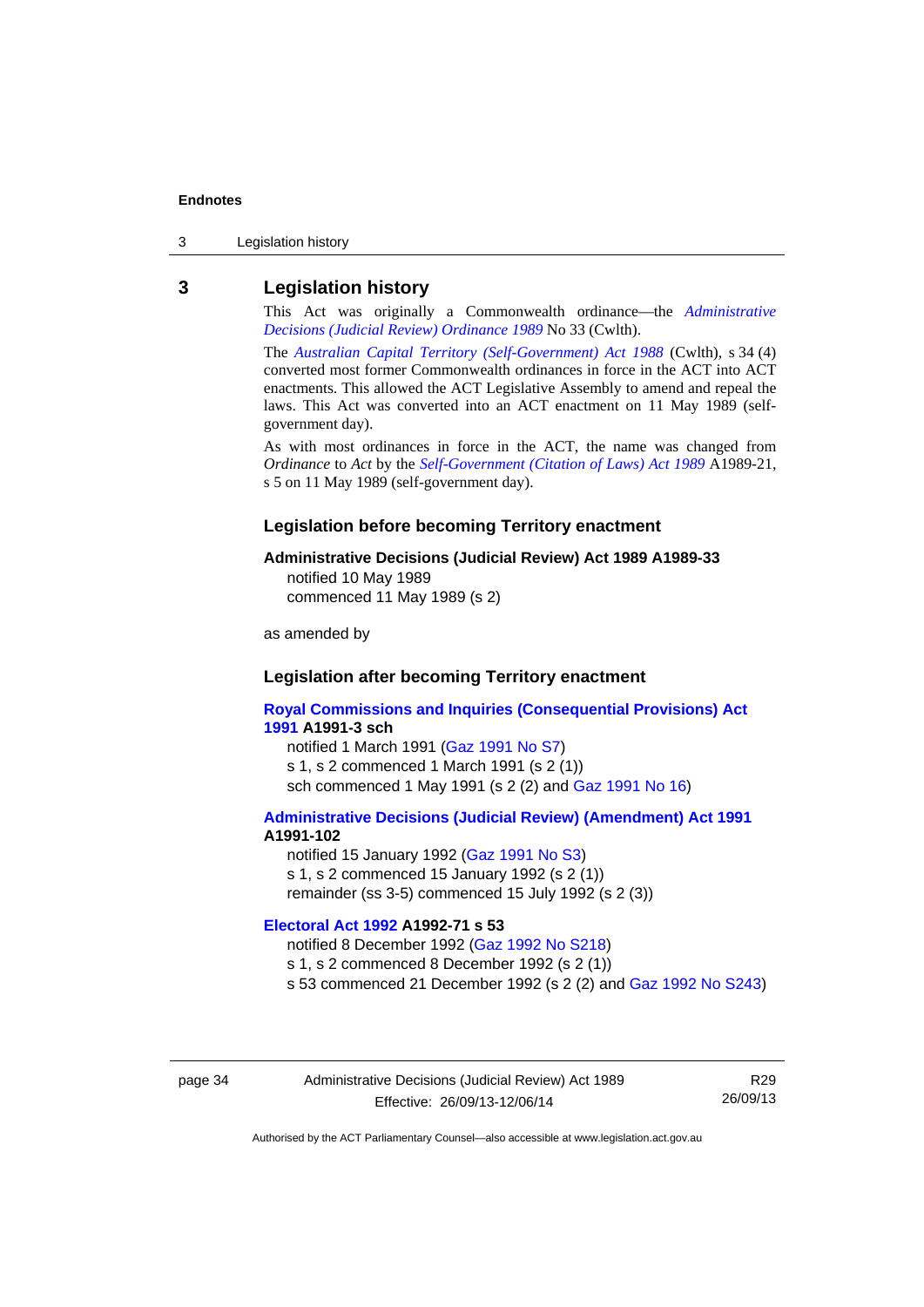#### **[Administrative Decisions \(Judicial Review\) \(Amendment\) Act 1993](http://www.legislation.act.gov.au/a/1993-65) A1993-65**

notified 6 September 1993 [\(Gaz 1993 No S172\)](http://www.legislation.act.gov.au/gaz/1993-S172/default.asp) commenced 6 September 1993 (s 2)

#### **[Supreme Court \(Amendment\) Act \(No 2\) 1993](http://www.legislation.act.gov.au/a/1993-91) A1993-91 sch 3**

notified 17 December 1993 [\(Gaz 1993 No S258](http://www.legislation.act.gov.au/gaz/1993-S258/default.asp)) sch 3 commenced 17 December 1993 (s 2)

#### **[Judicial Commissions \(Consequential Amendments\) Act 1994](http://www.legislation.act.gov.au/a/1994-10) A1994-10 s 4**

notified 14 March 1994 ([Gaz 1994 No S44](http://www.legislation.act.gov.au/gaz/1994-S44/default.asp)) s 4 commenced 14 March 1994 (s 2)

#### **[Public Sector Management \(Consequential and Transitional](http://www.legislation.act.gov.au/a/1994-38)  [Provisions\) Act 1994](http://www.legislation.act.gov.au/a/1994-38) A1994-38 sch 1 pt 3**

notified 30 June 1994 ([Gaz 1994 No S121\)](http://www.legislation.act.gov.au/gaz/1994-S121/default.asp)

s 1, s 2 commenced 30 June 1994 (s 2 (1))

sch 1 pt 3 commenced 1 July 1994 (s 2 (2) and [Gaz 1994 No S142](http://www.legislation.act.gov.au/gaz/1994-S142/default.asp))

#### **[Financial Management and Audit \(Consequential and Transitional](http://www.legislation.act.gov.au/a/1996-26)  [Provisions\) Act 1996](http://www.legislation.act.gov.au/a/1996-26) A1996-26 sch pt 1**

notified 1 July 1996 [\(Gaz 1996 No S130](http://www.legislation.act.gov.au/gaz/1996-S130/default.asp)) sch pt 1 commenced 1 July 1996 (s 2)

#### **[Land \(Planning and Environment\) \(Amendment\) Act \(No 3\) 1996](http://www.legislation.act.gov.au/a/1996-85) A1996-85 s 88**

notified 24 December 1996 [\(Gaz 1996 No S345](http://www.legislation.act.gov.au/gaz/1996-S345/default.asp)) s 1, s 2 commenced 24 December 1996 (s 2 (1)) s 88 commenced 24 June 1997 (s 2 (3))

#### **[Tobacco Licensing \(Amendment\) Act 1998](http://www.legislation.act.gov.au/a/1998-18) A1998-18 sch 1**

notified 10 July 1998 ([Gaz 1998 No S190\)](http://www.legislation.act.gov.au/gaz/1998-S190/default.asp) commenced 10 July 1998 (s 2)

#### **[Taxation Administration \(Consequential and Transitional Provisions\)](http://www.legislation.act.gov.au/a/1999-5)  [Act 1999](http://www.legislation.act.gov.au/a/1999-5) A1999-5 sch 2**

notified 1 March 1999 [\(Gaz 1999 No S8](http://www.legislation.act.gov.au/gaz/1999-S8/default.asp)) s 1, s 2 commenced 1 March 1999 (s 2 (1)) sch 2 commenced 1 March 1999 (s 2 (2))

R29 26/09/13 Administrative Decisions (Judicial Review) Act 1989 Effective: 26/09/13-12/06/14

page 35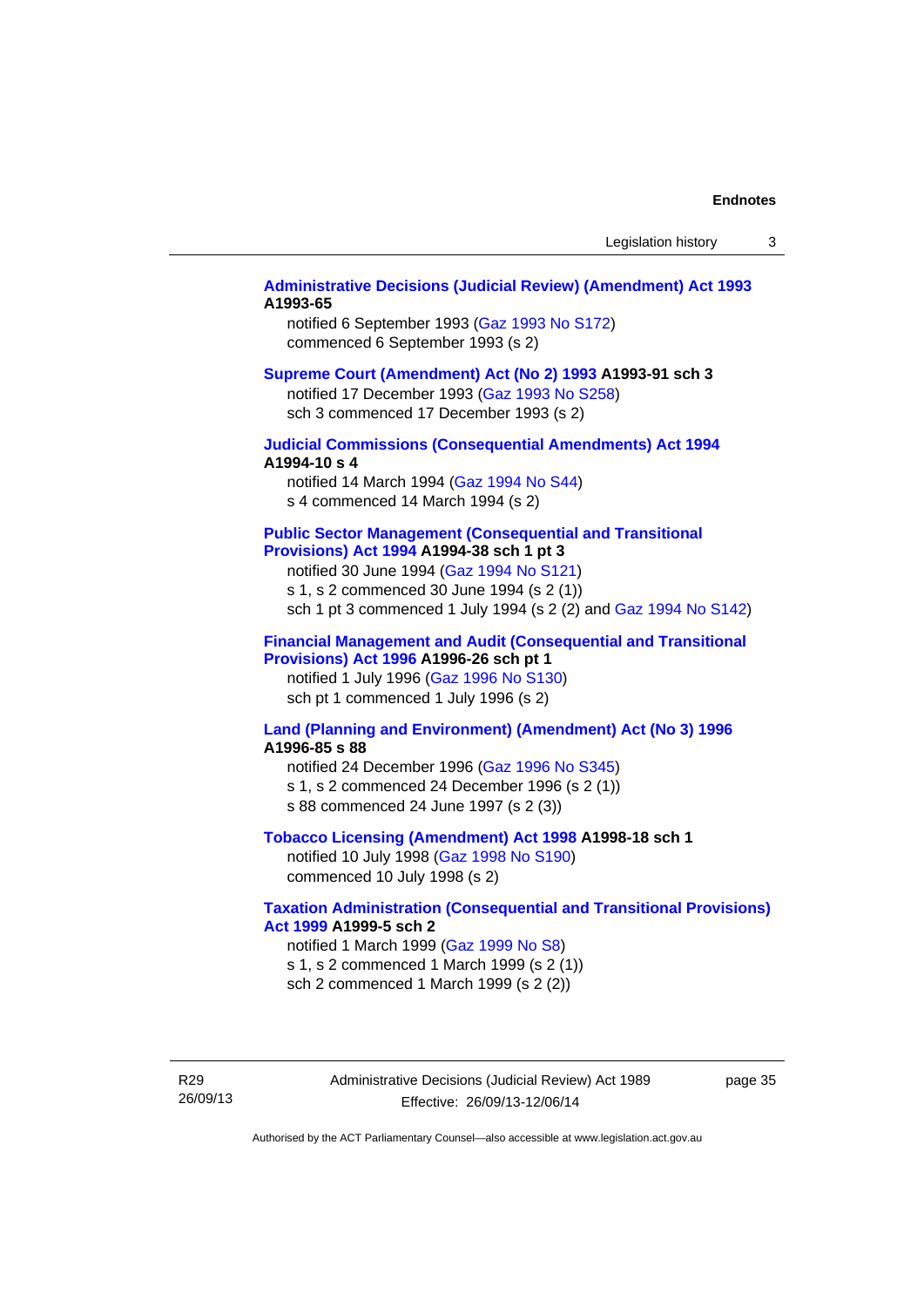| -3 | Legislation history |  |
|----|---------------------|--|
|----|---------------------|--|

**[Duties \(Consequential and Transitional Provisions\) Act 1999](http://www.legislation.act.gov.au/a/1999-8) A1999-8 s 33** 

notified 1 March 1999 [\(Gaz 1999 No S8](http://www.legislation.act.gov.au/gaz/1999-S8/default.asp)) ss 1-3 commenced 1 March 1999 (s 2 (1)) s 33 commenced 1 March 1999 (s 2 (2) and see [Duties Act 1999](http://www.legislation.act.gov.au/a/1999-7) A1999-7, s 2 (2) and [Gaz 1999 No S8\)](http://www.legislation.act.gov.au/gaz/1999-S8/default.asp)

#### **[Law Reform \(Miscellaneous Provisions\) Act 1999](http://www.legislation.act.gov.au/a/1999-66) A1999-66 sch 3**  notified 10 November 1999 [\(Gaz 1999 No 45](http://www.legislation.act.gov.au/gaz/1999-45/default.asp))

commenced 10 November 1999 (s 2)

#### **[Tobacco Amendment Act 2000](http://www.legislation.act.gov.au/a/2000-16) A2000-16 sch 3 pt 1**

notified 20 April 2000 [\(Gaz 2000 No 16\)](http://www.legislation.act.gov.au/gaz/2000-16/default.asp) s 1, s 2 commenced 20 April 2000 (s 2 (1)) sch 3 pt 1 commenced 1 July 2000 (s 2 (3))

#### **[Subordinate Laws Amendment Act 2000](http://www.legislation.act.gov.au/a/2000-71) A2000-71 sch 2**

notified 21 December 2000 [\(Gaz 2000 No S69\)](http://www.legislation.act.gov.au/gaz/2000-S69/default.asp) s 1, s 2 commenced 21 December 2000 (IA s 10B) sch 2 commenced 21 June 2001 (IA s 10E)

#### **[Legislation \(Consequential Amendments\) Act 2001](http://www.legislation.act.gov.au/a/2001-44) A2001-44 pt 6**

notified 26 July 2001 ([Gaz 2001 No 30\)](http://www.legislation.act.gov.au/gaz/2001-30/default.asp)

s 1, s 2 commenced 26 July 2001 (IA s 10B)

pt 6 commenced 12 September 2001 (s 2 and see [Gaz 2001 No S65\)](http://www.legislation.act.gov.au/gaz/2001-S65/default.asp)

#### **[Building Amendment Act 2002](http://www.legislation.act.gov.au/a/2002-15) A2002-15 s 14**

notified LR 17 May 2002

- s 1, s 2 commenced 17 May 2002 (LA s 75)
- s 14 commenced 18 May 2002 (s 2)

#### **[Plant Diseases Act 2002](http://www.legislation.act.gov.au/a/2002-42) A2002-42 s 44**

notified LR 2 December 2002 s 1, s 2 commenced 2 December 2002 (LA s 75 (1)) s 44 commenced 2 June 2003 (s 2 and LA s 79)

**[Confiscation of Criminal Assets Act 2003](http://www.legislation.act.gov.au/a/2003-8) A2003-8 sch 1 pt 1.1** 

notified LR 27 March 2003 s 1, s 2 commenced 27 March 2003 (LA s 75 (1)) sch 1 pt 1.1 commenced 15 August 2003 (s 2 and [CN2003-7](http://www.legislation.act.gov.au/cn/2003-7/default.asp))

page 36 Administrative Decisions (Judicial Review) Act 1989 Effective: 26/09/13-12/06/14

R29 26/09/13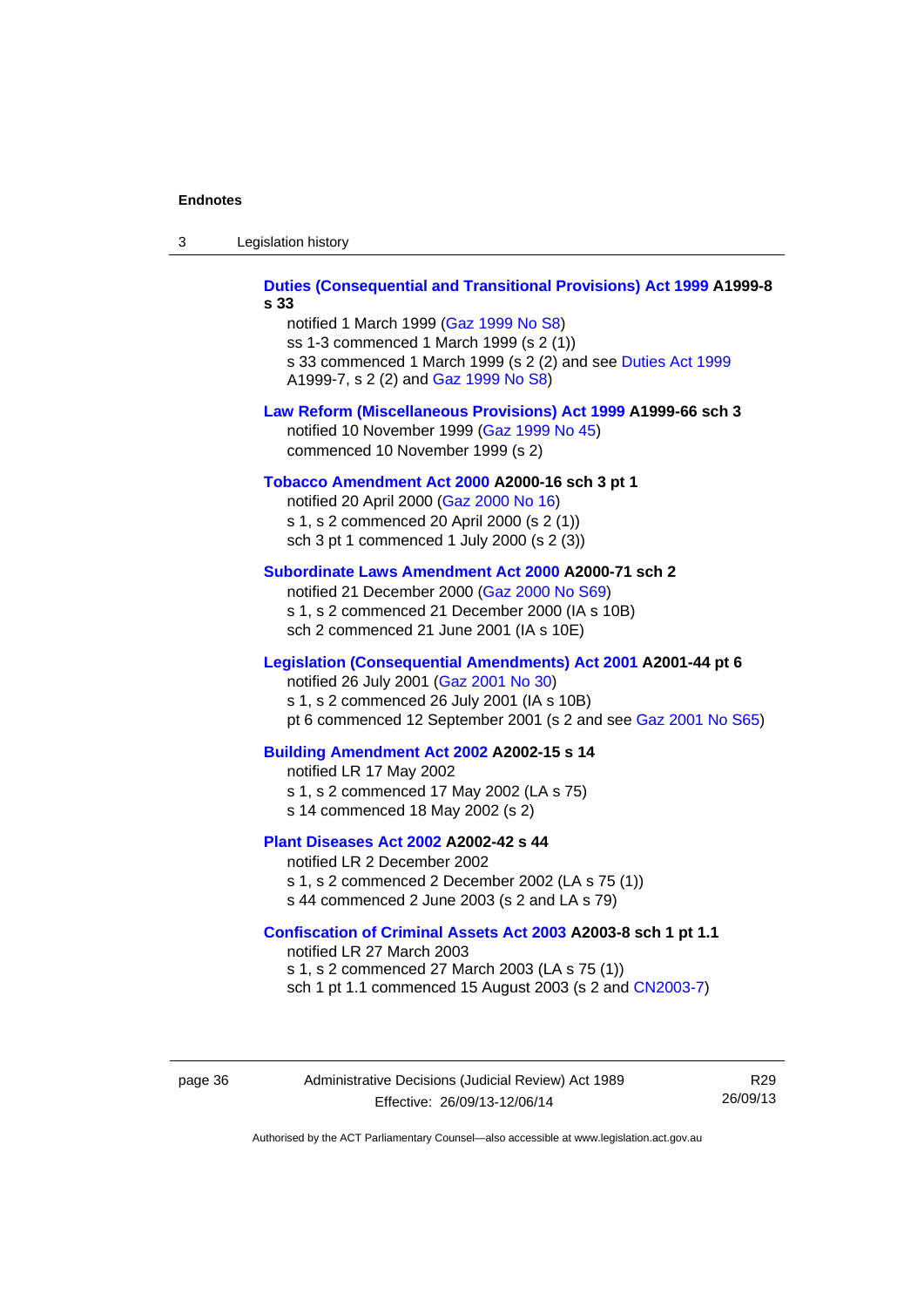# **[Construction Occupations Legislation Amendment Act 2004](http://www.legislation.act.gov.au/a/2004-13)  [A2004-13](http://www.legislation.act.gov.au/a/2004-13) sch 2 pt 2.1**

notified LR 26 March 2004

s 1, s 2 commenced 26 March 2004 (LA s 75 (1)) sch 2 pt 2.1 commenced 1 September 2004 (s 2 and see [Construction](http://www.legislation.act.gov.au/a/2004-12)  [Occupations \(Licensing\) Act 2004](http://www.legislation.act.gov.au/a/2004-12) A2004-12, s 2 and [CN2004-8\)](http://www.legislation.act.gov.au/cn/2004-8/default.asp)

#### **[Gungahlin Drive Extension Authorisation Act 2004](http://www.legislation.act.gov.au/a/2004-27) A2004-27 s 15**

notified LR 26 May 2004

- s 1, s 2 commenced 26 May 2004 (LA s 75 (1))
- s 15 commenced 27 May 2004 (s 2)

#### **[Gene Technology \(GM Crop Moratorium\) Act 2004](http://www.legislation.act.gov.au/a/2004-40) A2004-40 s 40**

notified LR 9 July 2004

- s 1, s 2 commenced 9 July 2004 (LA s 75 (1)) s 40 commenced 10 July 2004 (s 2)
- 

#### **[Heritage Act 2004](http://www.legislation.act.gov.au/a/2004-57) A2004-57 sch 1 pt 1.2**

notified LR 9 September 2004 s 1, s 2 commenced 9 September 2004 (LA s 75 (1)) sch 1 pt 1.2 commenced 9 March 2005 (s 2 and LA s 79)

#### **[Court Procedures \(Consequential Amendments\) Act 2004](http://www.legislation.act.gov.au/a/2004-60) A2004-60 sch 1 pt 1.3**

notified LR 2 September 2004 s 1, s 2 commenced 2 September 2004 (LA s 75 (1)) sch 1 pt 1.3 commenced 10 January 2005 (s 2 and see [Court](http://www.legislation.act.gov.au/a/2004-59)  [Procedures Act 2004](http://www.legislation.act.gov.au/a/2004-59) A2004-59, s 2 and [CN2004-29\)](http://www.legislation.act.gov.au/cn/2004-29/default.asp)

#### **[Crimes \(Restorative Justice\) Act 2004](http://www.legislation.act.gov.au/a/2004-65) A2004-65 s 76**

notified LR 6 September 2004 s 1, s 2 commenced 6 September 2004 (LA s 75 (1)) s 76 commenced 31 January 2005 (s 2 and [CN2004-28](http://www.legislation.act.gov.au/cn/2004-28/default.asp))

#### **[Statute Law Amendment Act 2005 \(No 2\)](http://www.legislation.act.gov.au/a/2005-62) A2005-62 sch 3 pt 3.1**

notified LR 21 December 2005 s 1, s 2 commenced 21 December 2005 (LA s 75 (1)) sch 3 pt 3.1 commenced 11 January 2006 (s 2 (1))

R29 26/09/13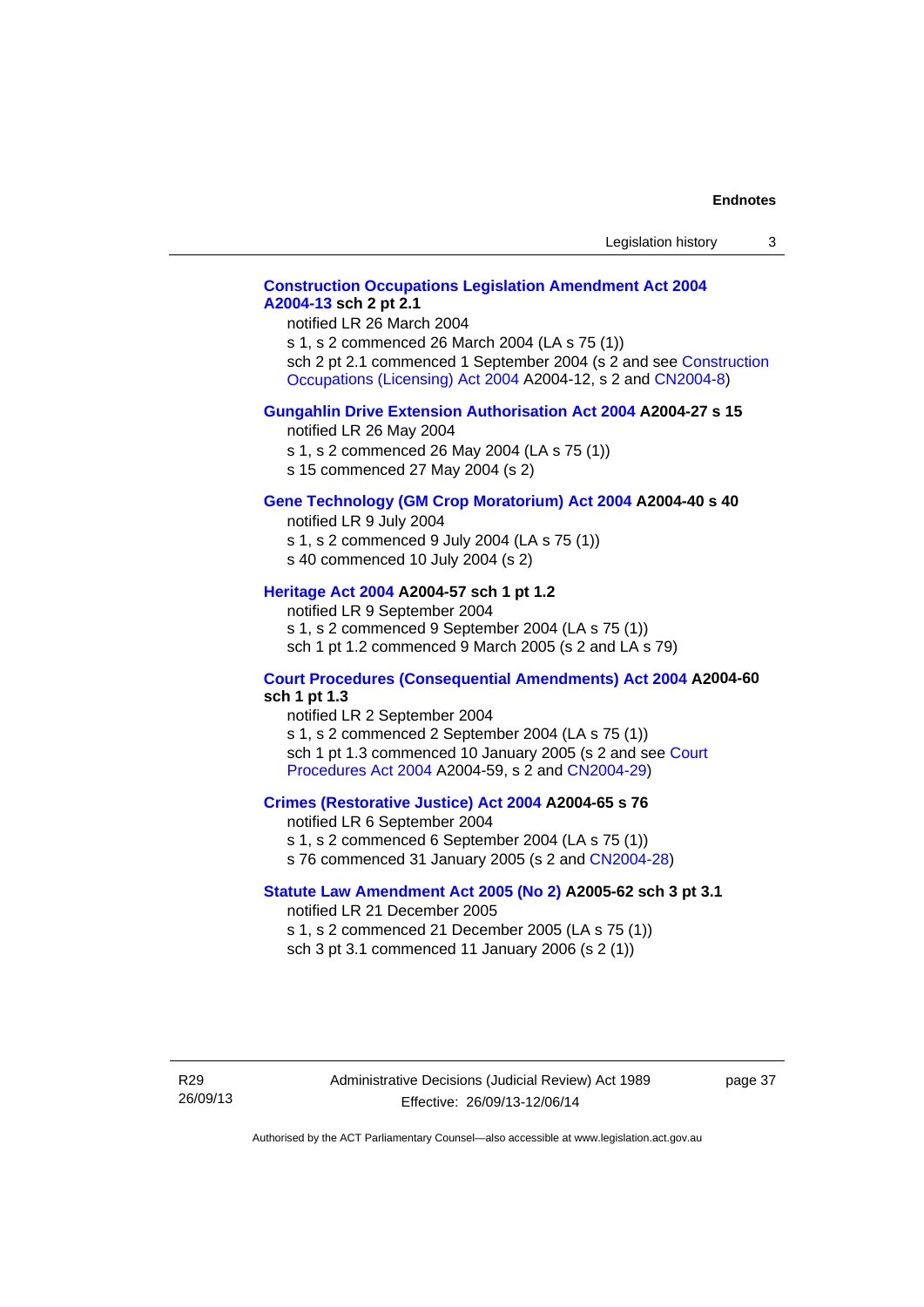| $\sqrt{2}$<br>- 3 | Legislation history |  |
|-------------------|---------------------|--|
|-------------------|---------------------|--|

# **[Sentencing Legislation Amendment Act 2006](http://www.legislation.act.gov.au/a/2006-23) A2006-23 sch 1 pt 1.1**

notified LR 18 May 2006

s 1, s 2 commenced 18 May 2006 (LA s 75 (1)) sch 1 pt 1.1 commenced 2 June 2006 (s 2 (1) and see [Crimes](http://www.legislation.act.gov.au/a/2005-59)  [\(Sentence Administration\) Act 2005](http://www.legislation.act.gov.au/a/2005-59) A2005-59 s 2, [Crimes](http://www.legislation.act.gov.au/a/2005-58)  [\(Sentencing\) Act 2005](http://www.legislation.act.gov.au/a/2005-58) A2005-58, s 2 and LA s 79)

#### **[Justice and Community Safety Legislation Amendment Act 2006](http://www.legislation.act.gov.au/a/2006-40) A2006-40 sch 2 pt 2.3**

notified LR 28 September 2006 s 1, s 2 commenced 28 September 2006 (LA s 75 (1)) sch 2 pt 2.3 commenced 29 September 2006 (s 2 (1))

# **[Water Resources Act 2007](http://www.legislation.act.gov.au/a/2007-19) A2007-19 s 208**

notified LR 20 June 2007 s 1, s 2 commenced 20 June 2007 (LA s 75 (1)) s 208 commenced 1 August 2007 (s 2 and [CN2007-8](http://www.legislation.act.gov.au/cn/2007-8/default.asp))

#### **[Planning and Development \(Consequential Amendments\) Act 2007](http://www.legislation.act.gov.au/a/2007-25) A2007-25 sch 1 pt 1.2**

notified LR 13 September 2007

s 1, s 2 commenced 13 September 2007 (LA s 75 (1)) sch 1 pt 1.2 commenced 31 March 2008 (s 2 and see Planning and [Development Act 2007](http://www.legislation.act.gov.au/a/2007-24) A2007-24, s 2 and [CN2008-1](http://www.legislation.act.gov.au/cn/2008-1/default.asp))

#### **[ACT Civil and Administrative Tribunal Legislation Amendment](http://www.legislation.act.gov.au/a/2008-36)  [Act 2008](http://www.legislation.act.gov.au/a/2008-36) A2008-36 sch 1 pt 1.2**

notified LR 4 September 2008

s 1, s 2 commenced 4 September 2008 (LA s 75 (1))

sch 1 pt 1.2 commenced 2 February 2009 (s 2 and see [ACT Civil and](http://www.legislation.act.gov.au/a/2008-35)  [Administrative Tribunal Act 2008](http://www.legislation.act.gov.au/a/2008-35) A2008-35, s 2 and [CN2009-2\)](http://www.legislation.act.gov.au/cn/2009-2/default.asp)

### **[Development Application \(Block 20 Section 23 Hume\) Assessment](http://www.legislation.act.gov.au/a/2008-52)  [Facilitation Act 2008](http://www.legislation.act.gov.au/a/2008-52) A2008-52 s 12**

notified LR 16 December 2008

- s 1, s 2 commenced 16 December 2008 (LA s 75 (1))
- s 12 commenced 17 December 2008 (s 2)

R29 26/09/13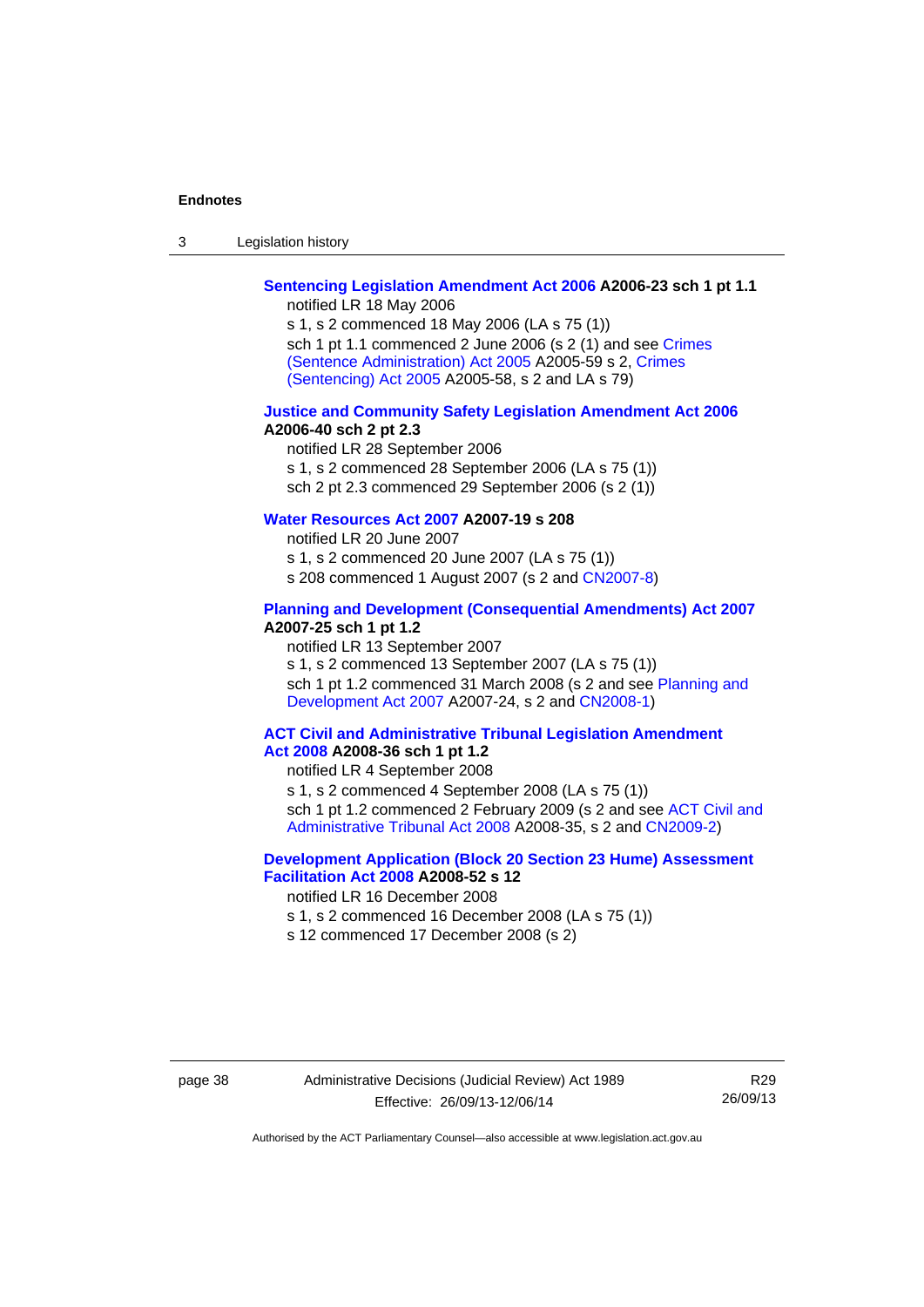Legislation history 3

#### **[Health Practitioner Regulation National Law \(ACT\) Act 2010](http://www.legislation.act.gov.au/a/2010-10) A2010-10 sch 2 pt 2.1**

notified LR 31 March 2010 s 1, s 2 commenced 31 March 2010 (LA s 75 (1)) sch 2 pt 2.1 commenced 1 July 2010 (s 2 (1) (a))

#### **[Payroll Tax Act 2011](http://www.legislation.act.gov.au/a/2011-18) A2011-18 sch 4 pt 4.1**

notified LR 30 June 2011 s 1, s 2 commenced 30 June 2011 (LA s 75 (1)) sch 4 pt 4.1 commenced 1 July 2011 (s 2)

#### **[Administrative \(One ACT Public Service Miscellaneous Amendments\)](http://www.legislation.act.gov.au/a/2011-22)**

#### **[Act 2011](http://www.legislation.act.gov.au/a/2011-22) A2011-22 sch 1 pt 1.4**

notified LR 30 June 2011 s 1, s 2 commenced 30 June 2011 (LA s 75 (1)) sch 1 pt 1.4 commenced 1 July 2011 (s 2 (1))

### **[Justice and Community Safety Legislation Amendment Act 2012](http://www.legislation.act.gov.au/a/2012-13)**

### **A2012-13 sch 1 pt 1.2**

notified LR 11 April 2012 s 1, s 2 commenced 11 April 2012 (LA s 75 (1)) sch 1 pt 1.2 commenced 12 April 2012 (s 2 (1))

#### **[Statute Law Amendment Act 2013](http://www.legislation.act.gov.au/a/2013-19) A2013-19 sch 3 pt 3.1**

notified LR 24 May 2013 s 1, s 2 commenced 24 May 2013 (LA s 75 (1)) sch 3 pt 3.1 commenced 14 June 2013 (s 2)

#### **[Administrative Decisions \(Judicial Review\) Amendment Act 2013](http://www.legislation.act.gov.au/a/2013-37) A2013-37**

notified LR 25 September 2013 s 1, s 2 commenced 25 September 2013 (LA s 75 (1)) remainder commenced 26 September 2013 (s 2)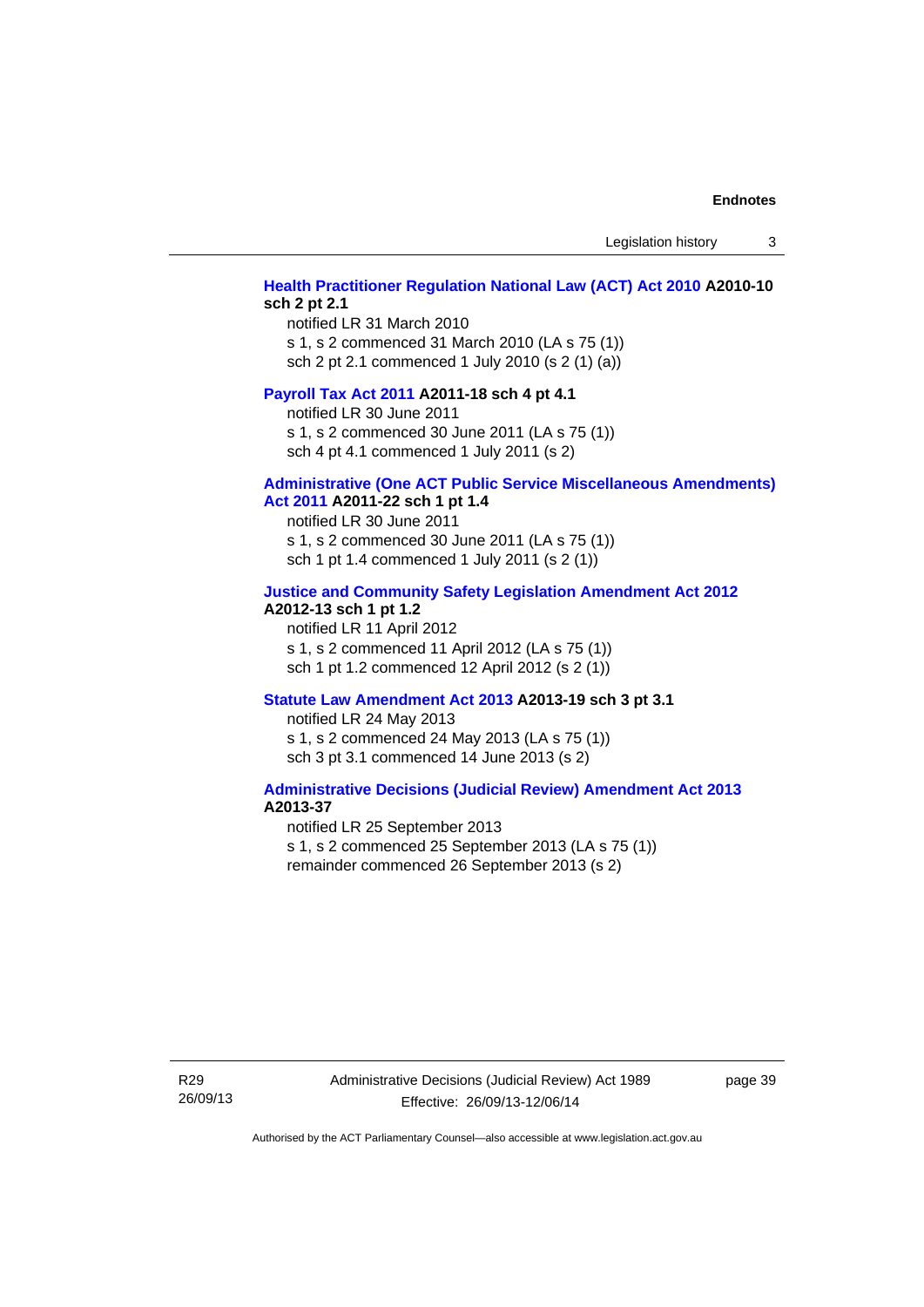|  | Amendment history |  |
|--|-------------------|--|
|--|-------------------|--|

# <span id="page-43-0"></span>**4 Amendment history**

|         | <b>Dictionary</b>                                                                             |                                                                                                                                                                                                                                                                                                                 |                             |  |  |
|---------|-----------------------------------------------------------------------------------------------|-----------------------------------------------------------------------------------------------------------------------------------------------------------------------------------------------------------------------------------------------------------------------------------------------------------------|-----------------------------|--|--|
|         | s 2                                                                                           | om A2001-44 amdt 1.42<br>ins A2005-62 amdt 3.5<br>am A2013-37 s 4                                                                                                                                                                                                                                               |                             |  |  |
|         | <b>Notes</b>                                                                                  |                                                                                                                                                                                                                                                                                                                 |                             |  |  |
|         | s 3                                                                                           | am A1991-102 s 4; A1993-65 s 4; A1996-85 s 88; A2001-44<br>amdts 1.43-1.45<br>defs reloc to dict A2005-62 amdt 3.4<br>sub A2005-62 amdt 3.5<br>def <i>failure</i> om A2005-62 amdt 3.2<br>def <i>judge</i> om A2005-62 amdt 3.2<br>def rules of court am A1993-91 sch 3<br>om A2004-60 amdt 1.7                 |                             |  |  |
|         | s 3A                                                                                          | Meaning of making and failure to make a decision<br>ins A2005-62 amdt 3.6                                                                                                                                                                                                                                       |                             |  |  |
|         | s 3B                                                                                          | Meaning of person aggrieved<br>ins A2005-62 amdt 3.6<br>om A2013-37 s 5                                                                                                                                                                                                                                         |                             |  |  |
|         | Meaning of conduct engaged in for purpose of making decision<br>s 3C<br>ins A2005-62 amdt 3.6 |                                                                                                                                                                                                                                                                                                                 |                             |  |  |
|         | s 4                                                                                           | Act to operate despite anything in existing laws<br>am A2005-62 amdt 3.7                                                                                                                                                                                                                                        |                             |  |  |
|         | s 4A                                                                                          | Who may make an application under this Act<br>ins A2013-37 s 6                                                                                                                                                                                                                                                  |                             |  |  |
|         | s 5                                                                                           | Applications for review of decisions<br>am A2005-62 amdts 3.8-3.15; A2012-13 amdt 1.12; A2013-37<br>s <sub>7</sub>                                                                                                                                                                                              |                             |  |  |
|         | s 6                                                                                           | Applications for review of conduct related to making of decisions<br>am A2005-62 amdts 3.16-3.23; A2013-37 s 8                                                                                                                                                                                                  |                             |  |  |
|         | s 7 hdg<br>s 7                                                                                | Applications for failures to make decisions<br>sub A2005-62 amdt 3.24<br>am A2005-62 amdts 3.25-3.30; A2013-37 s 9, s 10                                                                                                                                                                                        |                             |  |  |
|         | <b>Effect of Act on other rights</b>                                                          |                                                                                                                                                                                                                                                                                                                 |                             |  |  |
|         | s 8                                                                                           | orig s 8 om A2005-62 amdt 3.31<br>(prev s 9) am A1991-102 s 5; A1993-65 s 5; A1999-66 sch 3;<br>A2004-57 amdt 1.3; A2005-62 amdts 3.32-3.34<br>renum A2005-62 amdt 3.35<br>am A2006-40 amdt 2.47; A2007-25 amdt 1.11, amdt 1.12<br>$(4)-(6)$ exp 30 September 2008 (s 8 $(6)$ (LA s 88 declaration<br>applies)) |                             |  |  |
| page 40 |                                                                                               | Administrative Decisions (Judicial Review) Act 1989                                                                                                                                                                                                                                                             | R <sub>29</sub><br>26/09/13 |  |  |
|         |                                                                                               | Effective: 26/09/13-12/06/14                                                                                                                                                                                                                                                                                    |                             |  |  |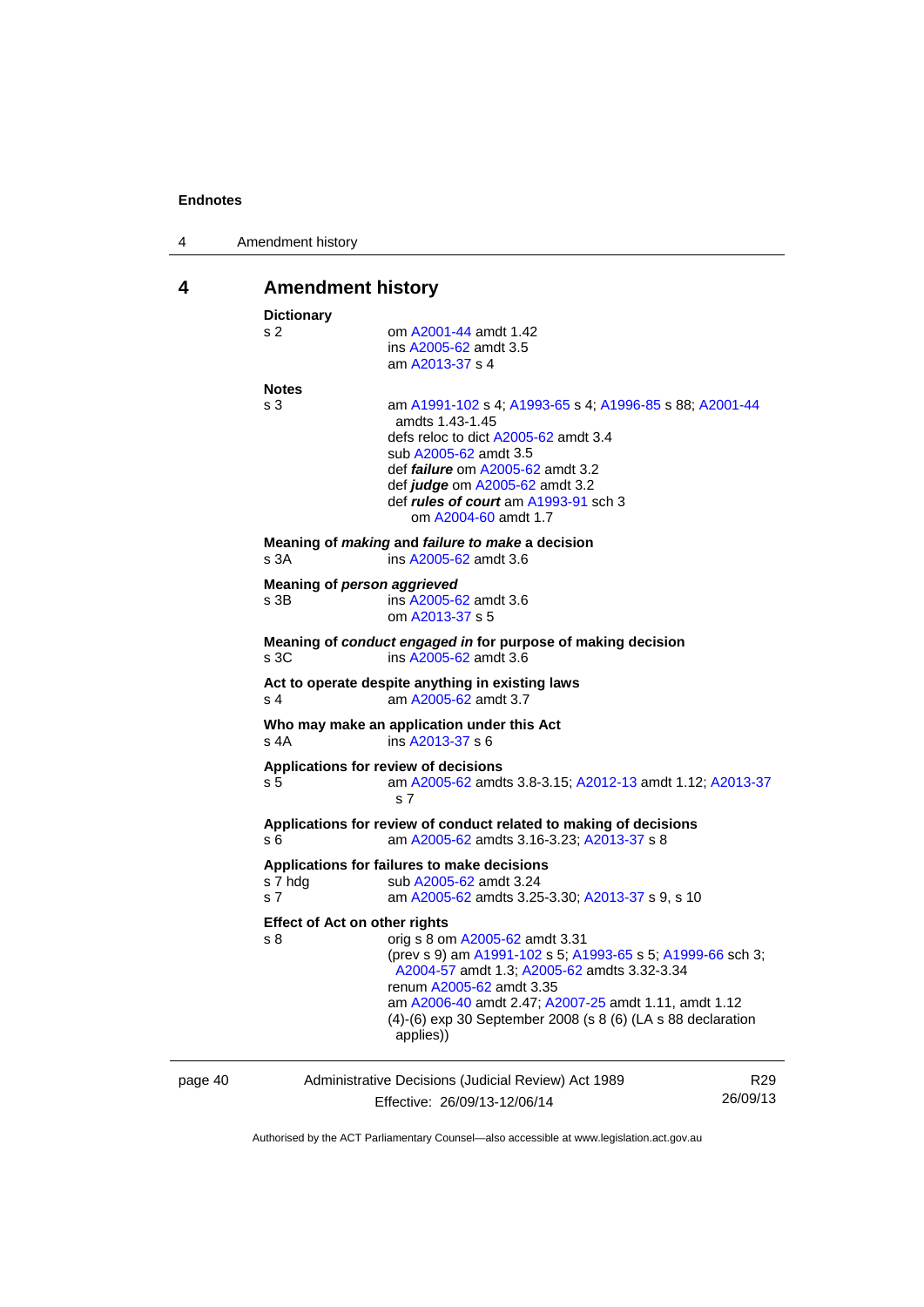| Amendment history |  |
|-------------------|--|
|-------------------|--|

**Applications for order of review must set out grounds**  s 9 hdg (prev s 10 hdg) sub [A2005-62](http://www.legislation.act.gov.au/a/2005-62) amdt 3.36 s 9 orig s 9 renum as s 8 (prev s 10 hdg) am [A2004-60](http://www.legislation.act.gov.au/a/2004-60) amdt 1.8; ss and pars renum R13 LA (see [A2004-60](http://www.legislation.act.gov.au/a/2004-60) amdt 1.9); [A2005-62](http://www.legislation.act.gov.au/a/2005-62) amdt 3.37, amdt 3.38 renum [A2005-62](http://www.legislation.act.gov.au/a/2005-62) amdt 3.39 **Period in which application for order of review must be made**  s 10 orig s 10 renum as s 9 ins [A2005-62](http://www.legislation.act.gov.au/a/2005-62) amdt 3.40; [A2013-19](http://www.legislation.act.gov.au/a/2013-19) amdt 3.1 **Application for order of review not limited to grounds in application**  s 11 sub [A2005-62](http://www.legislation.act.gov.au/a/2005-62) amdt 3.40 **Application to be made a party to a proceeding**  s 12 am [A2013-37](http://www.legislation.act.gov.au/a/2013-37) s 11 **Reasons for decision may be obtained**  s 13 am [A2005-62](http://www.legislation.act.gov.au/a/2005-62) amdt 3.41, amdt 3.42, amdt 3.44, amdt 3.45, amdt 3.47; ss renum [A2005-62](http://www.legislation.act.gov.au/a/2005-62) amdt 3.43, amdt 3.46; [A2008-36](http://www.legislation.act.gov.au/a/2008-36) amdt 1.13 **Certain information not required to be disclosed**  am [A2005-62](http://www.legislation.act.gov.au/a/2005-62) amdts 3.48-3.51 **Ministerial certificate about disclosure of information**  s 15 hdg sub [A2005-62](http://www.legislation.act.gov.au/a/2005-62) amdt 3.52 s 15 am [A2005-62](http://www.legislation.act.gov.au/a/2005-62) amdts 3.53-3.55; ss renum [A2005-62](http://www.legislation.act.gov.au/a/2005-62) amdt 3.56 **Stay of proceedings**  s 16 am [A1999-66](http://www.legislation.act.gov.au/a/1999-66) sch 3; [A2005-62](http://www.legislation.act.gov.au/a/2005-62) amdt 3.57, amdt 3.58 **Powers of Supreme Court in relation to applications for order of review**  s 17 hdg sub [A2005-62](http://www.legislation.act.gov.au/a/2005-62) amdt 3.59 s 17 am [A2005-62](http://www.legislation.act.gov.au/a/2005-62) amdt 3.60-3.62 **Change in person holding, or performing the duties of, an office**  s 18 **am [A2005-62](http://www.legislation.act.gov.au/a/2005-62)** amdt 3.63; ss renum R17 LA **Intervention by Minister**  s 19 sub [A2005-62](http://www.legislation.act.gov.au/a/2005-62) amdt 3.64 **Intervention by other people**  s 19A ins [A2013-37](http://www.legislation.act.gov.au/a/2013-37) s 12 **Act not to apply to certain decisions**  s 20 am [A2005-62](http://www.legislation.act.gov.au/a/2005-62) amdt 3.65; ss renum [A2005-62](http://www.legislation.act.gov.au/a/2005-62) amdt 3.66 **Regulation-making power**  s 21 sub [A2001-44](http://www.legislation.act.gov.au/a/2001-44) amdt 1.46

R29 26/09/13 Administrative Decisions (Judicial Review) Act 1989 Effective: 26/09/13-12/06/14

page 41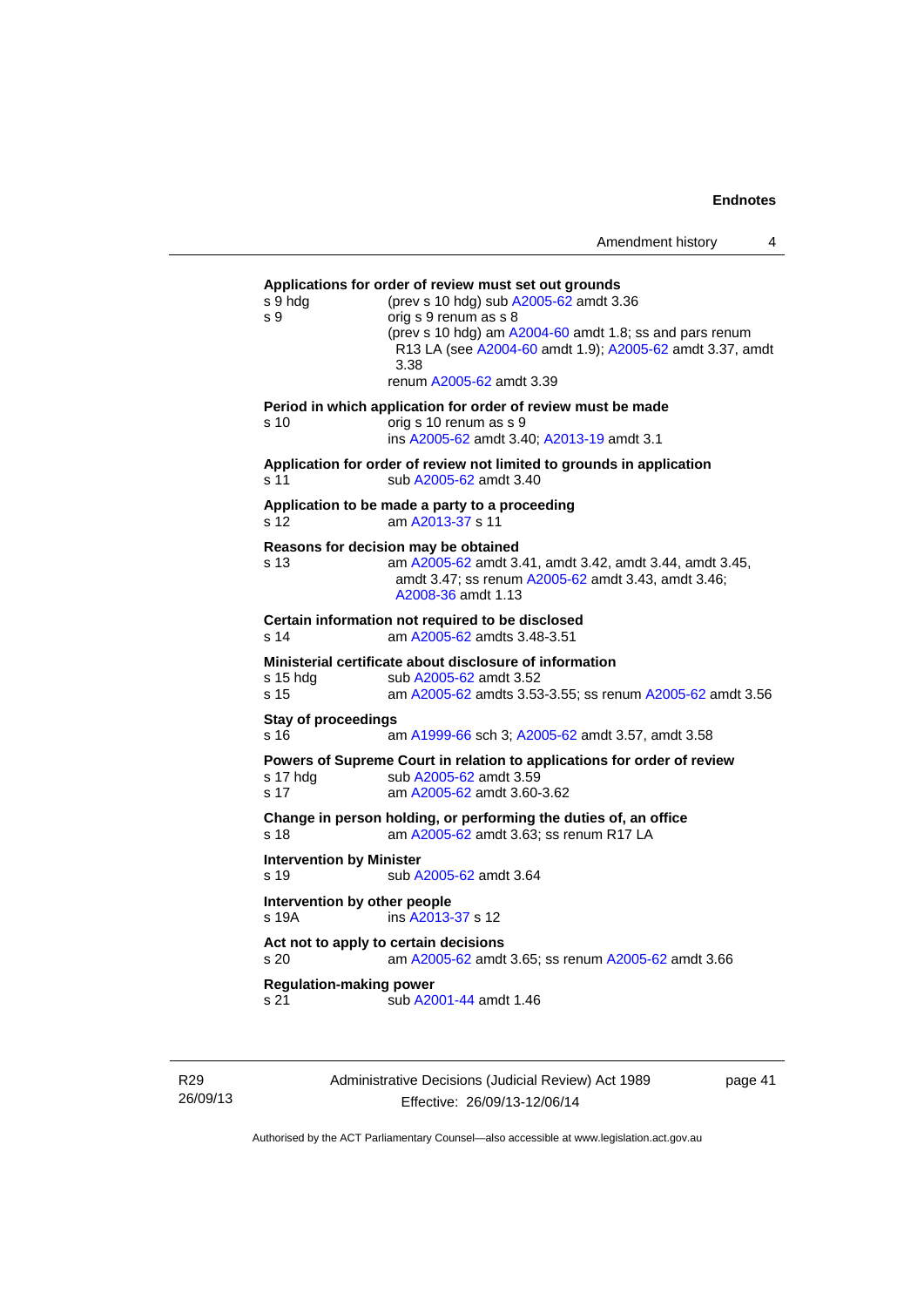4 Amendment history

| Transitional-sch 1, clause 5<br>s 22 | ins A2004-13 amdt 2.1                                                                                                                                                                                                                                                                                                                                                                                                                                                                     |  |  |
|--------------------------------------|-------------------------------------------------------------------------------------------------------------------------------------------------------------------------------------------------------------------------------------------------------------------------------------------------------------------------------------------------------------------------------------------------------------------------------------------------------------------------------------------|--|--|
|                                      | exp 1 July 2005 (s 22 (2))                                                                                                                                                                                                                                                                                                                                                                                                                                                                |  |  |
|                                      | Decisions to which this Act does not apply                                                                                                                                                                                                                                                                                                                                                                                                                                                |  |  |
| sch 1                                | am A1991-3 sch; A1992-71 s 53; A1994-10 s 4; A1998-18<br>sch 1; A1999-5 sch 2; A1999-8 s 33; A2000-16 sch 3 pt 1;<br>A2001-44 amdt 1.47; A2002-15 s 14; A2002-42, s 44;<br>A2003-8 amdt 1.1; A2004-13 amdt 2.2; A2004-27 s 15;<br>A2004-40 s 40; A2004-65 s 76<br>sub A2005-62 amdt 3.67<br>am A2006-23 amdt 1.1; items renum A2006-23 amdt 1.2;<br>A2007-19 s 208; A2008-52 s 12; items renum R23 LA;<br>A2010-10 amdt 2.1; items renum R25 LA; A2011-18<br>amdt 4.1: A2011-22 amdt 1.18 |  |  |
|                                      | Decisions to which s 13 does not apply                                                                                                                                                                                                                                                                                                                                                                                                                                                    |  |  |
| sch 2                                | am A1994-38 sch 1 pt 3; A1996-26 sch                                                                                                                                                                                                                                                                                                                                                                                                                                                      |  |  |
|                                      | sub A2005-62 amdt 3.68                                                                                                                                                                                                                                                                                                                                                                                                                                                                    |  |  |
|                                      | am A2006-23 amdt 1.3; A2008-36 amdt 1.14; A2011-22<br>amdt 1.19, amdt 1.20                                                                                                                                                                                                                                                                                                                                                                                                                |  |  |
| <b>Dictionary</b>                    |                                                                                                                                                                                                                                                                                                                                                                                                                                                                                           |  |  |
| dict                                 | ins A2005-62 amdt 3.69                                                                                                                                                                                                                                                                                                                                                                                                                                                                    |  |  |
|                                      | am A2008-36 amdt 1.15; A2013-37 s 13                                                                                                                                                                                                                                                                                                                                                                                                                                                      |  |  |
|                                      | def conduct engaged in ins A2005-62 amdt 3.69                                                                                                                                                                                                                                                                                                                                                                                                                                             |  |  |
|                                      | def decision ins A2008-36 amdt 1.16                                                                                                                                                                                                                                                                                                                                                                                                                                                       |  |  |
|                                      | def decision to which this Act applies reloc from s 3                                                                                                                                                                                                                                                                                                                                                                                                                                     |  |  |
|                                      | A2005-62 amdt 3.4                                                                                                                                                                                                                                                                                                                                                                                                                                                                         |  |  |
|                                      | def <i>duty</i> am $A1994-38$ sch 1 pt 3                                                                                                                                                                                                                                                                                                                                                                                                                                                  |  |  |
|                                      | reloc from s 3 A2005-62 amdt 3.4                                                                                                                                                                                                                                                                                                                                                                                                                                                          |  |  |
|                                      | def eligible person ins A2013-37 s 14                                                                                                                                                                                                                                                                                                                                                                                                                                                     |  |  |
|                                      | def enactment am A1999-66 sch 3                                                                                                                                                                                                                                                                                                                                                                                                                                                           |  |  |
|                                      | sub A2005-62 amdt 3.1                                                                                                                                                                                                                                                                                                                                                                                                                                                                     |  |  |
|                                      | reloc from s 3 A2005-62 amdt 3.4                                                                                                                                                                                                                                                                                                                                                                                                                                                          |  |  |
|                                      | def <i>failure to make</i> ins A2005-62 amdt 3.69                                                                                                                                                                                                                                                                                                                                                                                                                                         |  |  |
|                                      | def <i>making</i> ins A2005-62 amdt 3.69                                                                                                                                                                                                                                                                                                                                                                                                                                                  |  |  |
|                                      | def order of review am A2005-62 amdt 3.3                                                                                                                                                                                                                                                                                                                                                                                                                                                  |  |  |
|                                      | reloc from s 3 A2005-62 amdt 3.4                                                                                                                                                                                                                                                                                                                                                                                                                                                          |  |  |
|                                      | def person aggrieved ins A2005-62 amdt 3.69<br>om A2013-37 s 15                                                                                                                                                                                                                                                                                                                                                                                                                           |  |  |
|                                      | def statement of reasons ins A2005-62 amdt 3.69                                                                                                                                                                                                                                                                                                                                                                                                                                           |  |  |
|                                      |                                                                                                                                                                                                                                                                                                                                                                                                                                                                                           |  |  |

page 42 Administrative Decisions (Judicial Review) Act 1989 Effective: 26/09/13-12/06/14

R29 26/09/13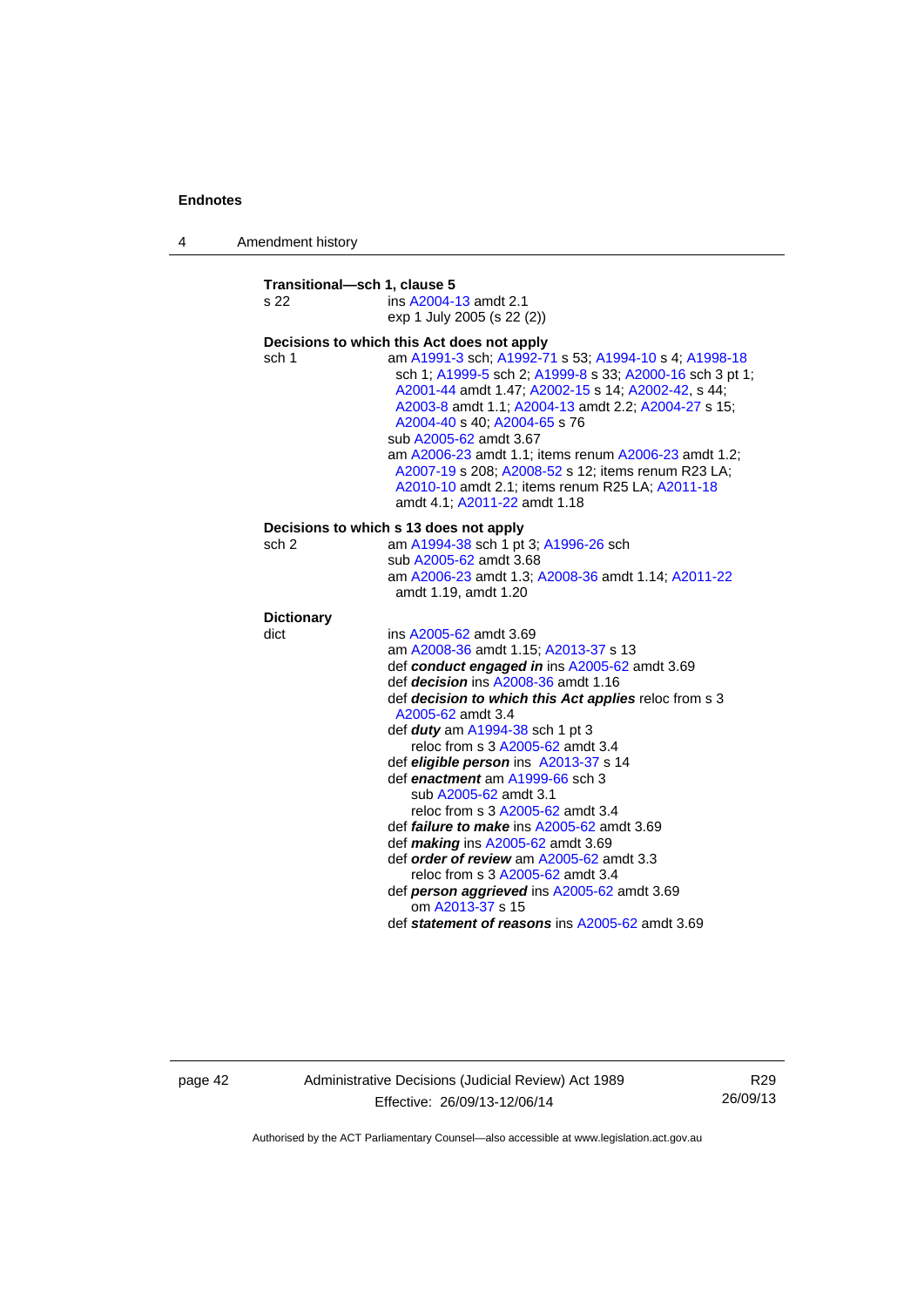# <span id="page-46-0"></span>**5 Earlier republications**

Some earlier republications were not numbered. The number in column 1 refers to the publication order.

Since 12 September 2001 every authorised republication has been published in electronic pdf format on the ACT legislation register. A selection of authorised republications have also been published in printed format. These republications are marked with an asterisk (\*) in column 1. Electronic and printed versions of an authorised republication are identical.

| <b>Republication No</b> | <b>Amendments to</b> | <b>Republication date</b> |
|-------------------------|----------------------|---------------------------|
| 1                       | A1991-102            | 15 July 1992              |
| $\overline{2}$          | A1993-91             | 31 January 1994           |
| 3                       | A1994-38             | 31 January 1995           |
| $\overline{4}$          | A1996-26             | 30 November 1996          |
| 5                       | A1999-8              | 1 March 1999              |
| 6                       | A2001-44             | 18 October 2001           |
| $\overline{7}$          | A2002-15             | 20 May 2002               |
| 8                       | A2003-8              | 2 June 2003               |
| 9                       | A2003-8              | 15 August 2003            |
| 10                      | A2004-27             | 27 May 2004               |
| 11                      | A2004-40             | 10 July 2004              |
| 12                      | A2004-40             | 1 September 2004          |
| 13                      | A2004-65             | 10 January 2005           |
| 14                      | A2004-65             | 31 January 2005           |
| 15                      | A2004-65             | 9 March 2005              |
| 16                      | A2004-65             | 2 July 2005               |
| $17*$                   | A2005-62             | 11 January 2006           |
| 18                      | A2006-23             | 2 June 2006               |
| 19                      | A2006-40             | 29 September 2006         |
| 20                      | A2007-19             | 1 August 2007             |
| 21                      | A2007-25             | 31 March 2008             |
| 22                      | A2008-36             | 1 October 2008            |
|                         |                      |                           |

R29 26/09/13 Administrative Decisions (Judicial Review) Act 1989 Effective: 26/09/13-12/06/14

page 43